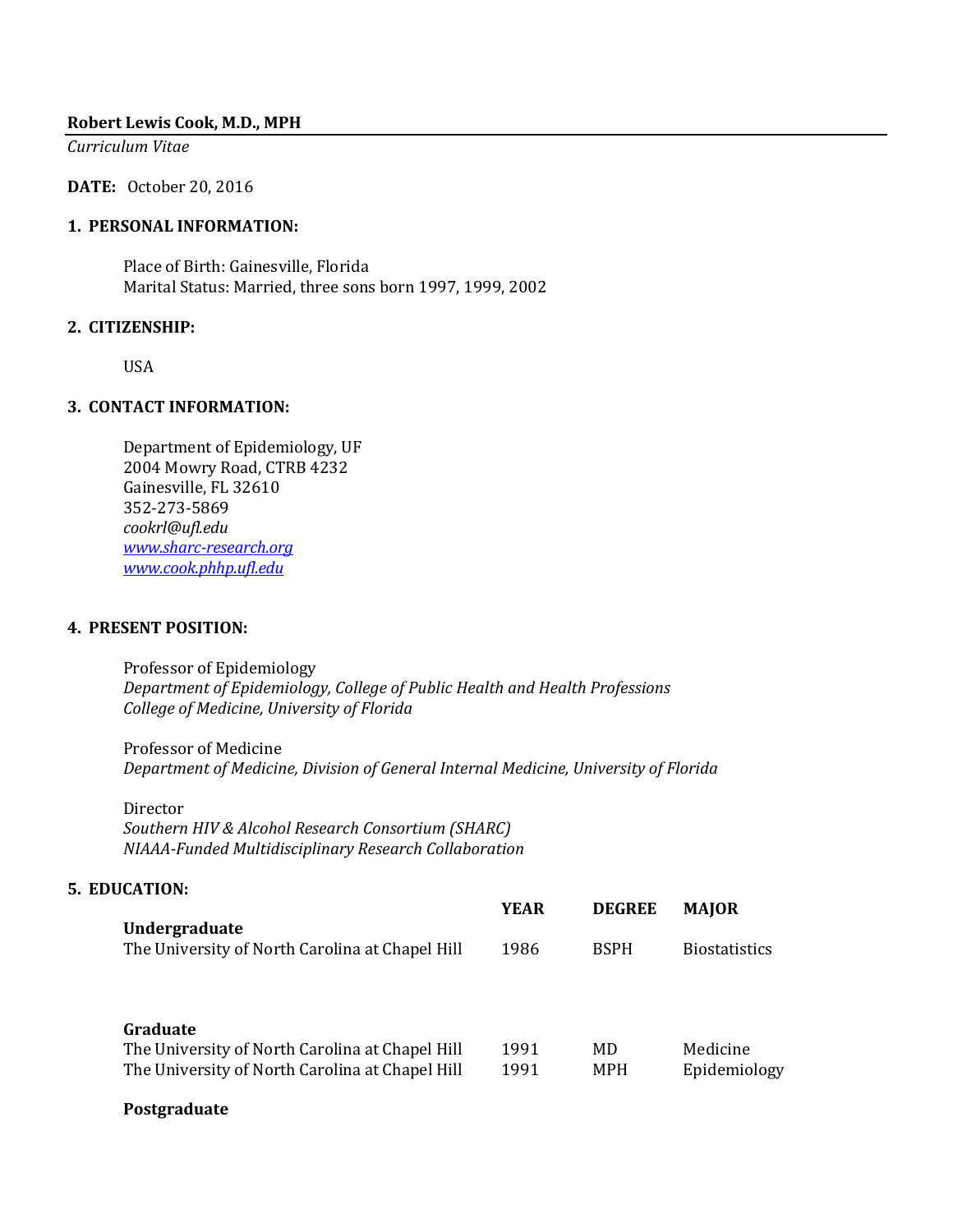| The University of Virginia Health Sciences      | 1994 | Internal Medicine - Primary Care     |
|-------------------------------------------------|------|--------------------------------------|
| Center, Charlottesville, Virginia               |      | <b>Residency Program</b>             |
| The University of North Carolina at Chapel Hill | 1996 | <b>RWJ Clinical Scholars Program</b> |
|                                                 |      | (D. Ransohoff, MD, G. DeFriese, PhD) |
| The University of North Carolina at Chapel Hill | 1996 | Preventive Medicine Residency        |
|                                                 |      | (L. Kinsinger, MD, D. Runyan, MD)    |

## **6. ACADEMIC POSITIONS/EMPLOYMENT:**

|                                          | The University of North Carolina, Chapel Hill, NC                                                                                                  |  |  |
|------------------------------------------|----------------------------------------------------------------------------------------------------------------------------------------------------|--|--|
| 1994 - 1996                              | Clinical Instructor, Department of Medicine                                                                                                        |  |  |
| University of Pittsburgh, Pittsburgh, PA |                                                                                                                                                    |  |  |
| 1996 - 2006                              | <b>Assistant Professor of Medicine</b><br>Department of Medicine, Division of General Internal Medicine,                                           |  |  |
| 1997 - 2006                              | Assistant Professor of Behavioral and Community Health Sciences<br>Graduate School of Public Health                                                |  |  |
| 2006                                     | <b>Associate Professor of Medicine</b><br>Department of Medicine, Division of General Internal Medicine                                            |  |  |
| University of Florida, Gainesville, FL   |                                                                                                                                                    |  |  |
| 2007 - Present                           | Professor (with Tenure - 2013)<br>Department of Epidemiology,<br>College of Public Health and Health Professions and<br><b>College of Medicine</b> |  |  |
| 2007 - Present                           | Professor<br>Department of Medicine, Division of General Internal Medicine<br><b>College of Medicine</b>                                           |  |  |
| 7. COMMITTEE AND BOARD MEMBERSHIPS:      |                                                                                                                                                    |  |  |

## **Medical Licensure**

|                  | <b>LICENSING BOARD/STATE</b> |
|------------------|------------------------------|
| $1996 - 2006$    | Pennsylvania                 |
| $2007 -$ Present | Florida                      |

### **Medical Board Certification**

| 1994, 2005, 2015 | American Board of Internal Medicine   |
|------------------|---------------------------------------|
| 1997             | American Board of Preventive Medicine |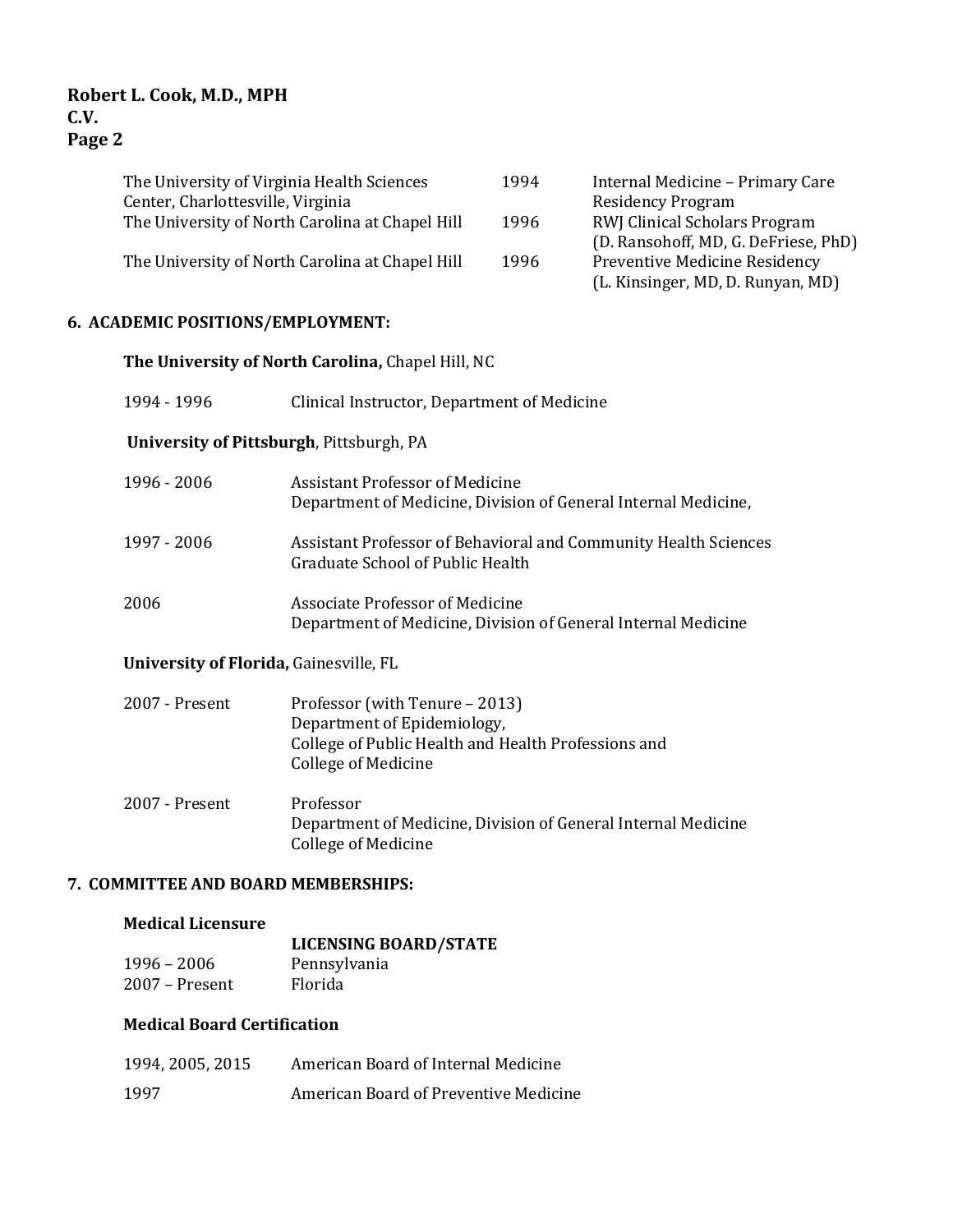### **Committees:**

### **University of Florida –**

| University-wide            |                                                                 |
|----------------------------|-----------------------------------------------------------------|
| 2009-2012                  | Faculty Senate (elected)                                        |
| 2010-2012                  | Faculty Senate Council on Research and Scholarship (co-chair)   |
|                            | <b>College of Public Health and Health Professions (PHHP)</b>   |
| 2007                       | <b>Shared Governance Committee</b>                              |
| 2010-2012                  | College Research Committee                                      |
| 2011-2014                  | Faculty Council (elected as chair for 2013-14)                  |
| 2011-2015                  | <b>Tenure and Promotion Committee</b>                           |
| 2013-2014                  | <b>Executive Leadership Committee</b>                           |
| College of Medicine (COM)  |                                                                 |
| 2007-2010                  | Medicine Curriculum Committee (ex officio member)               |
| 2013-2015                  | Tenure & Promotion Committee (Joint PHHP-COM)                   |
| Department of Epidemiology |                                                                 |
| 2008- present              | Search Committee (Chair 2008, 2010-13), Faculty in Epidemiology |
| 2010                       | Search Committee, Chair of Department of Epidemiology           |
| 2010-2012                  | Curriculum Committee                                            |
| 2011-present               | <b>Executive Leadership Committee</b>                           |
| 2012-present               | <b>Admissions Committee</b>                                     |

# **National Organizations**

| <b>Agency for Health Research and Quality</b> |                                                                     |
|-----------------------------------------------|---------------------------------------------------------------------|
| 2003                                          | Evidence-based Women's Health Stakeholders Meeting, Invited member. |
|                                               |                                                                     |
| Society of General Internal Medicine          |                                                                     |
| 1998-2000                                     | National Program Committee: Co-Chair Evaluations,                   |
| 2007-2008                                     | Abstract Review Committee: Women's Health.                          |
| 2010-present                                  | Workshops Review Committee for Annual Meeting and/or Abstracts      |
|                                               |                                                                     |
| Other                                         |                                                                     |
|                                               | Search Committee, Member: Dept. of Pharmaceutical Outcomes & Policy |

### **State Organizations**

Florida Consortium for HIV Research<br>2011-present Executive Com Executive Committee - Member

### **Previous University and Health Sciences Center Committees**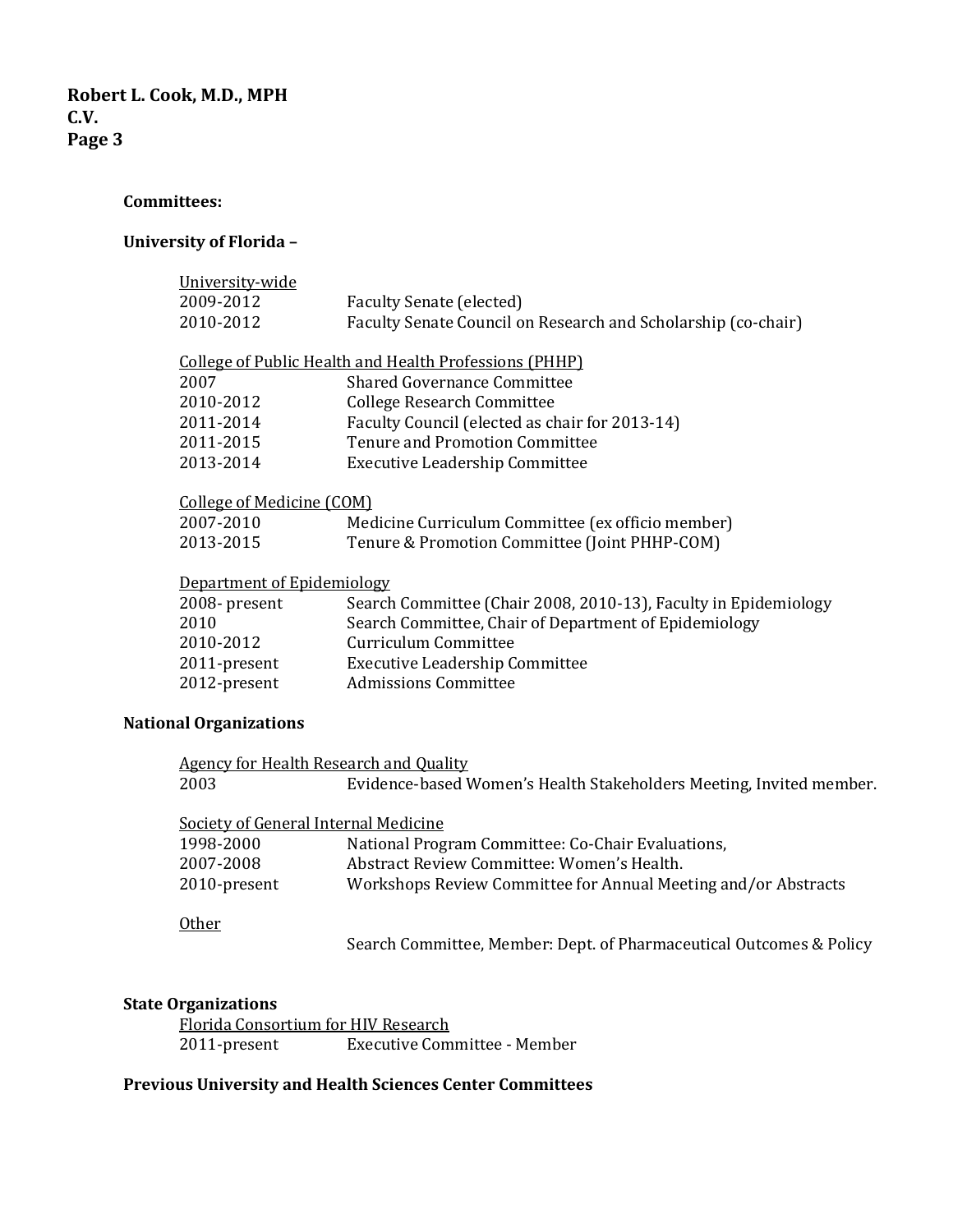|                                           | University of North Carolina School of Medicine                            |
|-------------------------------------------|----------------------------------------------------------------------------|
| 1989 - 1991                               | <b>Curriculum Advisory Committee</b>                                       |
| 1989 - 1990                               | Editor-in-Chief, FAX a Journal of Student Inquiry                          |
|                                           |                                                                            |
| University of Virginia School of Medicine |                                                                            |
| 1992 - 1994                               | Graduate Medical Education Committee (UVA School of Medicine)              |
| 1993 - 1994                               | President, Housestaff Council, University of Virginia Health Sciences Ctr. |
|                                           |                                                                            |
|                                           | University of Pittsburgh, Division of General Internal Medicine            |
| $1998 - 2001$                             | General Internal Medicine Preventive Medicine Committee                    |
| $2000 - 2004$                             | Coordinator, Weekly Seminar Series for University of Pittsburgh Center     |
|                                           | for Research on Health Care                                                |

### **8. COMMUNITY INVOLVEMENT:**

| 1999-2004        | Co-Director, Bridging the Gaps Community Health Internship Program: A<br>summer program placing health professions students into community settings.<br>University of Pittsburgh |
|------------------|----------------------------------------------------------------------------------------------------------------------------------------------------------------------------------|
| 1999-2006        | Volunteer Physician and teacher: Birmingham Clinic for the Homeless and<br>Underserved, Pittsburgh                                                                               |
| 2008-present     | Volunteer physician - Equal Access Free Clinic (clinic run by medical students),<br>Gainesville, Florida                                                                         |
| $2010$ – present | Medical chaperone, Buchholz High School Marching Band                                                                                                                            |
| 2014             | Broward County's HIV Health Services Planning Council (HIVPC), System of Care<br>(SOC) Committee.                                                                                |
| 2014-2016        | P.A.U.S.E., Alachua County, Teen training designed to teach students how to<br>overcome barriers they face when trying to facilitate peer access to local<br>resources.          |

# **9. MILITARY SERVICE:** N/A

# **10. HONORS AND AWARDS:**

| 1984 - 1986 | James M. Johnston Award (full scholarship)<br>The University of North Carolina at Chapel Hill    |
|-------------|--------------------------------------------------------------------------------------------------|
| 1986        | Delta Omega Undergraduate Award of Excellence<br>The University of North Carolina at Chapel Hill |
| 1989 - 1990 | Holderness Medical Fellowship<br>The University of North Carolina at Chapel Hill                 |
| 1991        | Cecil G. Sheps Award in Social Medicine                                                          |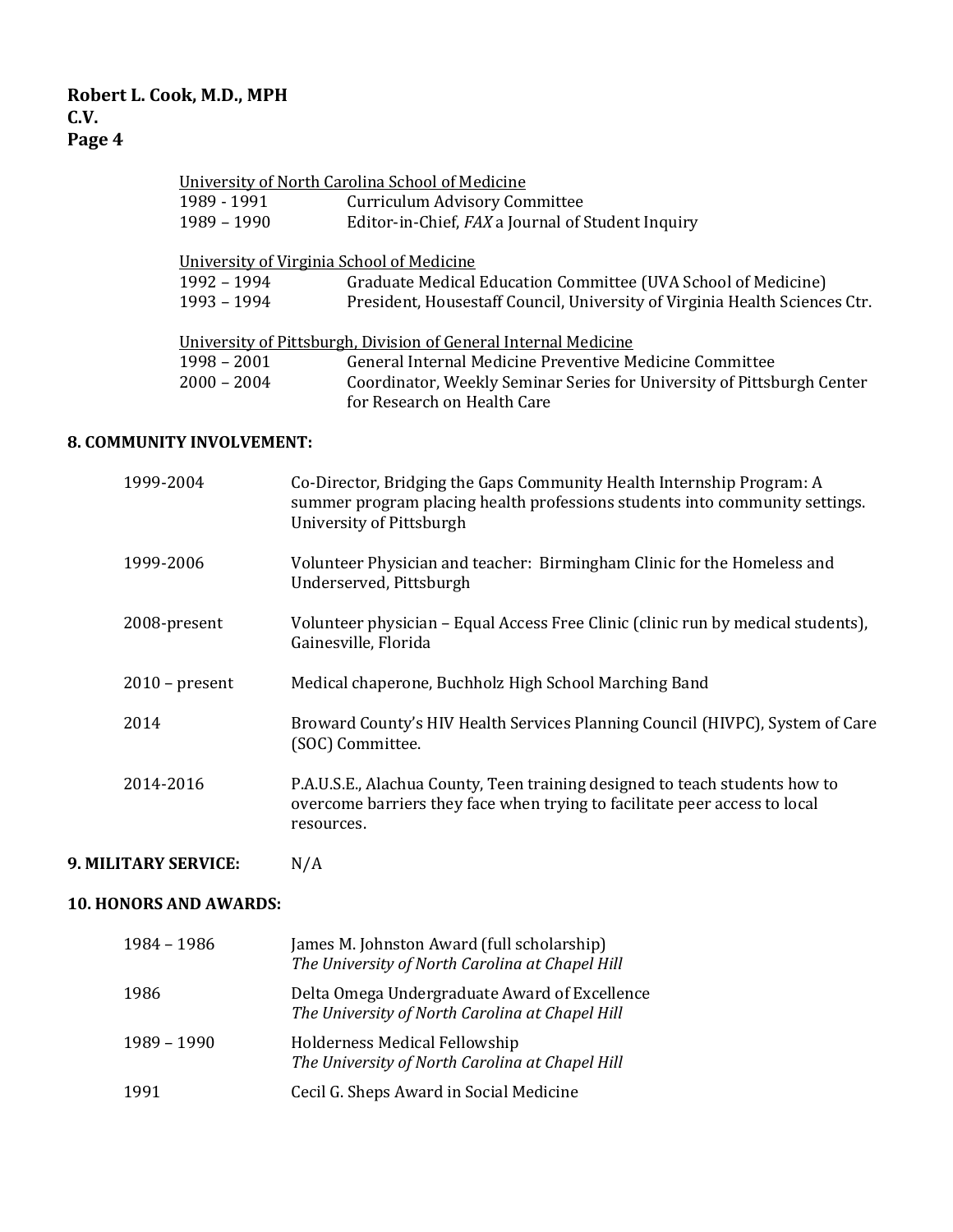|      | The University of North Carolina at Chapel Hill, School of Medicine                                |
|------|----------------------------------------------------------------------------------------------------|
| 1994 | Student/Faculty Teaching Award for Housestaff<br>University of Virginia Health Sciences Center     |
| 1999 | Mentored Patient-Oriented Research Career Development Award (K23)<br>National Institutes of Health |
| 2010 | Delta Omega, Honorary Society of Public Health, Faculty member,<br>University of Florida           |
| 2010 | <b>Excellence in Teaching Award</b><br>University of Florida College of Medicine                   |
| 2012 | Distinguished Service Award<br>Health Science Center Division, University of Florida               |
| 2015 | University of Florida Leadership Development Program                                               |
| 2016 | University of Florida Mentoring Academy Program                                                    |

### **11. EDITORIAL RESPONSIBILITIES:**

### **Editorial Consultant**

| $2004 - 2011$ | PIER (Physicians Information and Education Resource): American College of |
|---------------|---------------------------------------------------------------------------|
|               | Physicians - Module on Human Papillomavirus Infection, Module on Pelvic   |
|               | <b>Inflammatory Disease</b>                                               |

### **Editorial Board**

2003 – Present *Sexually Transmitted Diseases* (Journal Editorial Board)

### **Journal Reviewer**

*Clinical Infectious Diseases, Annals of Internal Medicine, Sexually Transmitted Diseases, Journal of General Internal Medicine, Journal of the American Medical Association, Alcoholism, Clinical and Experimental Research, AIDS and Behavior, Family Practice, Journal of Infectious Diseases, Infectious Diseases in Obstetrics and Gynecology, BMC Infectious Diseases, Sexually Transmitted Infections, International Journal of Public Health, American Journal of College Health, Journal of Women's Health, BMC Public Health, AIDS Education and Prevention, PLoS One, African Journal of AIDS Research.*

### **12. PROFESSIONAL SOCIETIES AND ORGANIZATIONS:**

| 1993 - Present | Society of General Internal Medicine                                        |
|----------------|-----------------------------------------------------------------------------|
|                | (member, national meeting planning committee, chair evaluations, 2003-2004) |
| 1996 – Present | American Sexually Transmitted Disease Association                           |
| 2009 – 2011    | Society of Epidemiologic Research                                           |
| 2007 – Present | American Public Health Association                                          |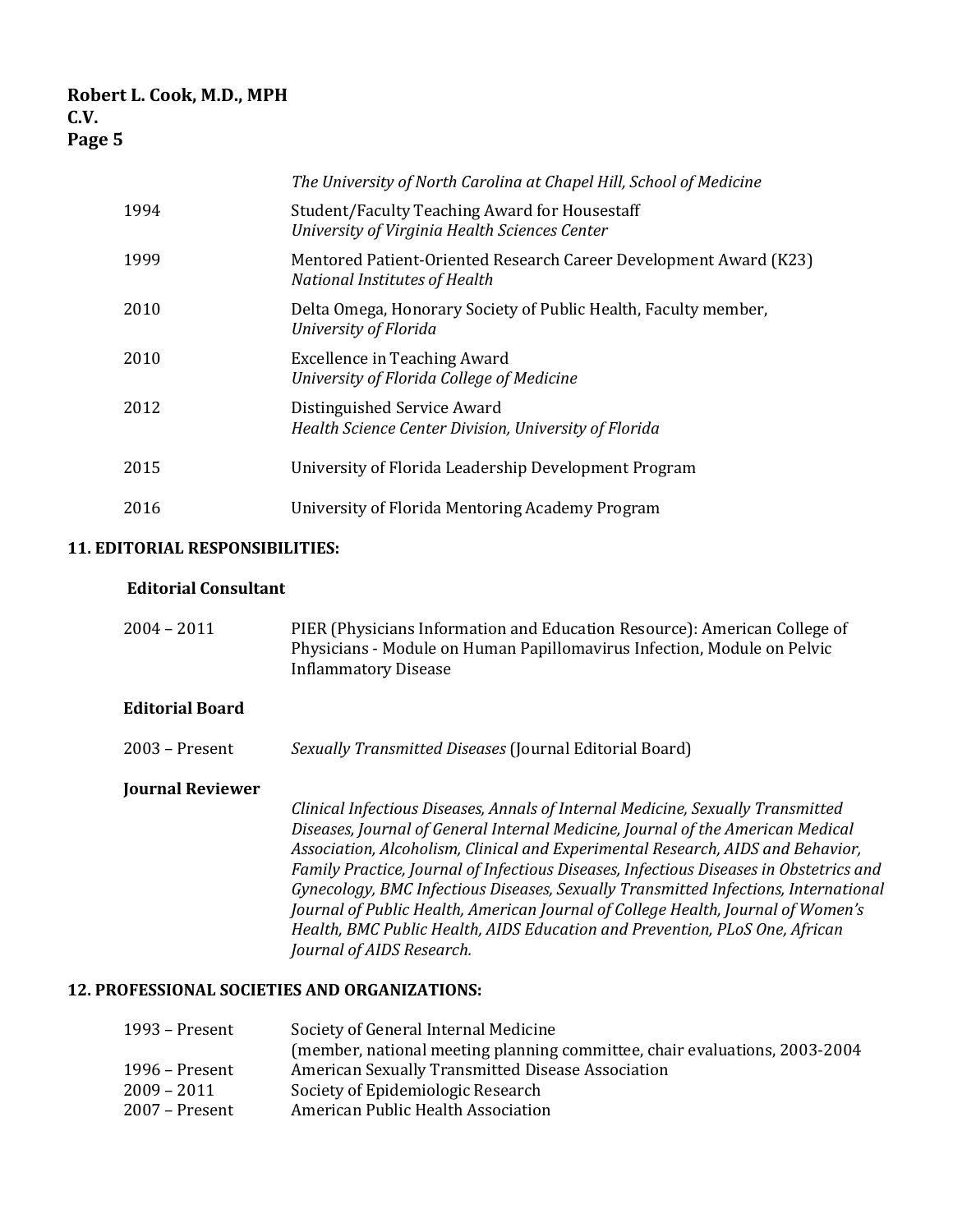2007 – Present Research Society on Alcoholism

# **13. MAJOR INVITED LECTURESHIPS:**

| 1997 | Quality of STD/HIV Prevention in Clinical Practice: The Good, the Bad, and the<br>Ugly. Presented at: Sexually Transmitted Diseases: A Clinician's Update.<br>Pittsburgh, PA.                                                                                                                                                |
|------|------------------------------------------------------------------------------------------------------------------------------------------------------------------------------------------------------------------------------------------------------------------------------------------------------------------------------|
| 1997 | Chlamydia and HIV Transmission. Presented at: The Monthly Inservice for the<br>Pittsburgh Mens Study, Graduate School of Public Health, Pittsburgh, PA.                                                                                                                                                                      |
| 1998 | Clinician Counseling about HIV Prevention. Presented as part of "HIV Infection in<br>the HAART Era", Annual Meeting of the Society of General Internal Medicine,<br>Chicago, 1998.                                                                                                                                           |
| 1998 | Integrating STD Management with Education and Peer Education: The Role of the<br>Clinician. Presented at Annual Meeting of the American College Health<br>Association, San Diego, 1998.                                                                                                                                      |
| 1998 | Alcohol Use Disorders and STDs in Adolescents. Presented at the monthly<br>Research conference of the Pittsburgh Adolescent Alcohol Research Center,<br>Pittsburgh PA.                                                                                                                                                       |
| 1999 | STD Prevention Practices of Primary Care Physicians.<br>Adolescent Medicine Research Conference, Pittsburgh, PA.                                                                                                                                                                                                             |
| 2000 | Design and Implementation of a Randomized Clinical Trial to Improve Early<br>Detection of Chlamydia in High-Risk Women. Presented at Seminar Series:<br>Center for Research on Health Care, June 2000.                                                                                                                       |
| 2001 | Home Testing for STDs: Are we Ready? Presented at Seminar Series:<br>Magee Womens Research Institute, October 2001.                                                                                                                                                                                                          |
| 2001 | Sexually Transmitted Diseases: A Significant Health Issue for Underserved<br>Populations. Presented to Community Health Forum, University of Pittsburgh<br>School of Medicine, December, 2001.                                                                                                                               |
| 2001 | Update on Cervical Cancer Screening: How Should We Use New Diagnostic Tests?<br>Presented to the General Internal Medicine Conference, December 2001.                                                                                                                                                                        |
| 2002 | High Prevalence of STIs among Young Women Seeking HIV Testing in Rio de<br>Janeiro. Presented at Seminar Series: University of Pittsburgh Center for<br>Research on Health Care, October, 2002.                                                                                                                              |
| 2004 | STDs in Men. Adolescent Medicine Research Conference, Pittsburgh,<br>Pennsylvania. March 2004.                                                                                                                                                                                                                               |
| 2004 | Sexually Transmitted Diseases Among Young Women Seeking HIV Testing In Rio<br>de Janeiro: Results and discussion of methodological issues involved in<br>conducting human subjects research in another country. The Center for Latin<br>American Studies, University of Pittsburgh, Pittsburgh, Pennsylvania. March<br>2004. |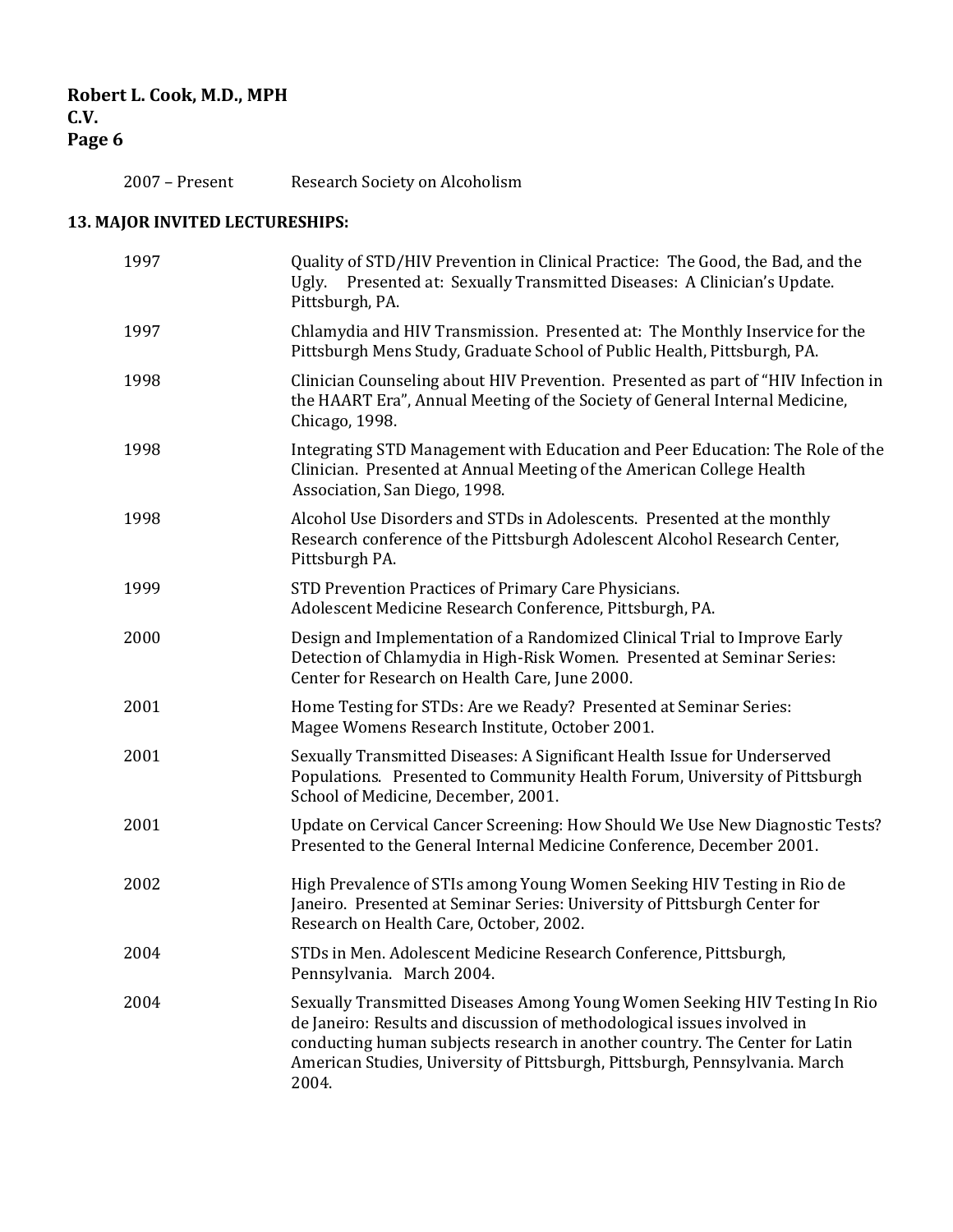| 2004 | Brief AIDS Update. General Internal Medicine Journal Club. July 2004.                                                                                                                                                                         |
|------|-----------------------------------------------------------------------------------------------------------------------------------------------------------------------------------------------------------------------------------------------|
| 2005 | AIDS in Brazil. Carlow College, Seminar Series on Latin America. March 2005                                                                                                                                                                   |
| 2005 | STDs: An update. Noon conference for Internal Medicine residency training<br>program. March 2005.                                                                                                                                             |
| 2005 | Practical Aspects of Epidemiology: Home Screening for Chlamydia Infection.<br>Presented at the Annual Meeting of the Pennsylvania Public Health Association,<br>Pittsburgh PA, Oct 2005                                                       |
| 2005 | Bacterial Vaginosis: Update 2005. Presented at the Monthly CME conference,<br>University of Pittsburgh Student Health Services.                                                                                                               |
| 2005 | Systematic Reviews from Start to Finish. Seminar Series: University of<br>Pittsburgh Center for Research on Health Care, August, 2005.                                                                                                        |
| 2006 | Home Screening for STDs in High-Risk Young Women (DAISY Study):<br>Clinical Trial. Seminar Series: University of Pittsburgh Center for<br>Randomized<br>Research on Health Care, Jan, 2006.                                                   |
| 2006 | Relationship of Alcohol Consumption and Sexually Transmitted Infections among<br>Young Persons Attending an STI Clinic. Presented to monthly research<br>conference, Alcohol Research Program, University of Pittsburgh, February, 2006       |
| 2006 | Home Testing for STDs: Randomized Clinical Trial. Presented to Monthly<br>Research Seminar, Center for Risk Perception and Communication,<br>Carnegie Mellon University                                                                       |
| 2007 | Alcohol Consumption and HIV. Presented to Florida Center for AIDS Research<br>Seminar Series, U of Florida, October 2007                                                                                                                      |
| 2007 | Survey Research in Academic Medicine.<br>Presented to Division of Internal Medicine,<br>Dept of Medicine, University of Florida, October 2007                                                                                                 |
| 2008 | HIV/AIDS in the Caribbean Brief Overview 2008.<br>Presented at "Crisis in the Caribbean" conference,<br>U of Florida College of Public Health and Health Professions, April 2008.                                                             |
| 2008 | Alcohol and STDs. Oral Presentation, Alcohol & Infectious Diseases Technical<br>Meeting. Cape Town, South Africa, July 2008                                                                                                                   |
| 2008 | Alcohol Consumption & Medicine Adherence among Persons with HIV.<br>Oral Presentation, Alcohol & Infectious Diseases<br>Technical Meeting. Cape Town, South Africa, July 2008.                                                                |
| 2009 | Alcohol Consumption and Risks for Persons with HIV: Patterns, Screening, and<br>Intervention Options. HIV/AIDS Grand Rounds, University of Florida,<br>Jacksonville. July 2009.                                                               |
| 2009 | Home Testing for Chlamydia and Gonorrhea: Their Potential Role in Control<br>Programs. Invited talk as part of symposia, "New Issues in Managing STIs that<br>Every Clinician Should Consider". 49th Interscience Conference on Antimicrobial |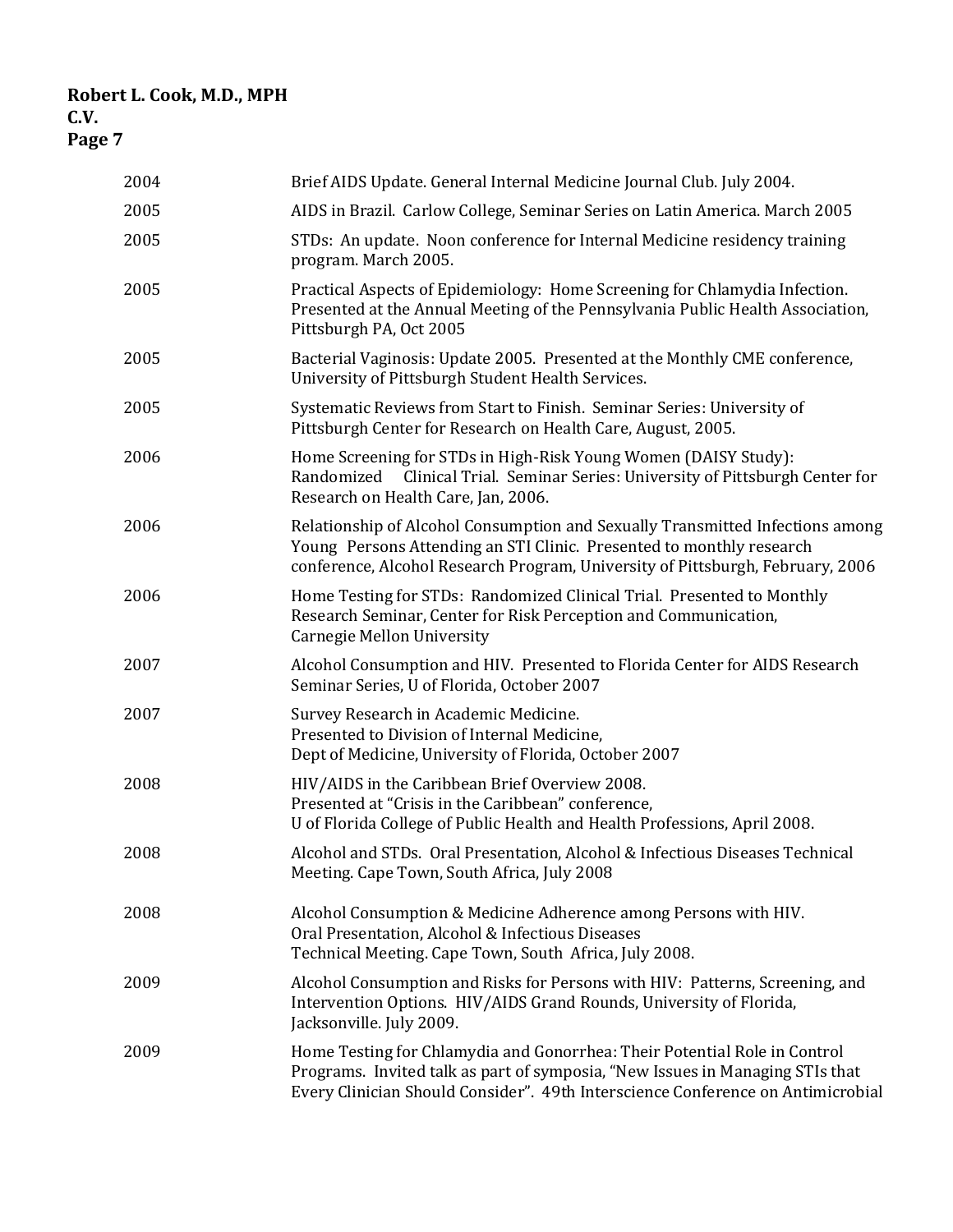|            | Agents and Chemotherapy (ICAAC), San Francisco, September, 2009.                                                                                                                                                                                                                                                |
|------------|-----------------------------------------------------------------------------------------------------------------------------------------------------------------------------------------------------------------------------------------------------------------------------------------------------------------|
| 2009, 2010 | Measurement of Alcohol Consumption. Guest Lecturer - PHC 6711 Measurement<br>in Epidemiology & Outcomes Research (3 hours).                                                                                                                                                                                     |
| 2009       | Infectious Diseases and Public Health. Guest Lecture for statewide course<br>sponsored by The Florida Public Health Institute and the Florida Department of<br>Health - A Master Course: An introduction to applied public health. (3 hours)                                                                    |
| 2010       | Alcohol, Drugs, and Digital Media Usage in Persons Attending Public STD Clinics.<br>Presented at monthly staff meeting, Alachua County Health Dept, Gainesville, Fl,<br>January 2010.                                                                                                                           |
| 2010       | Alcohol Consumption and HIV Infection: Patterns, Screening and Intervention<br>Options. Department of Psychiatry Grand Rounds, University of Florida,<br>February 2010.                                                                                                                                         |
| 2010       | Pharmacotherapy for Hazardous Drinking in HIV-Infected Women.<br>Oral presentation, Semi-annual meeting of the MACS and WIHS.<br>Bethesda, June 2010.                                                                                                                                                           |
| 2010       | How I Do Community-Based Research. Lecture in GMS 7093: Introduction to<br>Clinical/Translational Research. University of Florida, July 2010.                                                                                                                                                                   |
| 2010       | Digital Technology and HIV Research. Talk to Public Health Interest Group,<br>College of Medicine, University of Florida, October 2010.                                                                                                                                                                         |
| 2011       | Sexually Transmitted Diseases. Noon conference talk to medicine residency<br>program, University of Florida, 2011                                                                                                                                                                                               |
| 2012       | Florida Consortium for HIV/AIDS and Alcohol Research Trials.<br>Talk presented to the annual meeting of the Florida Consortium for AIDS<br>Research, Orlando FL, Feb 2012.                                                                                                                                      |
| 2012       | STD Update-Focus on Herpes and Vaginitis. Noon conference talk to medicine<br>residency program, University of Florida, 2012                                                                                                                                                                                    |
| 2012       | Alcohol Intervention as Part of Chronic Disease Management. Grand Rounds.<br>Department of Medicine, University of Florida.                                                                                                                                                                                     |
| 2015       | Fogarty Indo-U.S. Training Program. Bangalore, India, January 13, 2015.                                                                                                                                                                                                                                         |
| 2015       | A team science approach to monitoring and improving HIV health<br>outcomes in Florida. Presentation: Turning Research into Prevention (TRIP) at<br>the CDC in Atlanta, GA. March 2, 2015.                                                                                                                       |
| 2015       | National Hispanic Science Network (NHSN) Panel: HIV, Alcohol and Health<br>Disparities Panel included: Kendall Bryant, Ph.D., Patricia Molina, M.D., Ph.D.,<br>Maria Miguez-Burbano, M.D., Ph.D., Robert L. Cook, M.D., Carmen Albizu, M.D.,<br>and David Perez-Jimenez, Ph.D., San Antonio, TX, June 24, 2015. |
| 2016       | Alcohol and Marijuana and HIV Viral Suppression in Florida: How did I get here?                                                                                                                                                                                                                                 |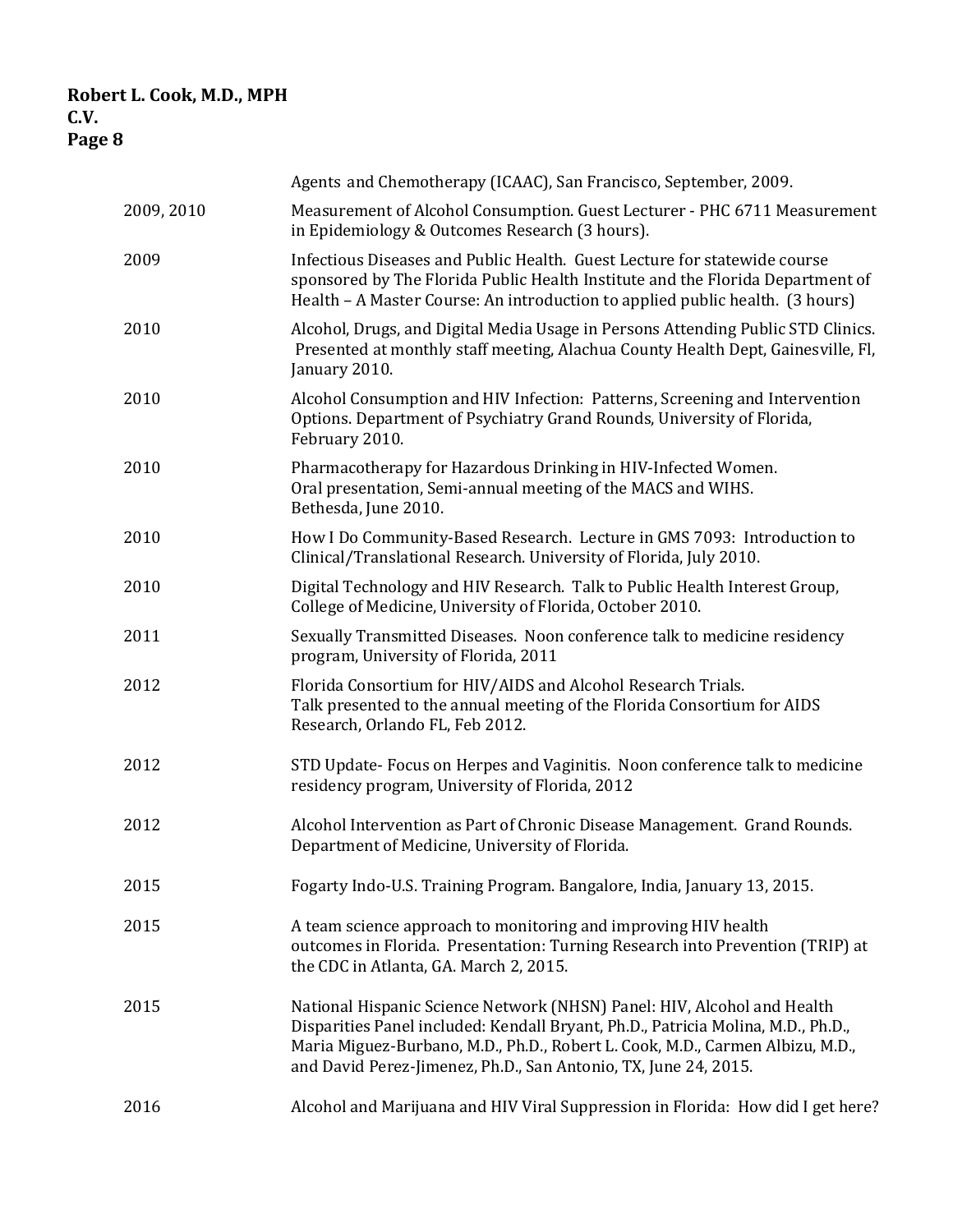Talk delivered to Alpha Epsilon Delta (pre-medical society), University of Florida, March 24, 2016

### **14. CONSULTING RELATIONSHIPS:**

**2015** University of Maryland, Department of Epidemiology and Biostatistics. Syndemics, STI and HIV in black men who have sex with men and women. NIDA R03 1R03DA037131.

### **15. RESEARCH SUPPORT:**

# **Current Grant Support**

| <b>Years</b><br>Inclusive        | <b>Grant Number</b>                 | <b>Grant Title</b>                                                                                                                                                                                  | Role                                    | <b>Funding</b><br><b>Support</b>   |
|----------------------------------|-------------------------------------|-----------------------------------------------------------------------------------------------------------------------------------------------------------------------------------------------------|-----------------------------------------|------------------------------------|
| 2012-<br>2017                    | NIAAA U24<br>AA022002               | Southern HIV Alcohol Research Center<br>(SHARC) admin and research support core                                                                                                                     | PI                                      | \$2,493,604                        |
| 2013-<br>2018                    | <b>NIAID</b><br>U01AI103397         | Miami Women's Interagency HIV Study                                                                                                                                                                 | Co-I (Fischl PI)                        | \$25,522                           |
| 2015-17                          | <b>NIAAA</b><br>F31AA024064         | <b>Alcohol Consumption Patterns on</b><br>Cardiovascular Health in Persons Living<br>with HIV                                                                                                       | <b>Primary Mentor</b><br>(Kelso PI)     | \$37,699<br>(year 1)               |
| 2015-17                          | NIAAA - F31                         | Working memory: a critical factor<br>underlying alcohol reduction intervention<br>response                                                                                                          | Co-Mentor<br>(Bryant PI)                | \$37,928<br>(year 1)               |
| 2015-<br>2018                    | AHRQ-<br>R01HS023306                | Designing user-centered decision support<br>tools for chronic pain in primary care                                                                                                                  | Co-I (Harle PI)                         | \$354,552                          |
| 2015-<br>2019                    | <b>NIAAA</b><br>2P01AA019072-<br>06 | Alcohol and HIV: Biobehavioral interaction<br>and intervention - Brown University ARCH                                                                                                              | Co-I (Monti PI<br>Cohen PI)             | 5% effort                          |
| 2016-<br>2021                    | U01AA020797-<br>$06 - 10$           | Effects of experimentally-induced<br>reductions in alcohol consumption on<br>brain, cognitive, and clinical outcomes and<br>motivation for changing drinking in older<br>persons with HIV infection | PI                                      | \$3,192,785                        |
| 2016-<br>2021                    | U24 - NIAAA                         | <b>Behavioral Science and Biostatistics</b><br>Resource Core for Alcohol-HIV Research                                                                                                               | Co-I (Kahler PI)                        | \$3,758,165                        |
| 2016-<br>2012                    | <b>NIDA</b><br>K23DA039769          | Feasibility of SBIRT for underserved HIV+<br>adults 50+ in primary care settings                                                                                                                    | <b>Primary Mentor</b><br>(Whitehead PI) | \$153,781                          |
| <b>b. Pending Grants</b>         |                                     |                                                                                                                                                                                                     |                                         |                                    |
| <b>Years</b><br><b>Inclusive</b> | <b>Agency</b><br><b>Type</b>        | <b>Grant Title</b>                                                                                                                                                                                  | Role /<br><b>Percent Effort</b>         | <b>Funding</b><br><b>Requested</b> |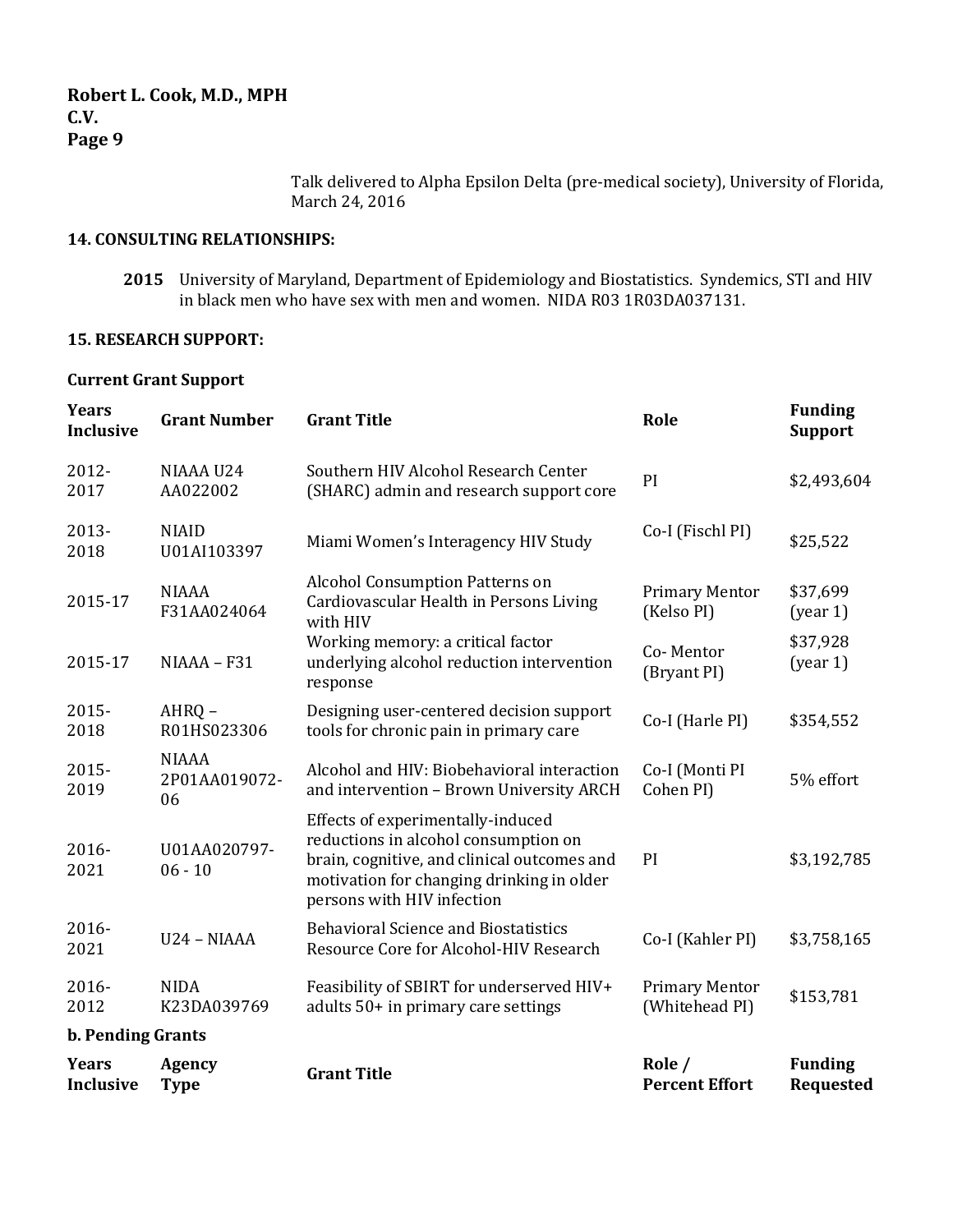| 2015             | $NIDA - K23$    | Mentored Patient Oriented Research<br><b>Career Development Award</b>                                                                     | <b>Primary Mentor</b><br>(Whitehead PI) |              |
|------------------|-----------------|-------------------------------------------------------------------------------------------------------------------------------------------|-----------------------------------------|--------------|
| 2016-18          | R <sub>21</sub> | Effects of Alcohol Abuse on Plasma and<br>Saliva miRNA Profiles in HIV-1+ Young<br><b>Adults on Effective ART</b>                         | Co-I (Salemi PI)                        | \$150,000    |
| 2016-<br>2021    | R01-NIDA NIH    | Health effects of marijuana use in persons<br>living with HIV/AIDS                                                                        | PI                                      | \$3,599,405  |
| $2016 -$<br>2021 | U24 - NIAAA     | Southern HIV and Alcohol Research<br>Consortium (SHARC) Administrative and<br><b>Research Support</b>                                     | <sub>PI</sub>                           | \$2,123,791  |
| $2016 -$<br>2021 | $R01 - NIH$     | A social and phylogenetic network<br>approach to 'precision' modeling of HIV<br>prevention, with integration into<br>surveillance systems | Co-PI(Prosperi-<br>$Co-PI$ )            | \$284,752.00 |
| $2016 -$<br>2021 | <b>PCORI</b>    | Comparing the effectiveness of consultant<br>extended treatment with non-vitamin K                                                        |                                         |              |
| 2015-<br>2020    | NIAAA/NIH       | Alcohol and HIV: Biobehavioral ineractiona<br>nd intervention – Brown University ARCH                                                     | Co-I (Monti-<br>PI/Cohen-PI)            | \$10,875     |

**c. Prior Grant Support** *Federal: Principal Investigator*

2011- 2016 NIAAA U01 AA020797 Pharmacotherapy for alcohol consumption in HIVinfected women: Randomized trial \$2,776,000 2015 NIAAA – R13 R13 SHARC Conference Grant PI \$10,000 2009- 2009-<br>R01AA018934 Pharmacotherapy to reduce hazardous drinking in PI<br>HIV-infected women HIV-infected women PI \$599,424 2009- 2012 R01AA018934  supplement Pharmacotherapy to reduce hazardous drinking in HIV-infected women PI \$130,426 2007- 2010 NIAID HHSN2662 00400074C Home Screening for Bacterial Vaginosis to Prevent STD: A study of the STI Clinical Trials Group Protocol chair (2007-2009) \$130,000 1999- 2003 K23 AA000303-01 Alcohol Use Disorders and Infectious Diseases among Youth (Robert Cook PI) PI \$511,287

*Federal: Co-Investigator*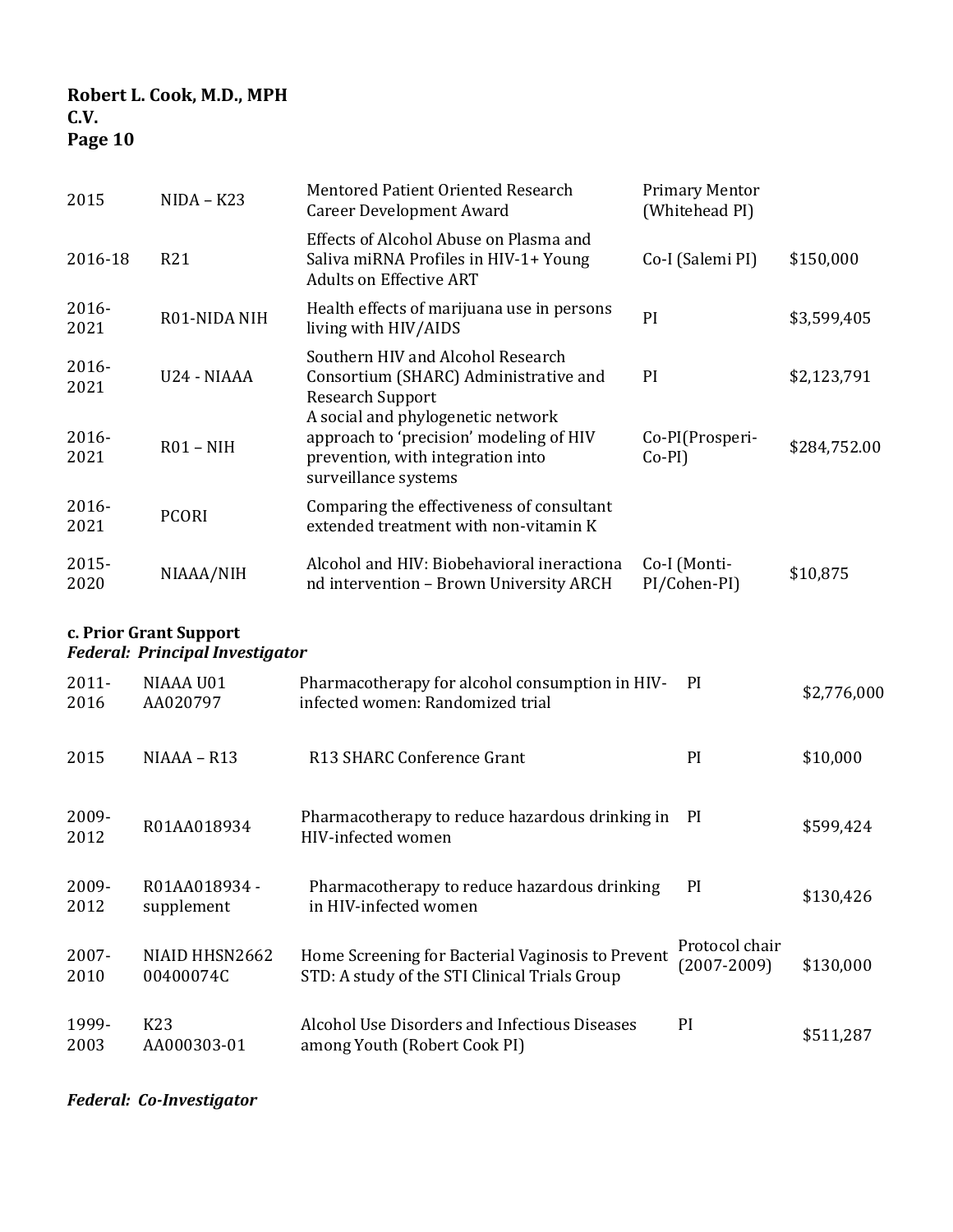| 2012-<br>2015    | KL2 (UF CTSI)                     | Improving health information technology<br>for pain management prescribing decisions                              | Primary mentor<br>(Harle PI)            |                                    |
|------------------|-----------------------------------|-------------------------------------------------------------------------------------------------------------------|-----------------------------------------|------------------------------------|
| 2011-<br>2016    | K01ES019177                       | Associations between ambient air pollution<br>and adverse birth outcomes in Florida                               | Co-mentor (Xu<br>PI)                    |                                    |
| 2014-<br>2016    | NIAAA/NIH-U01                     | Diversity supplement for U01 clinical trial                                                                       | PI                                      | \$55,437                           |
| 2015             | CTSI-K award                      | Substance Use Intervention for Older<br>Underserved HIV+ Adults in the Primary<br><b>Care Setting</b>             | <b>Primary Mentor</b><br>(Whitehead PI) |                                    |
| 2015             | NIDA - F31DA039810                | The Impact of Long-Term Marijuana Use on<br>the Neurocognitive Functioning of<br>Individuals Living with HIV/AIDS | <b>Primary Mentor</b><br>(Okafor PI)    | \$37,928<br>(year 1)               |
| $2011 -$<br>2015 | <b>NIAAA</b><br>U01AA020800       | Immune Dys-regulation in HIV-infected<br>Women with Heavy Alcohol Consumption                                     | Co-I (Desai PI)                         | \$31,505<br>(D)<br>\$14,650<br>(I) |
| $2011 -$<br>2014 | HRSA 1UB6HP22825-<br>01           | Rural South Public Health Training Center                                                                         | Co-I (Peoples-<br>Sheps PI)             |                                    |
| 2005-<br>2009    | <b>NIAID</b><br>HHSN226200400027C | Direct Epitope Identification and Testing<br>(Hildebrandt, PI)                                                    | $Co-I$                                  |                                    |
| 2004-<br>2007    | NIAID UO1<br>AI-35042             | Multicenter AIDS Cohort Study (Charles<br>Rinaldo, PI)                                                            | $Co-I$                                  |                                    |
| $2001 -$<br>2006 | NIAAA 7U01<br>AA013566-03         | Alcohol Associated Outcomes in HIV+/-<br>Aging Veterans (Amy Justice, PI)                                         | $Co-I$                                  |                                    |
| 2004-<br>2008    | NIAID 1K23 AI056347-<br>01        | Optimal Strategies for PID Prevention and<br>Management (K Smith PI)                                              | $Co-I$                                  |                                    |
| 2000-<br>2006    | AHRQ R01<br>HS10592-01            | Home Screening for Chlamydia Surveillance<br>(Roberta Ness, PI)                                                   | $Co-PI$                                 |                                    |
| 1999-<br>2003    | NIAID U01<br>AI47785-01           | Microbicidal Lactobacilli for Prevention of<br><b>Genital Infections</b><br>(Sharon Hillier, PI)                  | $Co-I$                                  |                                    |
| 1999-<br>2003    | NIAID U01 AI47638-01              | Herpes and Stigma<br>(Baruch Fischhoff, PI)                                                                       | $Co-I$                                  |                                    |
| 1999             | HRSA 5D28<br>PE10204-03           | Residency Training in General Internal<br>Medicine                                                                | $Co-I$                                  |                                    |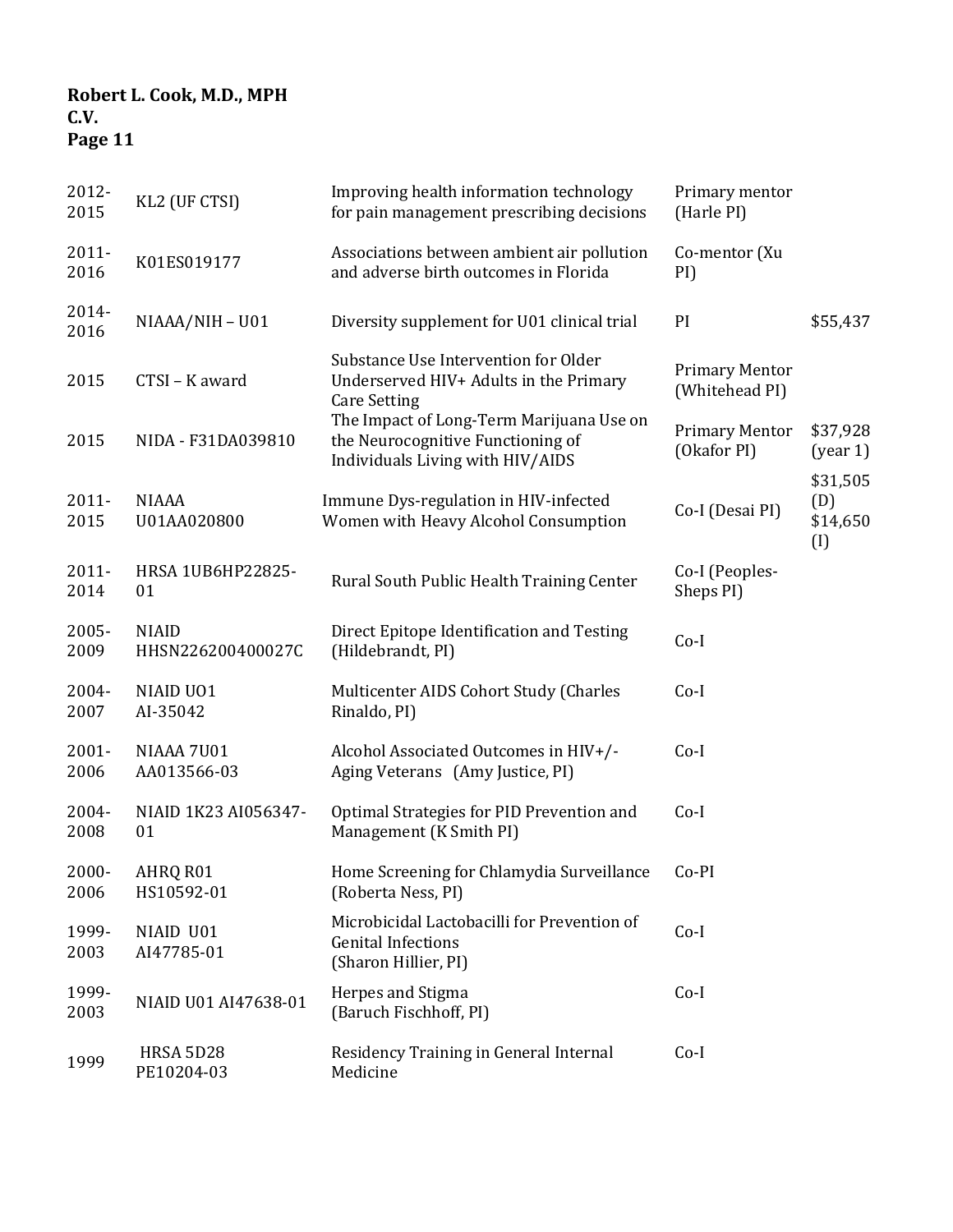| 1998-<br>2002 |            | HRSA 1R25 HS09784A                                                   | Program in Clinical Effectiveness/Evaluation<br>Sciences                                                                                         | Research<br>Mentor             |          |
|---------------|------------|----------------------------------------------------------------------|--------------------------------------------------------------------------------------------------------------------------------------------------|--------------------------------|----------|
| 2010-<br>2012 | <b>DOD</b> |                                                                      | Geo-Spatial and Longitudinal Trends in<br>Plasmodium falciparum Resistance in Haiti                                                              | Co-I (Okech PI)                |          |
|               |            | <b>Industry: Principal Investigator</b>                              |                                                                                                                                                  |                                |          |
| 2010-<br>2012 |            | Merck, Inc.                                                          | Quadravalent HPV vaccination and oral HPV<br>infection in college women                                                                          | PI                             |          |
| 2008-<br>2009 |            | Merck, Inc                                                           | Medicaid and HPV infection in Florida                                                                                                            | PI<br>10% effort               |          |
| 1998-<br>1999 |            | <b>Roche Diagnostics</b>                                             | Chlamydia Screening in Gay and Bisexual<br>Men (Cook, PI)                                                                                        | PI                             |          |
| <b>State</b>  |            |                                                                      |                                                                                                                                                  |                                |          |
| 2015          |            | Florida Department of<br>Health/U Miami AIDS<br>Institute            | Expansion of Florida Cohort into South<br>Florida (Cook, PI)                                                                                     | PI<br>\$25,000                 |          |
| 2007-2010     |            | Florida Agency for<br><b>Health Care</b><br>Administration<br>MED054 | Evaluation of Florida Medicaid Programs for<br>Fiscal Year 2006 Amendment: Evaluation of<br>Florida Medicaid Programs for Fiscal Year<br>2009-10 | $Co-I$<br>10% effort           |          |
| Local         |            |                                                                      |                                                                                                                                                  |                                |          |
| 2012          |            | <b>UF CTSI</b>                                                       | Utilization of phylogenetics as a tool to<br>investigate an outbreak of MRSA in a NICU                                                           | Faculty<br>mentor<br>(Azarian) | \$7,500  |
| 2009          |            | University of Florida<br>Center for AIDS<br>Research                 | Molecular epidemiology and anthropological<br>determinants of HIV-1 emerging epidemic in<br>Southern Morocco                                     | Co-PI                          | \$15,000 |
| 2009          |            | University of Florida<br>Center for AIDS<br>Research                 | Seeking out sex online: A novel 3-campus<br>research study of HIV and other sexual health<br>risks among young people                            | $Co-I$<br>(Buhi PI)            | \$15,000 |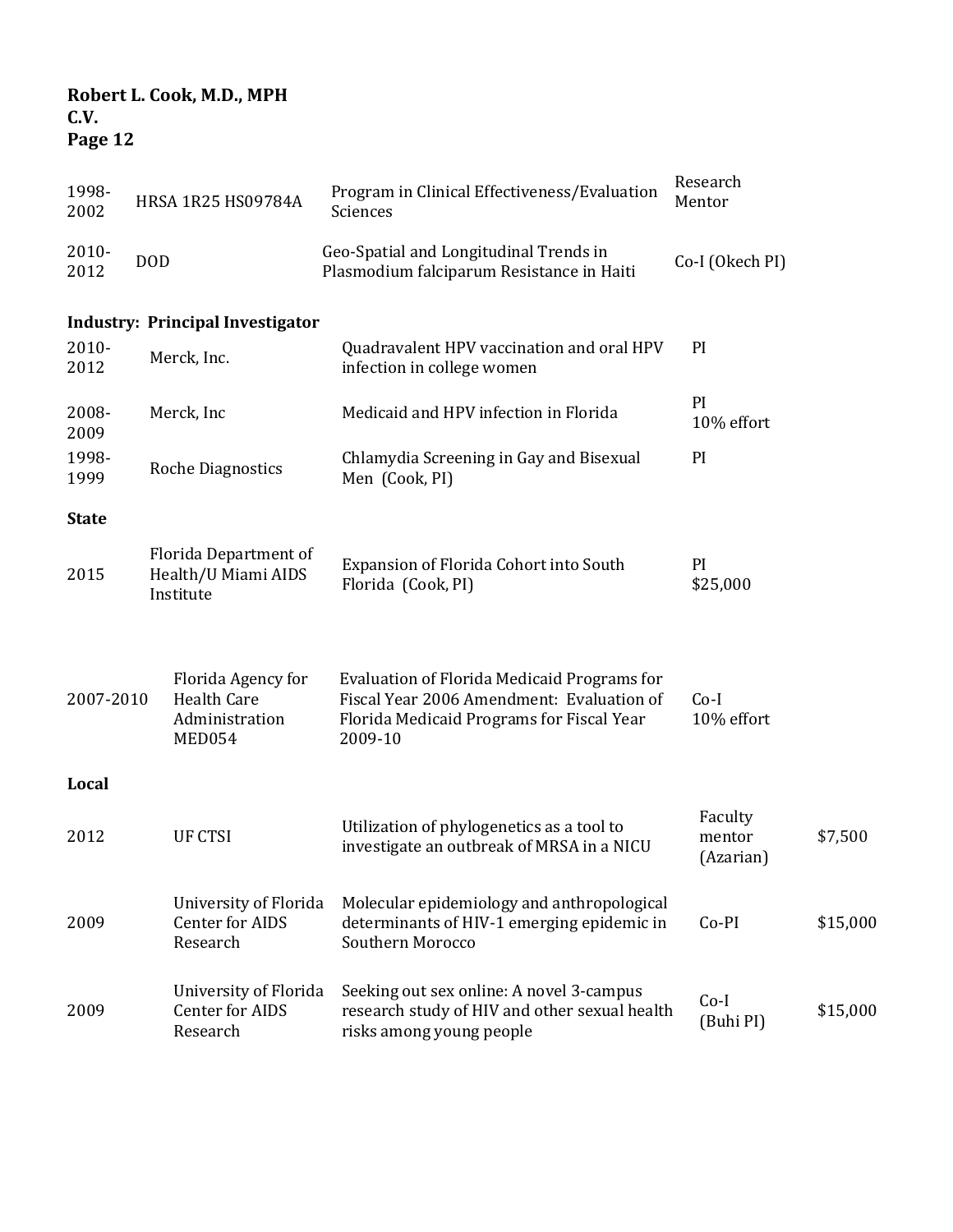| 2008-2009 | University of Florida<br>Opportunity Fund<br>Award | Reducing alcohol and drug use in American<br>youth through Interactive Digital Media                                            | $Co-PI$ | \$68,000 |
|-----------|----------------------------------------------------|---------------------------------------------------------------------------------------------------------------------------------|---------|----------|
| 2008      | U of Florida<br>EPI-ICBR seed<br>initiative        | High throughput sequencing of microbial<br>communities from fecal and vaginal samples<br>in a study of bacterial vaginosis (BV) | PI      | \$14,000 |
| 2006      | Hektoen Institute                                  | Alcohol Intervention for the Chicago<br>Consortium Women's Interagency HIV Study                                                | PI      | \$15,000 |
| 2002-2003 | U Pitt Ctr for Latin<br>Am Studies                 | Sexually transmitted diseases among young<br>women seeking HIV testing in Rio de Janeiro                                        | PI      | \$4,700  |

# **d. Grant Reviewer**

| 2013-present | Centers for Scientific Review/NIH Behavioral and Social Consequences of HIV Study Section<br>(BSCH). Member, Washington DC.                                 |
|--------------|-------------------------------------------------------------------------------------------------------------------------------------------------------------|
| 2014-2016    | Global Health Equity Scholars Review Committee. School of Public Health, University of<br>California. Reviewed fellowship applications.                     |
| 2014         | Centers for Scientific Review. 2014/05 ZRG1 AARR-G (59) R<br>PAR 12-251: Behavioral Science Track Award for Rapid Transition (B/START)                      |
|              | Centers for Scientific Review. 2014/05 ZRG1 AARR-F (55) R<br>Increased Knowledge and Innovative Strategies to Reduce HIV Incidence                          |
|              | Centers for Scientific Review. 2014/08 ZRG1 RPHB-W (53) R<br>RFA-RM-13-009: NIH Director's Early Independence Awards Review                                 |
| 2013         | National Institute of Allergy and Infectious Diseases/NIH. Reviewer, ZAI1-RB-A-S1,<br>Clinical Trial Units (CTU) for NIAID Networks RFA.                    |
| 2012         | National Institute of Biomedical Imaging and Bioengineering. Special Emphasis Panel. Ad<br>hoc reviewer NIH-NIBIB Point-of-Care Review Meeting. Bethesda MD |
| 2012         | Centers for Scientific Review/NIH Behavioral and Social Consequences of HIV Study Section<br>(BSCH). Temporary Member, Washington DC.                       |
| 2012         | Centers for Scientific Review/NIH. Ad hoc reviewer, ZRG1 AARR-G 92 S, Review of<br>Behavioral and Social HIV/AIDS Applications                              |
| 2011-2012    | Centers for Scientific Review/NIH-Behavioral Sciences and Prevention for HIV Study<br>Section, (BSPH). Temporary Member, Washington DC                      |
| 2008         | National Science Foundation - grant review (HIV-related dissertation research)                                                                              |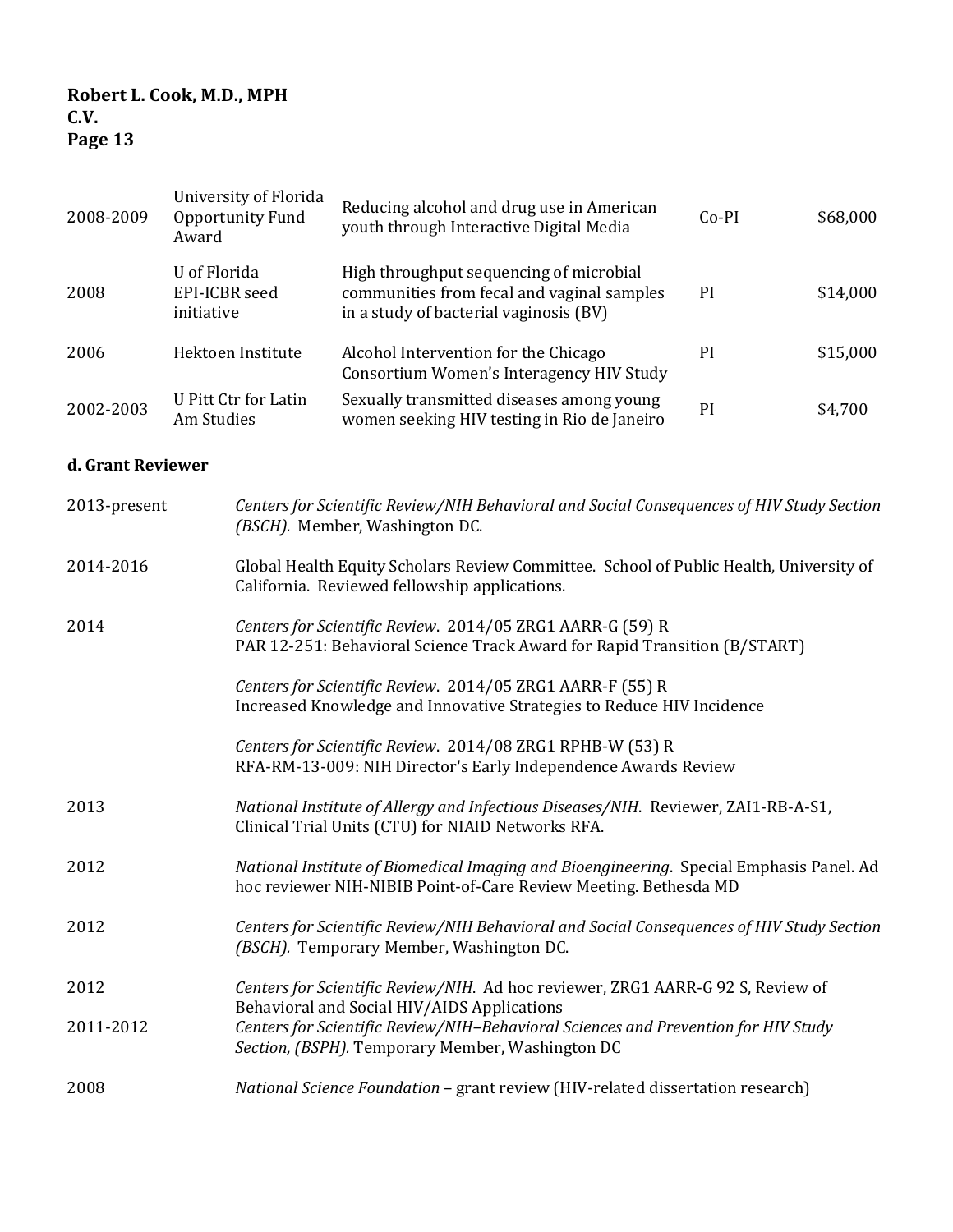| Page 14 |                                                                                                                                                                                                                                    |
|---------|------------------------------------------------------------------------------------------------------------------------------------------------------------------------------------------------------------------------------------|
| 2008    | National Health and Medical Research Council, Australia – grant review (related to home<br>screening for chlamydial infections)                                                                                                    |
| 2007    | amfAR, The Foundation for AIDS Research. Special Emphasis Panel, The effects of<br>psychoactive drugs and mental health issues on HIV transmission and acquisition. New<br>York, New York, October 27, 2007                        |
| 2007    | US Department of Health and Human Services Biotechnology Engagement Program, Center<br>for International Science and Technology Advancement. Grant Review for Research<br>Proposals (related to diagnostic testing for Chlamydia). |
| 2006    | National Institute of Allergy and Infectious Diseases: Special Emphasis Panel<br>Units for HIV/AIDS Clinical Trials Network (11) - ZAI1-BLG-A-M2                                                                                   |
| 2003    | National Institute of Drug Abuse: Special Emphasis Panel<br>"Diffusion of HIV Infection through Sexual Risk Behaviors of Drug Users".                                                                                              |
| 2002    | National Institute of Alcohol Abuse and Alcoholism: Special Emphasis Panel<br>"Developing Alcohol-Related HIV Preventive Interventions".                                                                                           |
| 2000    | National Institute of Child Health and Human Development: Special Emphasis Panel.<br>Global Network for Women's and Children's Health Research<br>International Maternal and Child Health Research and Training                    |
| 1999    | CDC: Special Emphasis Panel<br>Innovative Demonstration Projects to Screen and Treat Asymptomatic Males for<br>Chlamydia Infection Using Urine-Based Diagnostic Tests: Translational Research                                      |
| 1998    | SAMSHA Special Emphasis Panel<br>Cooperative Agreements for State Treatment Outcomes and Performance Pilot Studies                                                                                                                 |
|         |                                                                                                                                                                                                                                    |

### **16. TRAINING GRANT SUPPORT/TRAINING:**

- 2012 2013 Indo-US Fogarty Training Program in Behavioral Disorders as part of the ICOHRTA mechanism (Bangalore, India), Fogarty International Grant. (D43 TW005811, PI, Linda Cottler). Role: Research Mentor.
- 2014-2019 NIDA T32. Substance Abuse Epidemiology (PI, Linda Cottler).
- 2001-2016 Indo-US Training Program in Behavioral Health Across the Lifespan, as part of the Chronic, Non-Communicable Disease and Disorders Across the Lifespan: Fogarty International Research Training Award. (D43 TW009120, PI Linda Cottler). Role: Research Mentor.

### **17. TEACHING RESPONSIBILITIES:**

1994-1996 Course Instructor, Medical Problems, Clinical Epidemiology, Physical Diagnosis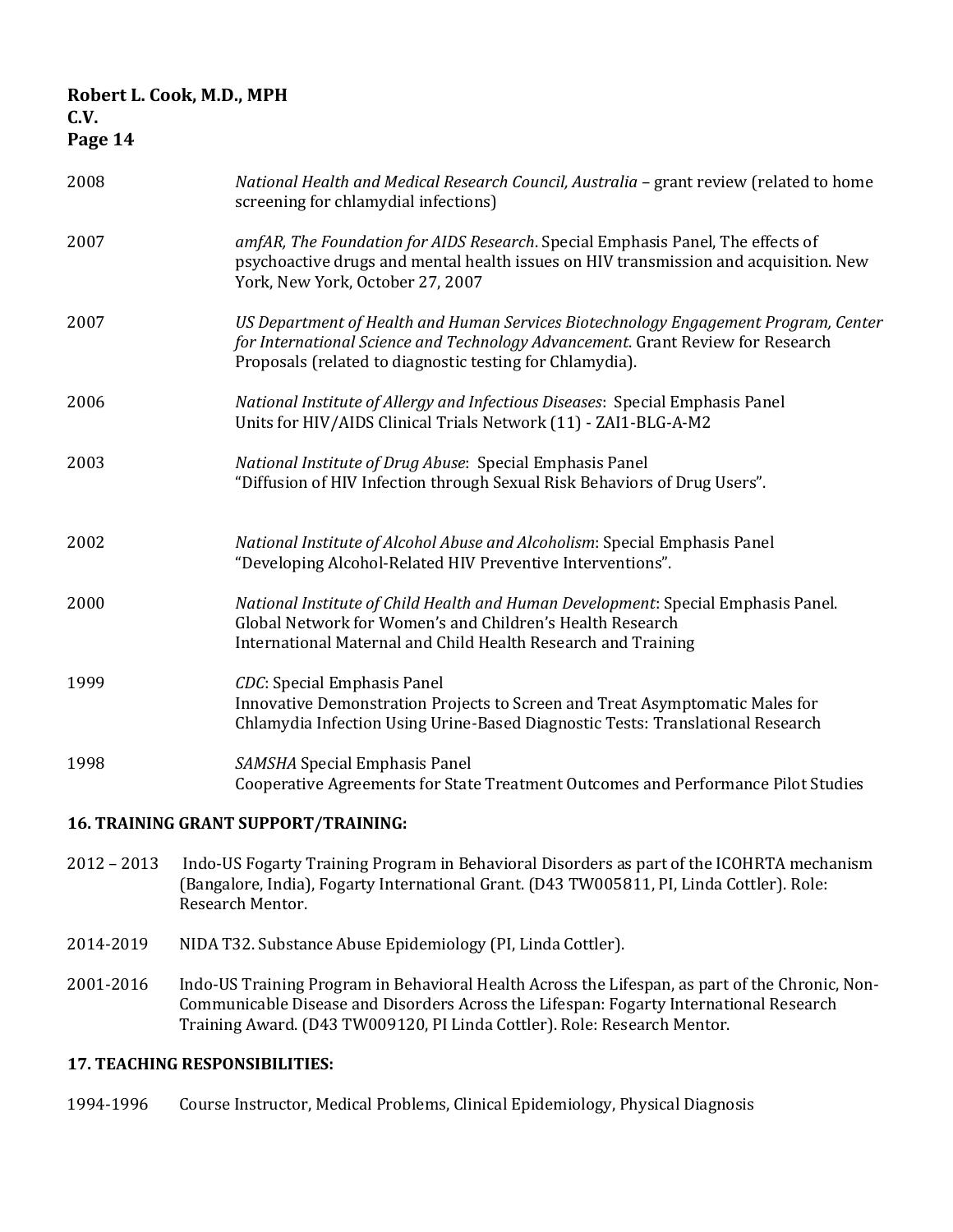# **Page 15**

UNC School of Medicine, 1994-96.

- 1994-1996 Clinical Preceptor, General Internal Medicine Clinic, Infectious Disease Clinic UNC School of Medicine.
- 1996-2006 Clinical Preceptor, General Internal Medicine Housestaff Clinics, University of Pittsburgh Medical Center, and Women's Health Clinic, University of Pittsburgh Student Health Services.
- 1999-2000 Developed Curriculum for Resident Ambulatory Block Rotation in Service Learning and Adolescent Medicine (PGY-2), UPMC Shadyside, University of Pittsburgh.
- 1999- 2004 Co-Director, Bridging the Gaps Community Health Internship, University of Pittsburgh School of Medicine, Pittsburgh PA.
- 1996- 2006 Hospital Ward Attending Montefiore University Hospital, University of Pittsburgh. Ward attending 1-2 months per year with supervision and teaching for 3 residents, two  $3<sup>rd</sup>$  year medical students, and occasional additional health professions students.
- 2003-2006 Course Instructor CLRES 2010 Clinical Research Methods. University of Pittsburgh, Clinical Research Training Program. The course includes 30-50 students who are mostly physicians in fellowship and research training. Classes taught include, "Introduction to Clinical Research", "Bias and Confounding", "Measurement", "Observational Research Design", and "Screening Research Studies".
- 2004-2006 Co-Leader, Resident Evidence-Based Medicine Journal Club. The journal club meets monthly to discuss a specific article and to critically appraise the article using an evidence-based medicine curriculum.
- 2004 Developed web-based teaching module on "Vaginitis" for Internal Medicine housestaff
- 2006 Advanced Physical Diagnosis,  $1<sup>st</sup>$  year medical students, University of Pittsburgh School of Medicine.
- 2007-2010 Essentials of Patient Care IV (small group course for  $1<sup>st</sup>$  year medical students) University of Florida School of Medicine, March –April 2007, again March 2010.
- 2007-2008 Hospital Ward Attending, Shands Medical Center, University of Florida. Supervision and teaching for 3 residents, two 3rd year medical students, and occasional additional health professions students. 2 months per year.
- 2007-present PHC 6517. Public Health Concepts in Infectious Diseases. Course instructor. 3-credit course offered to MPH students, University of Florida College of Public Health and Health Professions. (new course developed 2007 by RL Cook, offered each fall)
- 2008-2009 Evidence Based Medicine small group leader, UF College of Medicine
- 2009-present Guest Lecturer PHC 6711 Measurement in Epidemiology & Outcomes Research.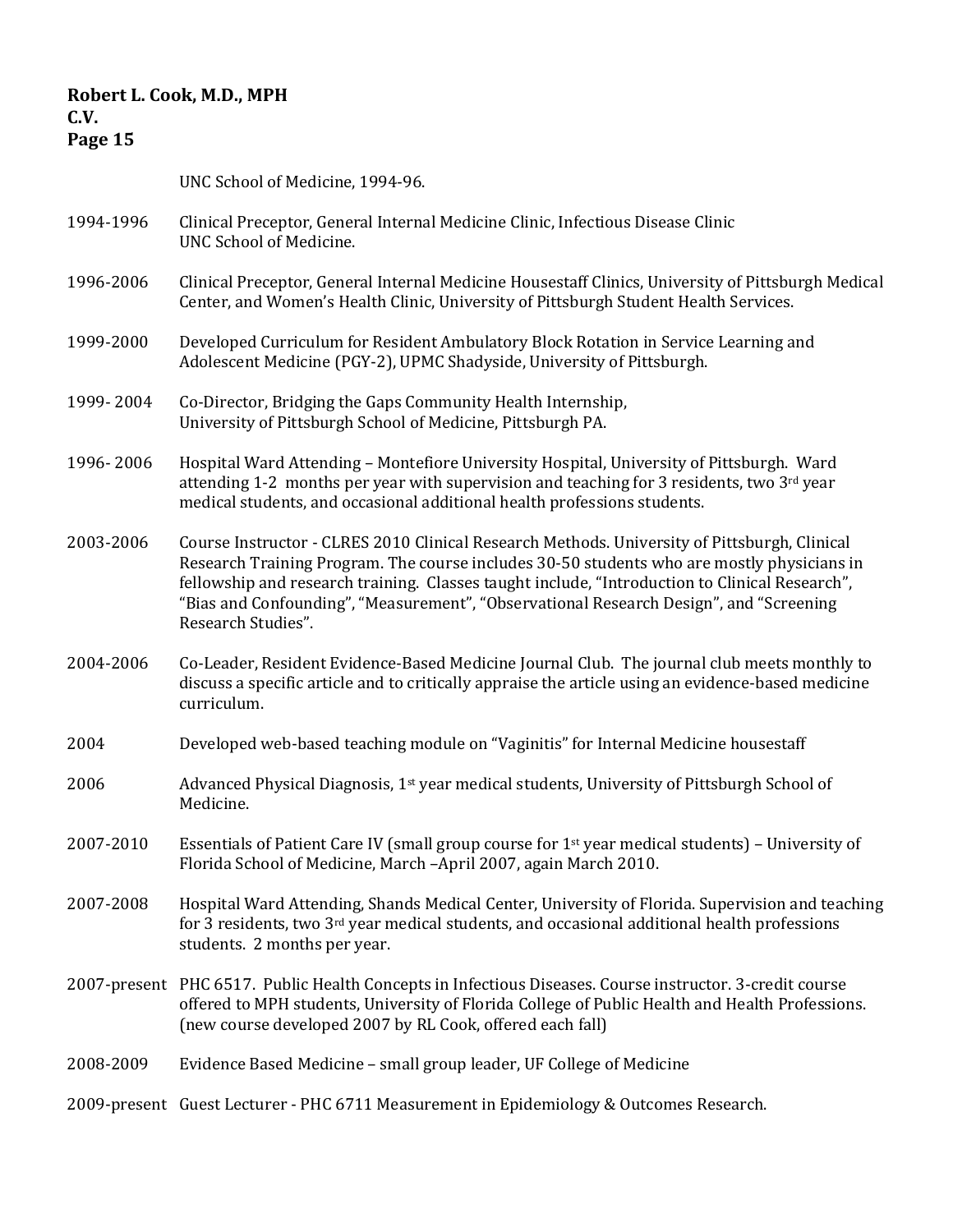# "Measurement of Alcohol Consumption" (3 hours)

- 2009 Guest Lecture for statewide course sponsored by The Florida Public Health Institute and the Florida Department of Health – A Master Course: An introduction to applied public health. "Infectious Diseases and Public Health". (3 hours)
- 2009-2011 PHC 6901. Epidemiology Literature Review and Critique. Course instructor. This 1-credit course is required for PhD students and offered to MPH students. The course focuses on the critical review of the literature and on the writing of reviews for journals.
- 2010-2015 PHC 7000. Epidemiology Seminar II. Course instructor. This 3-credit seminar is required for PhD students in Epidemiology and focuses on a greater indepth review and discussion of epidemiologic research methods (class developed by R. Cook, 2010)
- 2010-2013 GMS 7093. Introduction to Clinical/Translational Research. Small group co-leader,
- 2010 HSC4970 Senior Honors Thesis (1 student) PHC6601 Seminar for MPH Students (2 students) PHC6905 Independent Study (1 student) PHC6946 Public Health Internship (1 student) PHC6917 Supervised Research Project (3 students)
- 2011 Guest lecture for course, "Case Control Studies", focus on prevention screening research studies. (2 hours).
- 2012-13, 16 PHC6905 Epidemiology and Biology of HIV/AIDS. Co-Developer new online 3-credit graduate level course (38 online graduate students took the first class). Co-taught 2012-13, taught as primary instructor summer 2016.
- 2013 Online lecture: Emerging Infectious Diseases and Public Health: Influenza as an example. Taught for course: Public Health Concepts (Online) PHC4101, Section 3630, Spring 2013 (Typhanye V. Penniman Dyer, PhD, MPH, Instructor)

### **18. MENTORING:**

### **a. Undergraduate Honors Thesis Mentor**

- 2008 Camila Mateo, Health Sciences Undergraduate Honors student, University of Florida. Computer-based substance abuse interventions targeting risk behavior in adolescents. Graduated Summa Cum Laude, went to medical school.
- 2008 Brandi Manning, Health Sciences Undergraduate Honors student. Biological implications of racial disparities in bacterial vaginosis. Graduated Summa Cum Laude, entered Epidemiology MPH program. Completed MPH program and admitted to medical school.
- 2009 Samantha Bishop, Health Sciences Undergraduate Honors student. Factors associated with interest in primary care among internal medicine residents. Accepted to medical school at UVA.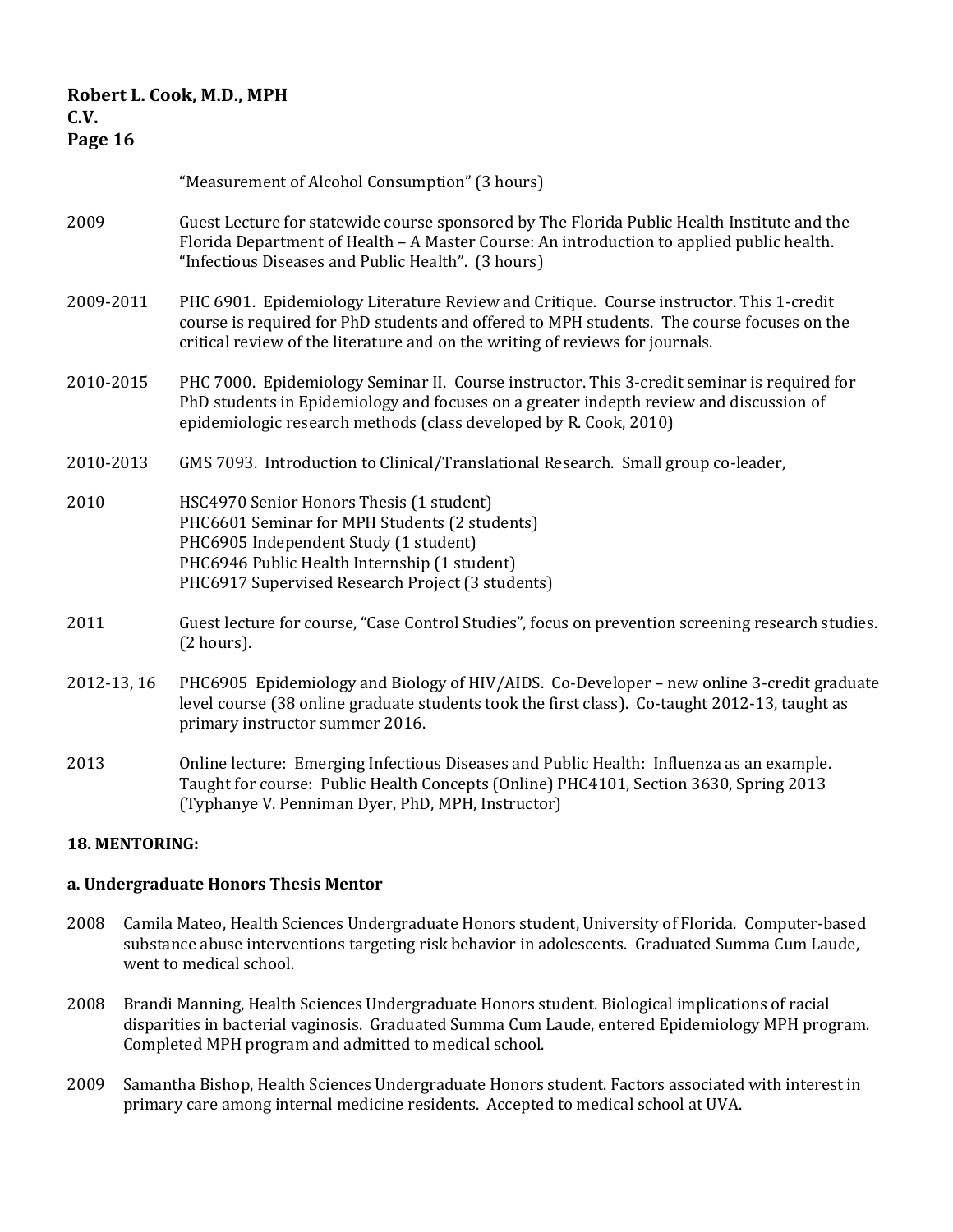- 2009 Elizabeth Walsh, Health Sciences Undergraduate Honors student. Willingness to see a mid-level practitioner among persons attending medical clinics. Accepted to PA school 2010.
- 2011 Nekeshia McInnis, McNair Scholar undergraduate at UF. Honors thesis title: Examining the Effects of Mother-Child Relationship during Childhood on the Development of Adulthood Emotional Health. Nekeshia is now a PhD student.
- 2013 Samantha Abbott, Health Sciences Undergraduate Honors Student.

### **b. MPH Research Mentor**

- 1999 Michael Ashton, MD, MPH. Master's Degree in Public Health, University of Pittsburgh. MPH Thesis title: Primary care physicians' attitudes about sexually transmitted diseases.
- 2005 Ranjana Gupta, MPH (Epidemiology thesis chair). MPH thesis project: Parental alcoholism, childhood abuse, and the risk of adverse health outcomes in adolescents and young adults attending an urban STD clinic.
- 2006 Melissa Jones; MPH, (Behavioral and Community Health Sciences.) MPH thesis project: College students' knowledge and attitudes towards HPV and HPV vaccine.
- 2006 Angela Malek, MPH (Epidemiology thesis chair) MPH thesis project: Factors associated with delay in seeking STD-related health services in young men and women. (Angela obtained a PhD in epidemiology and in 2013 was a post-doctoral researcher at the University of South Carolina).
- 2008 Kareema Smith, MPH candidate, Epidemiology. Special project: Self-testing for bacterial vaginosis. Went to pharmacy school.
- 2008 Kevon Jackman, MPH candidate, Epidemiology. MPH thesis project, Obesity, psychosocial factors, and Medicaid in adolescent and young adult women.
- 2008 Chad Neilsen, MPH candidate, Epidemiology. MPH thesis project, Environmental factors associated with *Vibrio* infections in Florida. (Currently works in hospital infection control, Gainesville, Fl.)
- 2009 Dyanne Herrera, MPH. MPH project advisor. Community health needs assessment for the town of Archer (Florida). As of 2010, Dyanne was CDC/CSTE Applied Epidemiology Fellow US-Mexico Border Region, MCH-EPI Program, CDC/NCCDPHP/DRH/ASB
- 2009 Rajesh Mohandas, MD, MPH. MPH internship advisor. MPH thesis: Racial disparities in receipt of lower quality kidney transplant. Currently Nephrology Fellow, UF.

### **c. MS Research Mentor**

2004 John McKinnon –Masters in Clinical Research, U Pittsburgh: Thesis title, "Predicting viral resistance in HIV-infected adults". (MS committee member)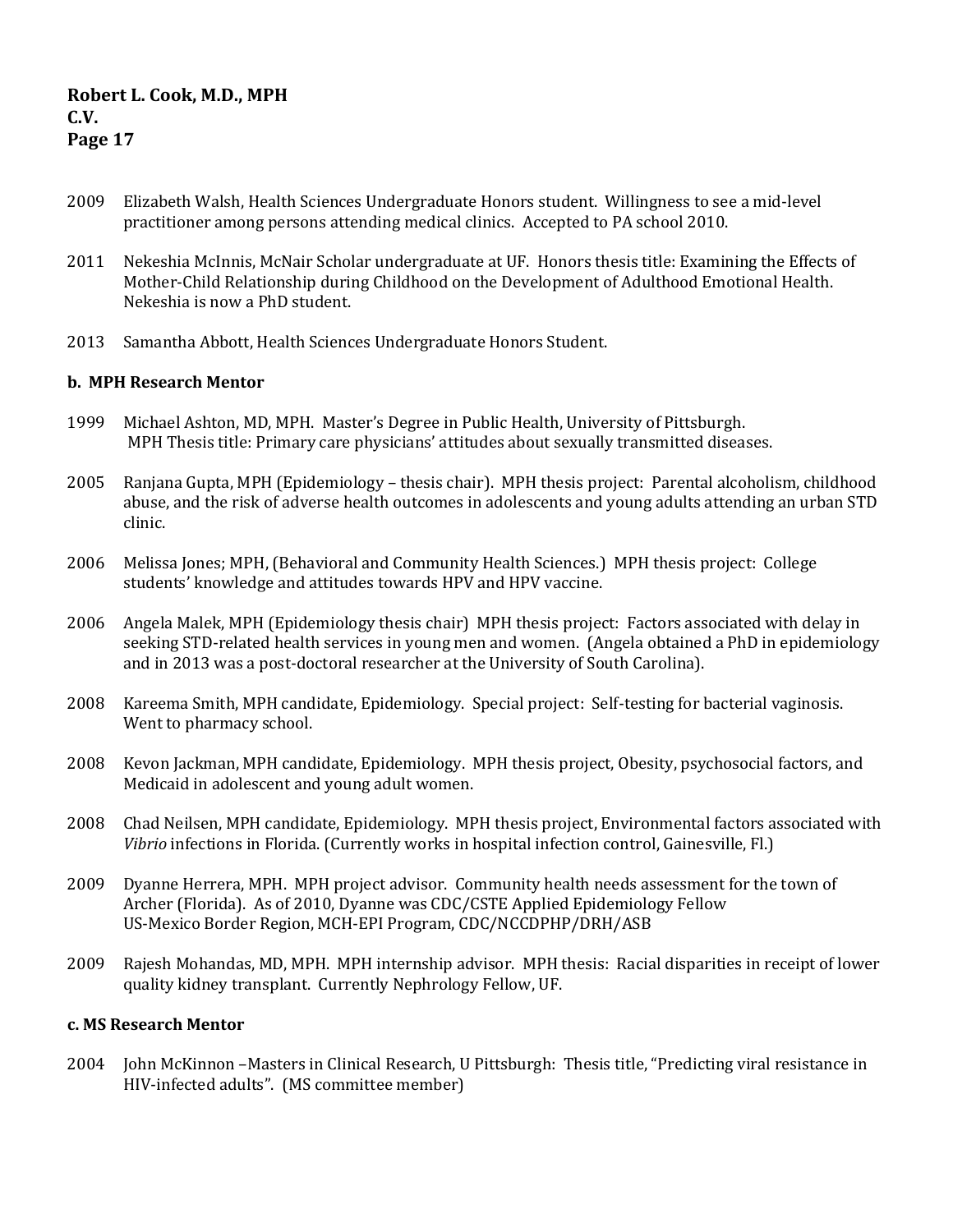# 2012 Asem Fitian, MS candidate, Molecular Genetics and Microbiology, College of Medicine. Thesis: Epidemiologic factors and biomarkers associated with hepatocellular cancer. (MS committee member) (Applying to medical school)

- 2015 Leandra Stubbs, MS candidate, Department of Health Outcomes and Policy, UF. Thesis: Risk Factors Associated with Unmet Service Needs among HIV-Positive Individuals in the Florida Medical Monitoring Project. (MS Committee member)
- 2015 Danielle Sharp, MS candidate, Department of Epidemiology, UF. Thesis: Use of online data sources to track influenza in the US. (MS Committee chair)
- 2016 Marco Predic, MS candidate, Department of Epidemiology, UF. Thesis: Risk factors for carbepenim resistant enterococcal infections. (MS Committee member)
- 2016 Mustapha Kumara, MS candidate, Department of Epidemiology, UF. (MS committee chair).

### **d. Medical Student Research Mentor**

- 1999 Karen Barth, MS II. Summer research elective, School of Medicine, University of Pittsburgh. Paper title: Barriers to seeking STD testing among college students.
- 2001 Adrianne Sever, MS II. Summer research project, School of Medicine, U of Pittsburgh. The development of a culturally relevant survey to define the characteristics of young women at high risk for HIV infection in Brazil. Poster: University of Pittsburgh School of Medicine Biomedical Summer Research Symposium, October, 2001.
- 2001 Julian Escobar, MS II. Summer research project, School of Medicine, U of Pittsburgh. HIV infection in a population of young women in Rio de Janeiro, Brazil. Poster. University of Pittsburgh School of Medicine Biomedical Summer Research Symposium, October, 2001
- 2002 Amy Betz, MS II. Summer research elective, School of Medicine, University of Pittsburgh. "In their own words: Perceptions about the effects of alcohol and marijuana use on sexual behavior among young adults". Poster: University of Pittsburgh School of Medicine Biomedical Summer Research Symposium, October 30, 2002.
- 2013 Jodi-Anne Wallace, MS II. Summer research elective, College of Medicine, University of Florida. Southern HIV & Alcohol Research Consortium. Depression and HIV. Poster: "Prevalence of depression and its association with emergency room visits among patients with HIV in a developing Florida cohort." University of Florida, College of Medicine Research Day. 1st Place Lawrence M. Goodman Research Award.
- 2016 Jordan See, MS II. Awarded UF Research Fellowship to participate in our research team for the summer.

### **e. CURRENT/Past PhD Research Mentor (PhD Dissertation Committee Chair)**

2015 Taj Azarian, PhD. *Epidemiology*. University of Florida. Thesis topic: Transmission Dynamics of Community-Associated *Staphylococcus aureus*: A genomic and population approach to unraveling the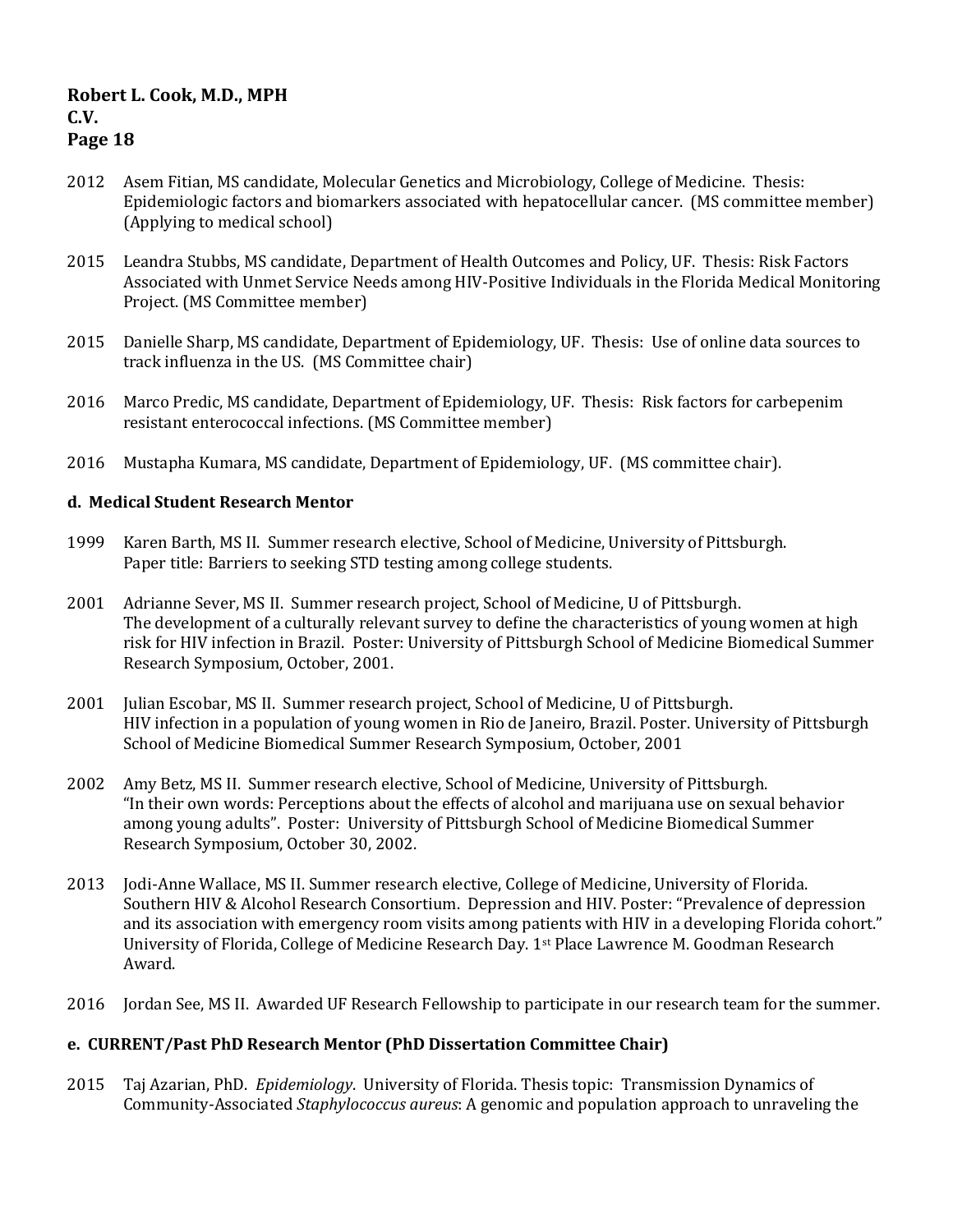epidemiology of antibiotic resistant pathogens. Received a Dean's Scholar Award, May 2015. (2015 – Accepted a postdoc position at Harvard University)

- 2015 Xingdi Hu, PhD. *Epidemiology*. University of Florida. Topic: Cost-effectiveness modeling to evaluate pharmaceutical options for alcohol abuse. Mr. Hu worked as a graduate research assistant for Dr. Cook. (2015 – Accepted postion as Manager, Health Economics and Outcome Research Analytic and Modelling, Baxalta, Inc.)
- 2015 Wajiha Akhtar, PhD student *Epidemiology*. Thesis topic: Impact of tobacco on cognitive functioning in persons with HIV infection. (Current position – Washington DC Ryan White Careware Management Data, Washington D.C.)
- 2016 Chukwuemeka N Okafor., PhD student *Epidemiology*. Thesis topic: Marijuana use among HIV-positive and HIV-negative men who have sex with men: long-term trends, predictors of use and impact on cognitive function. Current position – postdoctoral associate (T32) – UCLA Steve Shoptaw
- TBA Natalie Kelso Chichetto, PhD candidate *Epidemiology*. Ms. Kelso is a graduate research assistant for Dr. Cook. Topic: Association of alcohol consumption to cardiovascular disease in PLWH. (Expected completion: 2017)

### **h. PhD Research Mentor (PhD Dissertation Committee Member) University of Pittsburgh**

- 2004 Nadra Tyus, PhD. *Behavioral and Community Health Sciences* (2005). Topic: Racial variations in health care utilization regarding STDs: a possible contributor to racial disparities in STDs.
- 2005 Katie Berger PhD. *Department of Epidemiology* (2006). Topic: Bacterial Vaginosis: Predictors of recurrence.

### **University of Florida (PhD Dissertation Committee Member)**

- 2008 Linda Cowan, RN, MSN PhD *College of Nursing* (2008). Topic: Testing the Fogerty theoretical model predicting pressure ulcer development in an inpatient adult veteran population. (Current Faculty, VA Healthcare, Gainesville, Fl.)
- 2013 Jocelyn Mullins, DVM, MPH, PhD *Department of Geography* (*minor in Public Health*). Topic: Geographic factors influencing distribution and transmission of anthrax.
- 2012 Sam Peasah PhD *Department of Health Services Research Management and Policy*. Topic: Impact of Medicare nonpayment for hospital acquired infections on infection rates and hospital payments.
- 2010 Nathan Ewigman PhD *Department of Clinical and Health Psychology* (2012). Topic: The diagnosis and treatment of anger in primary care settings.
- 2010 Carla Fry, RN, MSN PhD *College of Nursing* (2012). Topic: Understanding racial disparities in uptake of pneumococcal vaccine in Florida. (Current faculty at Jackson University)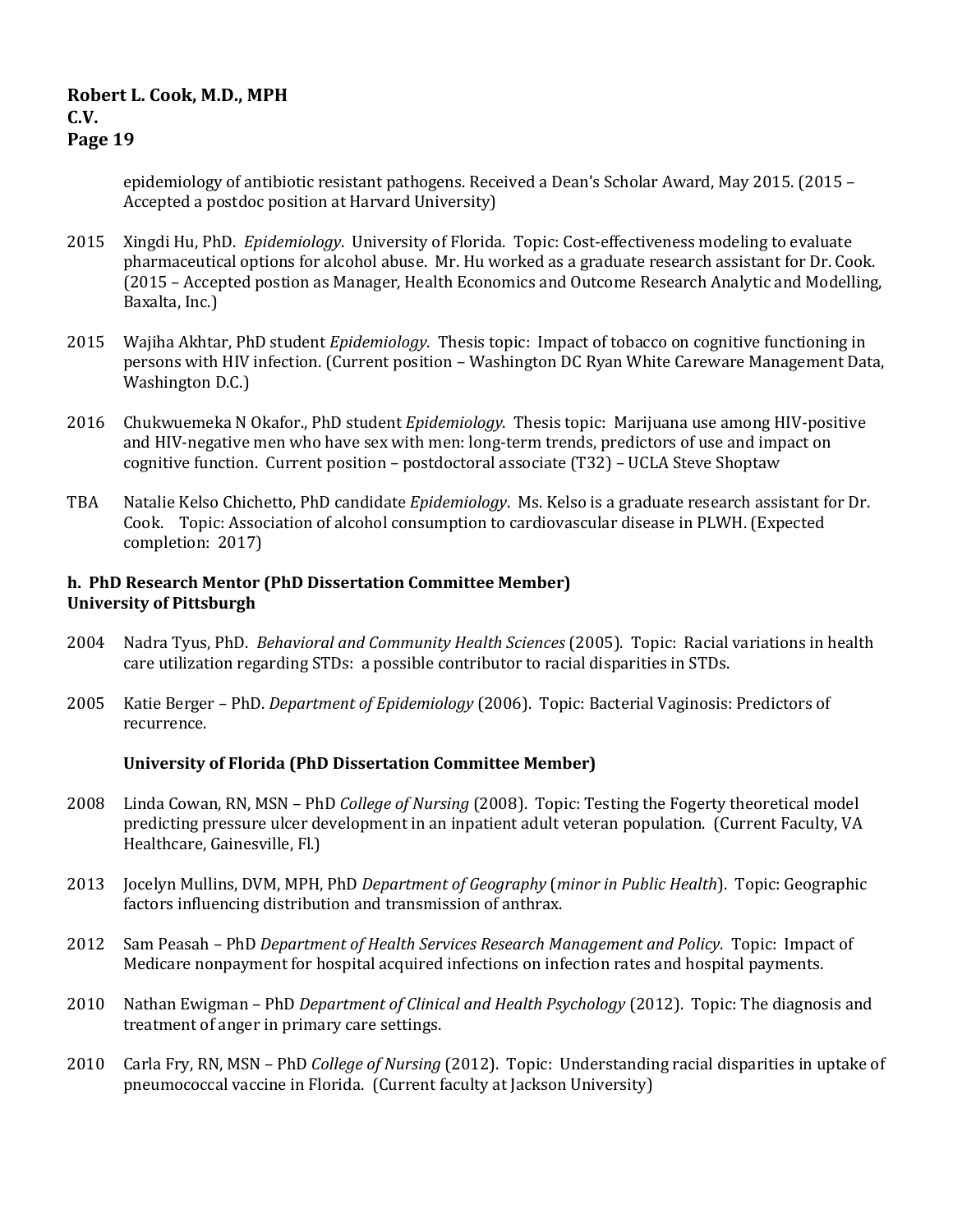- 2011 Lori Bilello PhD *Department of Health Services Research Management and Policy* (2012). Topic: Does electronic medical record implementation in hospitals correlate with quality of care in Florida?
- 2011 Beth Radke, MPH, PhD *Epidemiology* (2013). Topic: Temporal and current factors influencing the spread of ciguatera illness in the US Virgin Islands.
- 2012 Kelly Kenzik, PhD *Epidemiology* (2013). Topic: Patient reported outcomes after bone marrow transplant.
- 2013 Heidi Kinsell, PhD. *Health Services Research, Management & Policy*. Topic: Assessing the effects of Florida's anti-pill mill law on prescription drug related health mortality and morbidity.
- 2013 Brad Cannell, PhD. *Epidemiology*. Topic: Frequency and Effects of Physical, Emotional and Sexual Abuse of Older Adults.
- 2014 Chris Delcher, PhD *Epidemiology*. Topic: Impact of policy and technology on prescribing and diversion of oral narcotic pain medication.
- 2015 Lauren Telpak, PhD *Clinical and Health Psychology*. Topic: Sleep disturbance as a predictor for psychosocial symptoms following survery for gynecologic cancer: A focus on intra-individual variability.
- 2015 Cesar Escobar-Viera, PhD. *Department of Health Services Research, Management and Policy*. Topic: Assessing the impact of depression on the intention to use mHealth Interventions among people living with HIV and participating in the Florida Health Cohort.
- 2015 Ya Meng, PhD *Biostatistics*. Topic: Analysis of infectious disease in the presence of missing data in both outcome and covariates.
- 2016 Shanjun Helian, PhD, *Department of Biostatistics* (2016). Topic: Structural nested modeling and penalized correlation methods for clinical trials.
- 2016 Nancy Seraphin, *Department of Epidemiology* (2016). Tuberculosis acquisition and transmission among persons of Haitian descent living in Florida, USA.
- 2016 Jon Mills, *Department of Health Services Research, Management, and Policy*. Comparative effectiveness of single-action versus multiaction antidepressants for treatment of people diagnosed with co-occurring HIV/AIDS and Major Depression: A growing syndemic.

### **CURRENT University of Florida (PhD Dissertation Committee Member)**

Shantrel Canidate, PhD candidate, *Public Health (Behavioral Science and Community Health*), UF. U01 Diversity Supplement awarded 2014-2016.

Eugene Dunne , PhD candidate. *Department of Clinical and Health Psychology* (2016). Topic: Impulsivity and prescription drug misuse among persons living with HIV.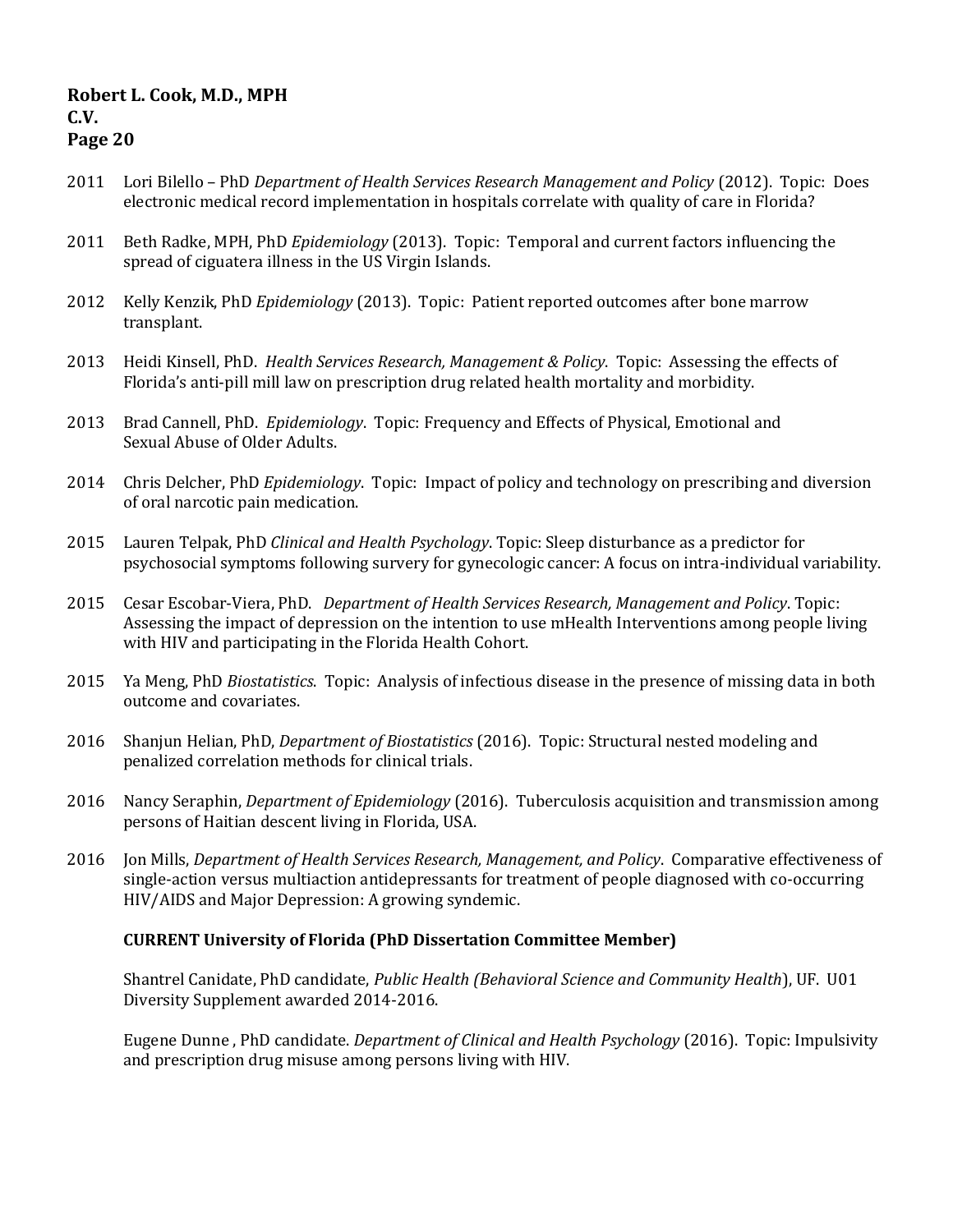Shahab Borzogmehri, PhD candidate, *Epidemiology*. Predictors of renal failure after surgery for urological cancer.

Chintan Dave, Pharm D. PhD candidate, *Pharmaceutical outcomes and policy.* Use of statins and their effect on health outcomes.

Diana Rojas, PhD candidate, *Epidemiology*. Topic, evaluation of vaccination strategies for Dengue. (I am co-chair of her committee)

### **i. Post-doctoral Research Mentor**

- 2004 Megan Cunnane, MD. Fellowship research project, School of Medicine, University of Pittsburgh. Project title: The role of the internist in preventing unintended pregnancies. Presented poster at 2004 SGIM meeting and publish 1st place. (2012 Dr. Cunnane-McNamera was faculty at Case Western Reserve School of Medicine)
- 2006 Michael Gaglia, MD. Fellowship research project, School of Medicine, University of Pittsburgh. Project title: Attitudes towards antiviral treatments for influenza and avian influenza. (2012 Dr. Gaglia was a cardiology fellow at George Washington University).
- 2008 Natacha DeGenna, PhD. Postdoctoral Scholar, Program in Epidemiology, Department of Psychiatry, University of Pittsburgh. K01 Award Co-Mentor, Substance Use and Risky Sex in Highly Vulnerable Populations. Funded by NIDA 2010.

### **j. Faculty Research Mentor**

- 2009 Xiaohui Xu, PhD Assistant Professor of Medicine, Department of Epidemiology and Biostatistics, College of Public Health and Health Professions, University of Florida. Formal Department Mentor, Mentor on Career Development Award from AHA, and K01, 2010.
- 2009 Umna Ashfaq, MD, Assistant Professor of Medicine, College of Medicine. Formal clinical faculty mentor. Dr. Ashfaq has now designed her first project and has produced two first-authored posters at national meetings.
- 2011 Chris Harle, PhD. Assistant Professor of Health Services Management, Research and Policy. Primary mentor, University of Florida. CTSI KL2 application. (2011-2014) Submitted 2 R01 grants, both awarded.
- 2014 Nicole Whitehead, PhD. Assistant Professor of Clinical and Health Psychology. Primary Mentor, NIH K23 application (awarded, 2016).
- 2016 Cindy Prins, PhD. Assistant Professor of Epidemiology. Faculty mentor for Department of Epidemiology.
- 2016 Eric Porges, PhD. Research Assistant Professor, Department of Aging. Member, KL2 Mentoring team.

### **ACADEMIC ADVISING**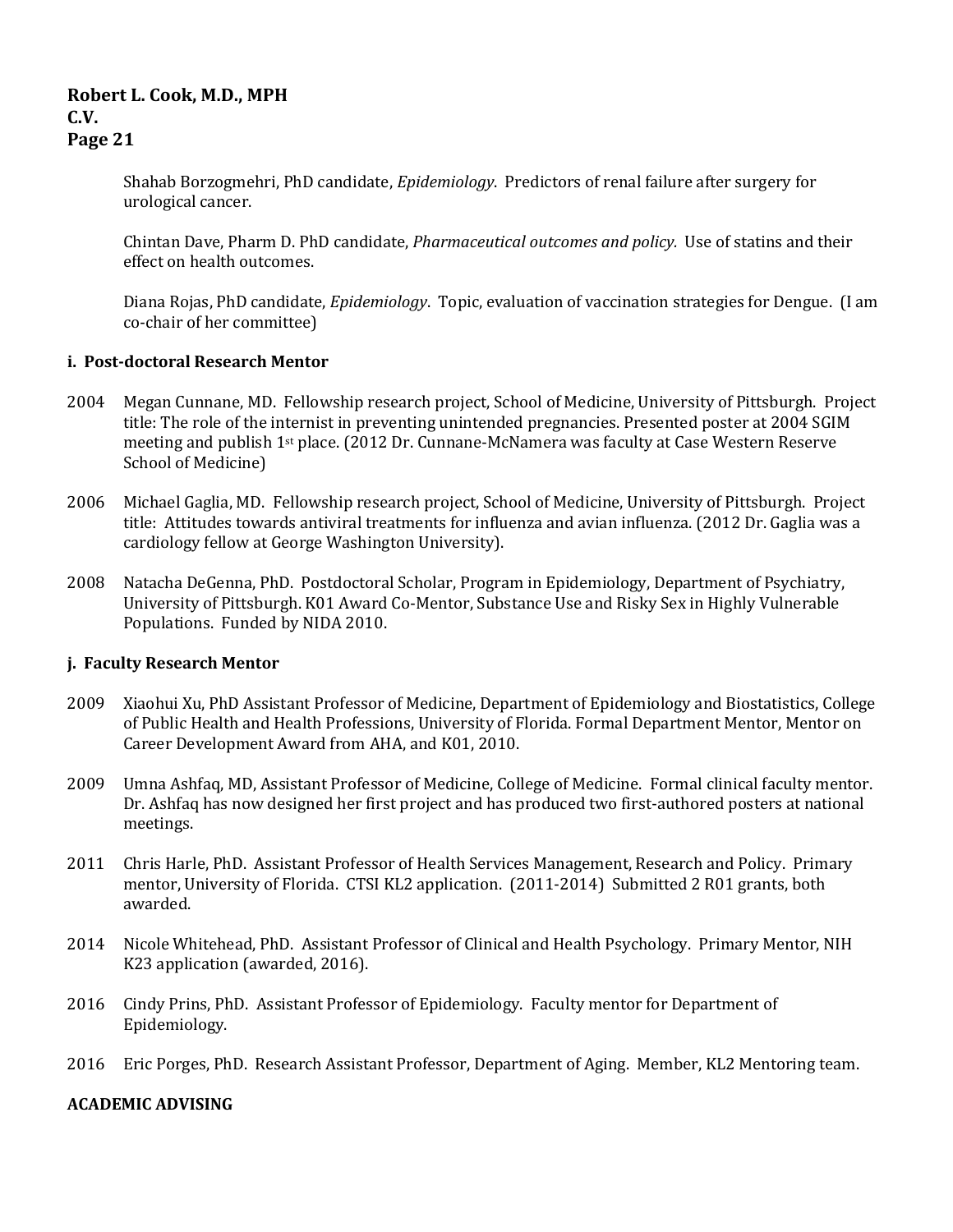- 1998-2006 Faculty and Student Team (FAST) Medical Student Advisor (22 students), University of Pittsburgh
- 2000-2006 Senior Academic Advisor (6 students), University of Pittsburgh School of Medicine
- 2007-present MPH Student Advisor, Chair Supervisory Committee (30 students), MD-MPH dual degree student advisor (3 students), MS academic advisor (1 student) PhD academic advisor (8 students)

### **19. BIBLIOGRAPHY:**

### a. **Refereed Articles**

(\* indicates article in which Cook RL was primary mentor or senior author)

- 1. Beckman WC, Jacokes AL, Camps JL, **Cook RL**, and Siegal GP. Analysis of changes in prostate carcinoma following hormone deprivation. *American Journal of Pathology.* 1987; 128:566-72. PMID: 3307445. PMC1899660.
- 2. **Cook RL**, Miller RC, Katz VL, and Cefalo RC. Immune thrombocytopenic purpura in pregnancy: A reappraisal of management. *Obstet Gynecol.,* 1991; 78:578-83. PMID: 1923158.
- 3. **Cook RL**, Noecker RJ, and Suits GW. Time allocation of students in basic clinical clerkships in a traditional curriculum. *Acad. Med*. 1992; 67:279-81. PMID: 1558606.
- 4. Margolis PA, **Cook RL**, Earp J, Lannon CM, Keyes LL, and Klein JD. Factors associated with pediatricians' participation in Medicaid in North Carolina. *JAMA.* 1992; 267:1942-46. PMID: 1296580.
- 5. **Cook RL**, Steiner BD, Smith AC III, Evans AT, Richards B, Willis S, Petrusa E, Harward D. Are medical students ready to provide HIV prevention counseling? *Acad. Med.* 1998; 73:342-46. PMID: 9526464.
- 6. **Cook RL**, Rosenberg MJ. Do spermicides prevent sexually transmitted infections? A meta-analysis. *Sex Transm. Dis.* 1998; 25:144-50. PMID: 9524992.
- 7. Steiner BD, **Cook RL**, Smith A, Curtis R. Does training location influence clinical skills of medical students? *Acad Med.* 1998; 73:423-6*.* PMID: 9580720.
- 8. **Cook RL**, Royce RA, Thomas JC, Hanusa BH. What's driving an epidemic? The spread of syphilis in rural North Carolina along an interstate highway. *Am J Pub Health.* 1999; 89:369-373. PMID: 10076487. PMC1508624.
- 9. **Cook RL**, St. George K, Lassak M, Tran N, Anhalt JP, Rinaldo CR. Screening for *Chlamydia trachomatis* with PCR in a low prevalence population *Clin Infect Dis.* 1999; 28(5):1002-7. PMID: 10452625.
- 10. Hecht FM, Wilson IB, Wu AW, **Cook RL**, Turner BJ. Optimizing care for persons with HIV. *Annals of Internal Med.* 1999; 131(2):136-43. PMID: 10419430.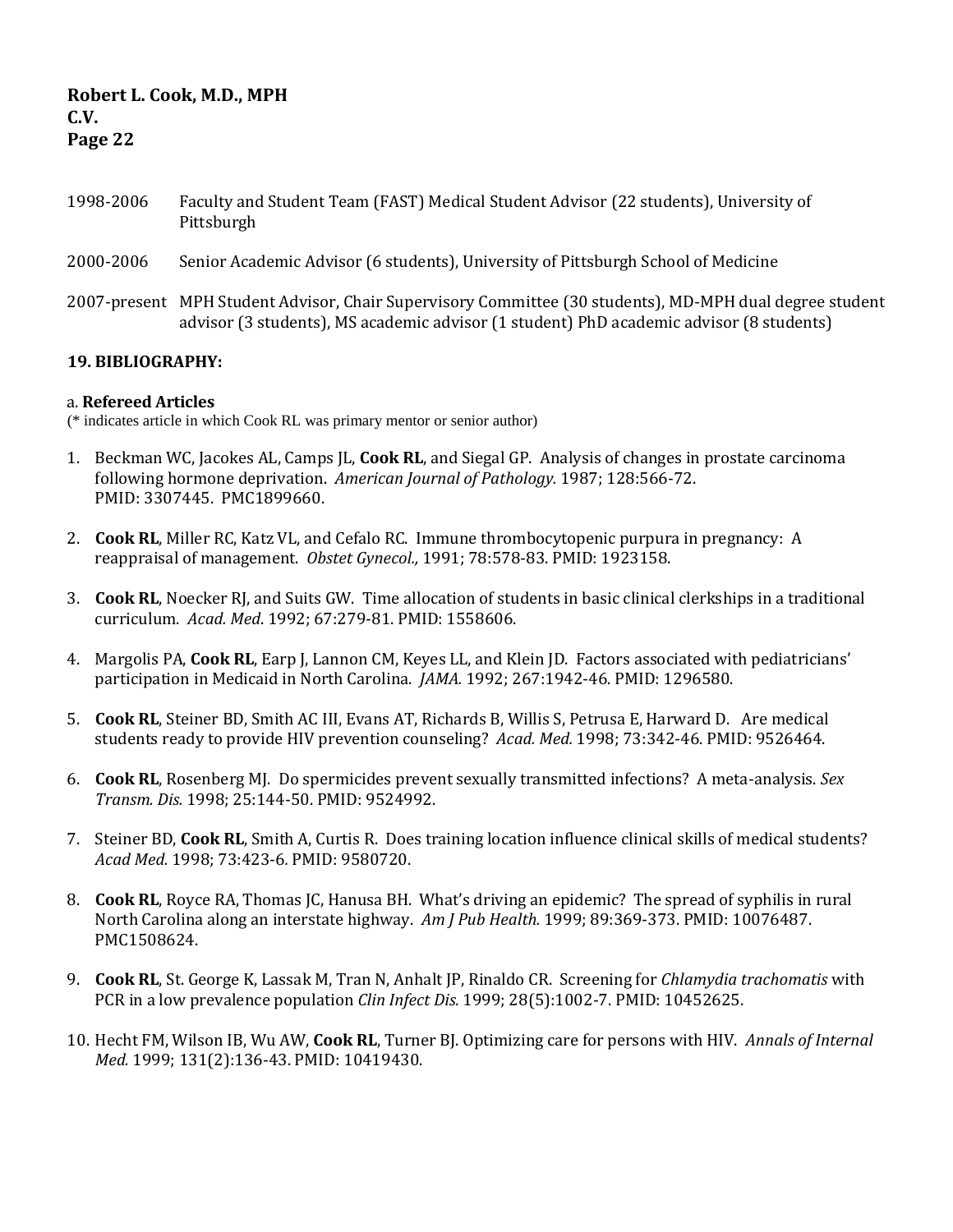- 11. **Cook RL**, Wiesenfeld HC, Ashton MA, Krohn MA, Zamborsky T, Scholle SH. Chlamydia screening practices of primary care physicians. *J Adolescent Health.* 2001; 28:204-10. PMID: 11226843.
- 12. **Cook RL**, Sereika SM, Hunt SC, Woodward WC, Erlen JA, Conigliaro JC. Problem drinking and medication adherence among persons with HIV infection. *J Gen Intern Med.* 2001; 16:83-88. PMID: 11251758. PMC1495171.
- 13. **Cook RL**, Pollock N, Rao A, Clark DB. Increased prevalence of Herpes Simplex Virus Type 2 among adolescent women with alcohol use disorders. *J Adolesc Health.* 2002; 30:169-74. PMID: 11869923.
- 14. \*Barth KR, **Cook RL**, Downs JS, Switzer GE, Fischhoff B. Stigma and negative consequences: Factors that influence college students' decisions to seek testing for sexually transmitted diseases. *J Am Coll Health.*  2002; 50:153-9. PMID: 11910948.
- 15. \*Ashton MR, **Cook RL,** Wiesenfeld HC, Krohn MA, Zamborsky T, Scholle SH, Switzer GE. Primary care physicians' attitudes regarding sexually transmitted diseases. *Sex Transm Dis.* 2002; 29:246-51. PMID: 11912468.
- 16. \*Connor SE, **Cook RL**, Herbert MI, Neal SM, Williams JT. Smoking cessation in a homeless population: There is a will, but is there a way? *J Gen Intern Med.* 2002; 17:369-72. PMID: 12047734. PMC1495046.
- 17. **Cook RL**, St. George K, Silvestre AJ, Riddler SA, Lassak M, Rinaldo CR. Prevalence of chlamydial and gonorrhea infections among a sample of men who have sex with men. *Sex Transm Infect.* 2002; 78:190-93. PMID: 12238651. PMC1744472.
- 18. Erlen JA, Sereika SM, **Cook RL**, Hunt SC. Adherence to antiretroviral therapy among women with HIV infection. *J Obstetric, Gynecologic and Neonatal Nursing.* 2002; 31:470-477. PMID: 12146937.
- 19. **Cook RL**, Østergaard L. Current issues in screening for *Chlamydia trachomatis. Current Infectious Disease Reports* 2003; 5:133-138*.* PMID: 12642002.
- 20. **Cook RL**, May S, Harrison LH, Moreira RI, Ness RB, Batista S, Bastos M, Schechter M. High prevalence of sexually transmitted diseases in young women seeking HIV testing in Rio de Janeiro, Brazil. *Sexually Transmitted Diseases.* 2004; 31:67-72. PMID: 14695962.
- 21. Conigliaro, J, Madenwald T, Bryant K, Braithwaite RS, Gordon A, Fultz S, Maisto S, Samet J, Kraemer K, **Cook RL**, Day N, Roach D, Richey S, Justice A. The Veterans Aging Cohort Study: Observational studies of alcohol use, abuse and outcomes. *Alcohol Clin Exper Res.* 2004; 28:313-321. PMID: 15112939.
- 22. Kelly TM, Donovan JE, Chung T, **Cook RL**, Delbridge TR. Alcohol use disorders among ED-treated older adolescents: A new brief screen (RUFT-Cut) using the AUDIT, CAGE, CRAFFT, and RAPS-QF. *Alcohol Clin Exper Res.* 2004, 28: 746-753. PMID: 15166649.
- 23. **Cook RL**, Chung T, Kelly TM, Clark DB. Alcohol screening in young persons attending a sexually transmitted disease clinic: comparison of AUDIT, CRAFFT, and CAGE instruments. *J Gen Intern Med* 2005; 20:1-6. PMID: 15693920. PMC1490040.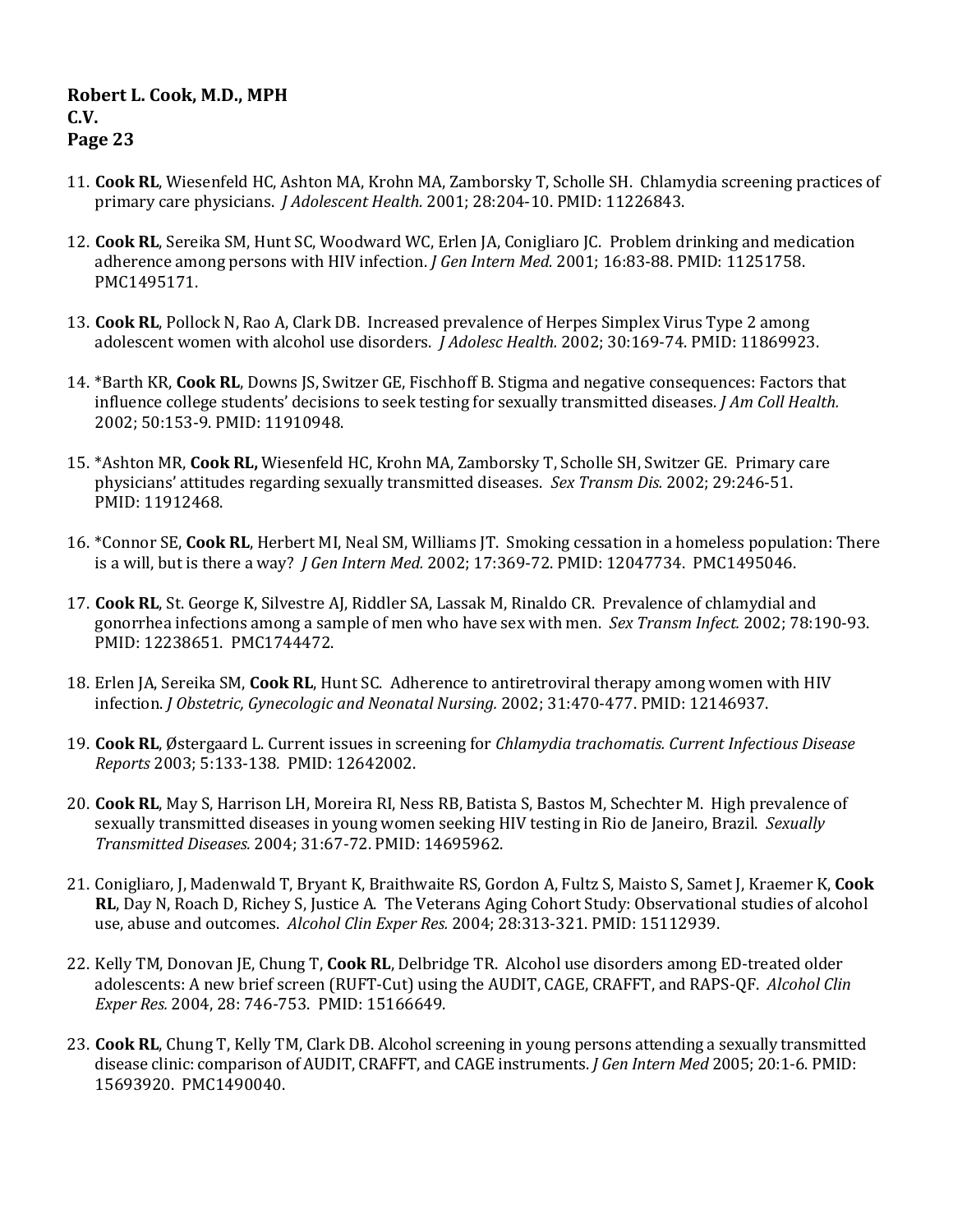- 24. **Cook RL**, Clark DB. Is there an association between alcohol consumption and sexually transmitted diseases? A systematic review. *Sex Transm Dis* 2005: 32:156-64. PMID: 15729152.
- 25. Wiley DJ, Harper DM, Elashoff D, Kaestle C, Silverberg M, **Cook RL**, Heilemann MS, Johnson L. Receptive anal intercourse, condom use and history of warts predict risk for external anal warts. *Int J. STD AIDS* 2005: 16:203-211. PMID: 15829020.
- 26. Braithwaite RS, McGinnis KA, Conigliaro J, Maisto SA, Crystal S, Day N, **Cook RL**, Gordon A, Bridges MW, Seiler JFS, Justice AC. A temporal and dose-response association between alcohol consumption and medication adherence among veterans in care. *Alcohol Clin Exp Res* 2005: 29: 1190-1197. PMID: 16046874.
- 27. **Cook RL**, Hutchison SL, Ostergaard L, Braithwaite RS, Ness RB. Non-invasive testing for chlamydia and gonorrhea: A systematic review. *Annals of Internal Medicine* 2005: 142: 914-25. PMID: 15941699.
- 28. Wiesenfeld HC, Dennard-Hall K, **Cook RL**, Ashton M, Zamborsky T, Krohn MA. Knowledge about sexually transmitted diseases in women among primary care physicians. *Sex Transm Dis* 2005: 32:649-53. PMID: 16254537.
- 29. \*Mazzaferro KE, Murray PJ, Ness RB, Bass DC, Tyus N, **Cook RL**. Depression, stress, and social support as predictors of high-risk sexual behaviors and STIs in young women. *J Adolesc Health*. 2006 39(4):601-3 PMID: 16982400.
- 30. **Cook RL**, Comer DM, Wiesenfeld HC, Chang CH, Tarter R, Lave JR, Clark DB. Alcohol and drug use and related disorders: an under recognized health issue among adolescents and young adults attending STD clinics. *Sex Transm Dis*. 2006; 33(9):565-70. PMID: 16572042.
- 31. **Cook RL**, McGinnis KA, Kraemer KL, Gordon AJ, Conigliaro J, Maisto SA, Samet JH, Crystal S, Rimland D, Bryant KJ, Braithwaite RS, Justice AC. Intoxication before intercourse and risky sexual behavior in male veterans with and without HIV infection. *Medical Care* 2006; 44(8 suppl 2):(S31-S36). PMID: 16849966.
- 32. Kraemer KL, McGinnis KA, Skanderson M, **Cook RL**, Gordon A, Conigliaro J, Shen Y, Fiellin DA, Justice AC. Alcohol problems and health care services use in HIV-positive and HIV-negative veterans. *Medical Care* 2006; 44:S44-S51. PMID: 16849968.
- 33. \*Cunnane MS, Dickson G, **Cook RL**. Women's experiences with emergency contraception in an internal medicine practice. *J Women's Health* 2006; 15:1080-89. PMID: 17125427.
- 34. Marrazzo JM, **Cook RL**, Wiesenfeld HC, Murray P, Busse B, Krohn M, Hillier SL. Women's satisfaction with an intravaginal Lactobacillus capsule for treatment of bacterial vaginosis. *J Women's Health* 2006; 15:1053-60. PMID: 17125424.
- 35. **Cook RL**, Østergaard, L, Hillier SL, Murray PJ, Chang CH, Comer DM, Ness RB for the DAISY study team. Home screening for sexually transmitted diseases in high-risk young women: randomized controlled trial. *Sex Transm Infect* 2007 Jul;83(4):286-91. PMID: 17301105. PMC2598665.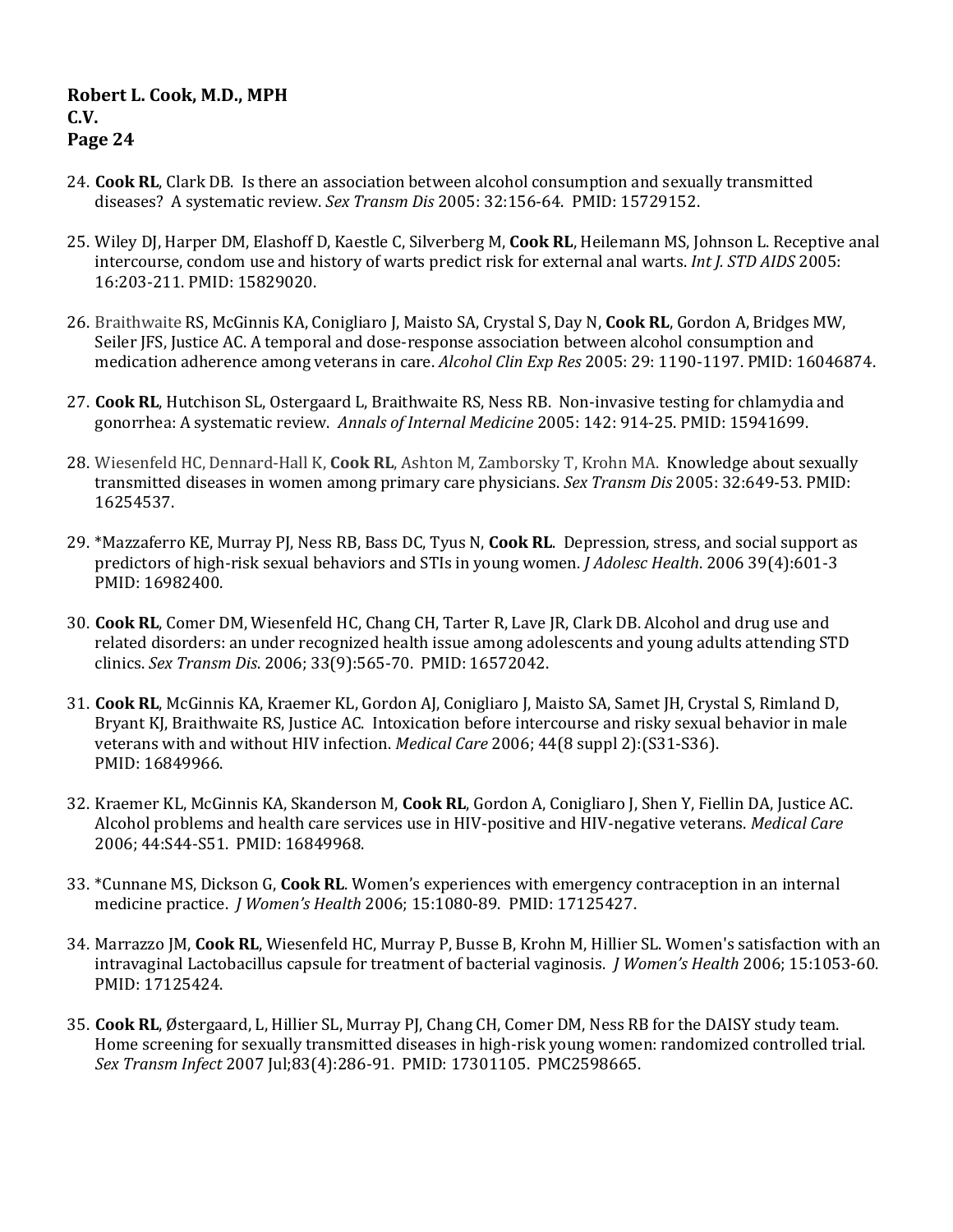- 36. \*DeGenna N, Cornelius M, **Cook RL**. Marijuana use and STIs in young women who were teenage mothers. W*omen's Health Issues*, 2007:17:300-9. PMID: 17826312. PMC3394225. NIHMS30388.
- 37. Smith KJ, **Cook RL**, Roberts MS. Time from sexually transmitted infection acquisition to pelvic inflammatory disease development: influence on the cost-effectiveness of different screening intervals. *Value in Health*  2007 Sep-Oct;10(5):358-66. PMID: 17888100.
- 38. Smith KJ, **Cook RL**, Ness RB. Cost comparisons between home- and clinic-based testing for sexually transmitted diseases in high-risk young women. *Infect Disease Obstet Gynecol* Volume 2007 (2007). PMID: 18273404. PMC2216070.
- 39. Cook JA, Grey DD, Burke-Miller JK, Cohen MK, Vlahov D, Kapadia F, Wilson TE, **Cook RL**, Schwartz R, Golub E, Anastos K, Ponath C, Goparaju L, Levine A. Illicit drug use, depression and their association with highly active antiretroviral therapy in HIV-positive women. *Drug and Alcohol Dependence* 2007; 89(1):74-81. PMID: 17291696. NIHMS22794.
- 40. \*Gaglia MA, **Cook RL**, Kraemer KL, Rothberg MB. Patient knowledge and attitudes about antiviral medication and vaccination for influenza in an internal medicine clinic. *Clin Infect Di*s 2007 Nov 1;45(9):1182-8. PMID: 17918080.
- 41. Hobbs MM, Van der Pol B, Totten P, Gaydos CA, Wald A, Warren T, Winer RL, **Cook RL**, Deal CD, Rogers ME, Schachter J, Holmes KK, Martin DH. From the NIH: Proceedings of a workshop on the importance of selfobtained vaginal specimens for detection of sexually transmitted infections. *Sex Transm Dis*, 2008; 35:8-13 PMID: 18157061.
- 42. Ostrow D, Silverman M**, Cook RL,** Johnson L, Jacobsen L, Li X, Chmiel J. Prospective study of attitudinal and relationship predictors of sexual risk in the Multicenter AIDS Cohort Study. *AIDS & Behavior,* 2008; 12:127- 138. PMID: 17410419.
- 43. McMurtrey C , LelicA, Piazza P, ChakrabartiAK, YablonskyEJ, WahlA, BardetW, Fleshman A, **CookRL**, Hess R, BuchliR, Loeb M, Rinaldo CR, Bramson J, and Hildebrand WH. Epitope discovery in West Nile Virus infection: Identification and effective immune recognition of unique viral epitopes. *Proc Nat Acad Sci* 2008 Feb 26;105(8):2981-6. PMID: 18299564. PMC2268571.
- 44. \*Gaglia MA, **Cook RL**, Kraemer KL, Rothberg MB. Patient knowledge and attitudes about Avian Influenza in an internal medicine clinic. *Public Health*, 2008 May; 122(5):462-70. PMID: 18206194.
- 45. Cook JA, Burke-Miller JK, Cohen MH, **Cook RL**, Vlahov D, Wilson TE, Golub ET, Schwartz RM, Howard AA, Ponath C, Plankey MW, Grey DD. Crack cocaine, disease progression, and mortality in a multi-center cohort of HIV-1 positive women. AIDS 2008, 22(11), 1355–1363. PMID: 18580615. PMC2645902. NIHMS89907.
- 46. \*Jones M, **Cook RL**. Intent to receive an HPV vaccine among university men and women and implications for vaccine administration. *J Am College Health* 2008; 57(1):23-32. PMID: 18682342.
- 47. D'Souza G, **Cook RL**, Ostrow D, Johnson-Hill, LM, Wiley D, Silvestre T. Anal cancer screening behaviors and intentions in men who have sex with men. *J Gen Intern Med*: 2008 23(9):1452-7.PMID: 18618198. PMC2518019.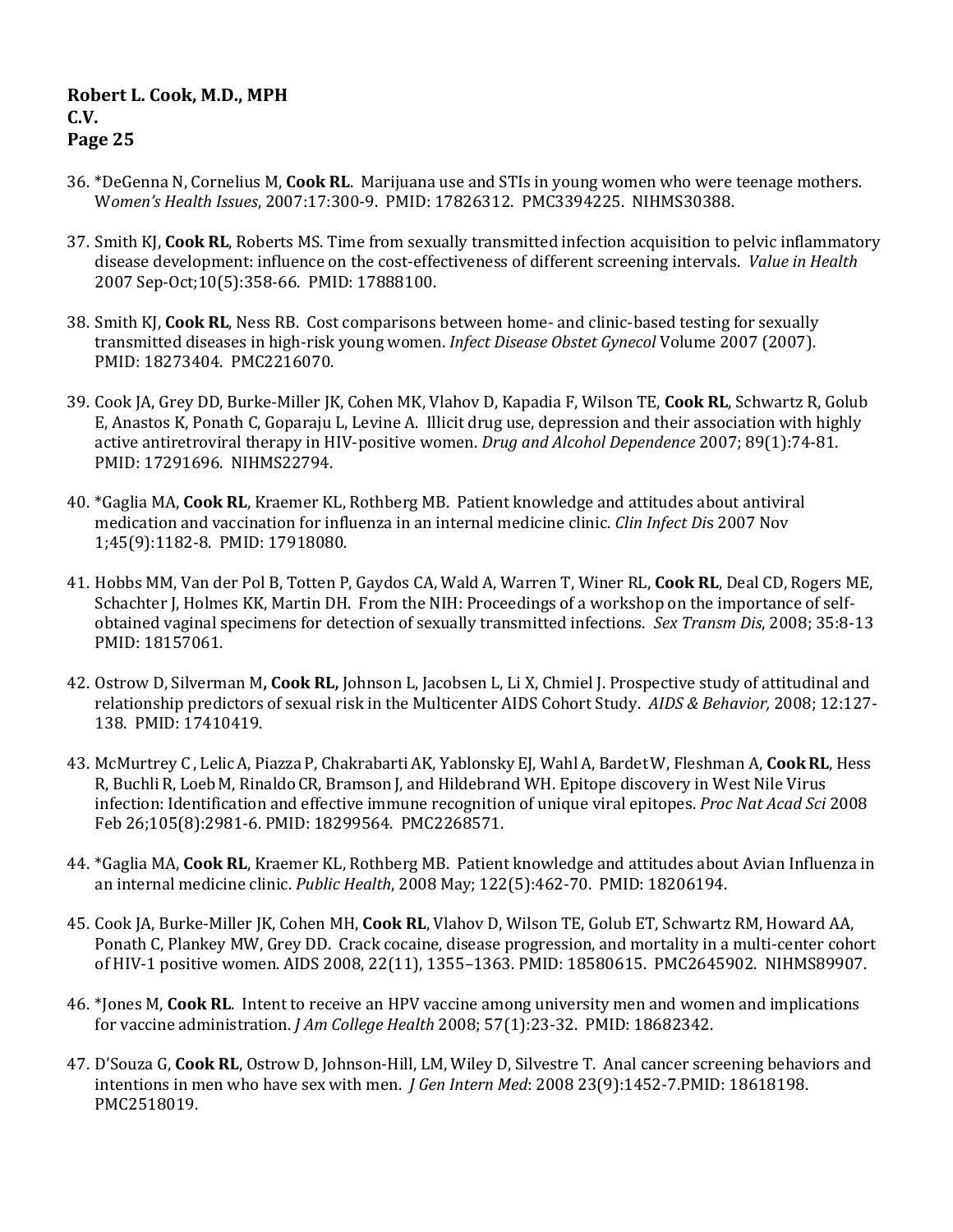- 48. Maisto S, McGinnis K, **Cook RL**, Conigliaro J, Bryant K, Justice AC. Factor structure of Leigh's (1990) Alcohol Sex Expectancies Scale in individuals in treatment for HIV disease. *AIDS and Behavior* (published online, September 15, 2008) PMID: 18791863. PMC3032495. NIHMS264735.
- 49. Staras SAS, **Cook RL**, Clark DB. Sexual partner characteristics and sexually transmitted diseases among adolescents and young adults. *Sex Transm Dis*. 2009 Apr; 36(4):232-8. PMID: 19265739.
- 50. **Cook RL**, Zhu F, Belnap BH, Weber K, Cook JA, Vlahov D, Wilson TE, Hessol NA, Plankey M, Howard AA, Cole SR. Sharp GB, Richardson JL, Cohen MH. Longitudinal trends in hazardous alcohol consumption in women with HIV infection: 1995-2006. *American Journal of Epidemiology* 2009;169(8):1025-32. PMID: 19270052. PMC2727230.
- 51. **Cook RL**, Downs JS, Marrazzo JM, Switzer GE, Tanriover O, Wiesenfeld HC, Murray PJ, Hillier SL. Preferred characteristics of vaginal microbicides in women with bacterial vaginosis. *J Women's Health* 2009 Aug;18(8):1163-7. PMID: 19630538. PMC2825715.
- 52. Wiley DJ, Elashoff D, Masongsong EV, Harper DM, Gylys KH, Silverberg MJ, **Cook RL**, Johnson L. Smoking enhances risk for new genital warts in men. *Int. J. Environ. Res. Public Health* 2009, *6*(3), 1215-1234. PMID: 19440442. PMC2672382.
- 53. **Cook RL**, McGinnis KA, Samet JH, Fiellin DA, Rodriguez-Barradas MC, Kraemer KL, Gibert CL, Braithwaite RS, Goulet JL, Mattocks K, Crystal S, Gordon AH, Oursler KA, Justice AC. Erectile dysfunction drug receipt, risky sexual behavior and sexually transmitted diseases (STDs) in men with and without HIV infection*. J Gen Intern Med*. 2010 Feb; 25(2):115-21. PMID: 19921112. PMC2837496.
- 54. Xu Xiaohui, **Cook RL**; Ilacqua, V, Kan H, Talbott E. Racial differences in the association between postnatal environmental tobacco smoke and attention deficit hyperactivity disorder. *Pediatrics,* 2010 Oct;126(4):705- 11. PMID: 20855396.
- 55. **Cook RL**, Xu X, Yablonsky EJ, Sakata N, Tripp JH, Sejvar JJ, Hess R, Piazza P, Rinaldo CR. Demographic and clinical factors associated with persistent symptoms after West Nile virus infection. *Am J Tropical Medicine and Hygiene*, 2010 Nov; 83(5):1133-6.
- 56. Xu X, **Cook RL**, Ilacqua VA, Kan H, Talbott EO, Greg K. Studying associations between urinary metabolites of polycyclic aromatic hydrocarbons (PAHs) and cardiovascular diseases in the United States. *Science of the Total Environment*. 2010, Oct 1; 408(21):4943-8. .PMID: 20701951.
- 57. **Cook RL**, Zhang J, Mullins J, Kauf T, Brumback B, Steingraber H, Mallison C. Factors associated with initiation and completion of HPV vaccine series among young women enrolled in Medicaid. 2010, *Journal of Adolescent* Health, 2010 Dec; 47(6):596-9. PMID: 21094437.
- 58. Piazza P, McMurtrey CP, Lelic A, **Cook RL**, Hess R, Yablonsky E, Borowski L, Loeb MB, Bramson JL, Hildebrand WH, Rinaldo CR. [Surface phenotype and functionality of WNV specific T cells differ with age and](http://www.ncbi.nlm.nih.gov/pubmed/21179445)  [disease severity.](http://www.ncbi.nlm.nih.gov/pubmed/21179445) *PLoS One*. 2010 Dec 13; 5(12):e15343. PMID: 21179445. PMC3001480.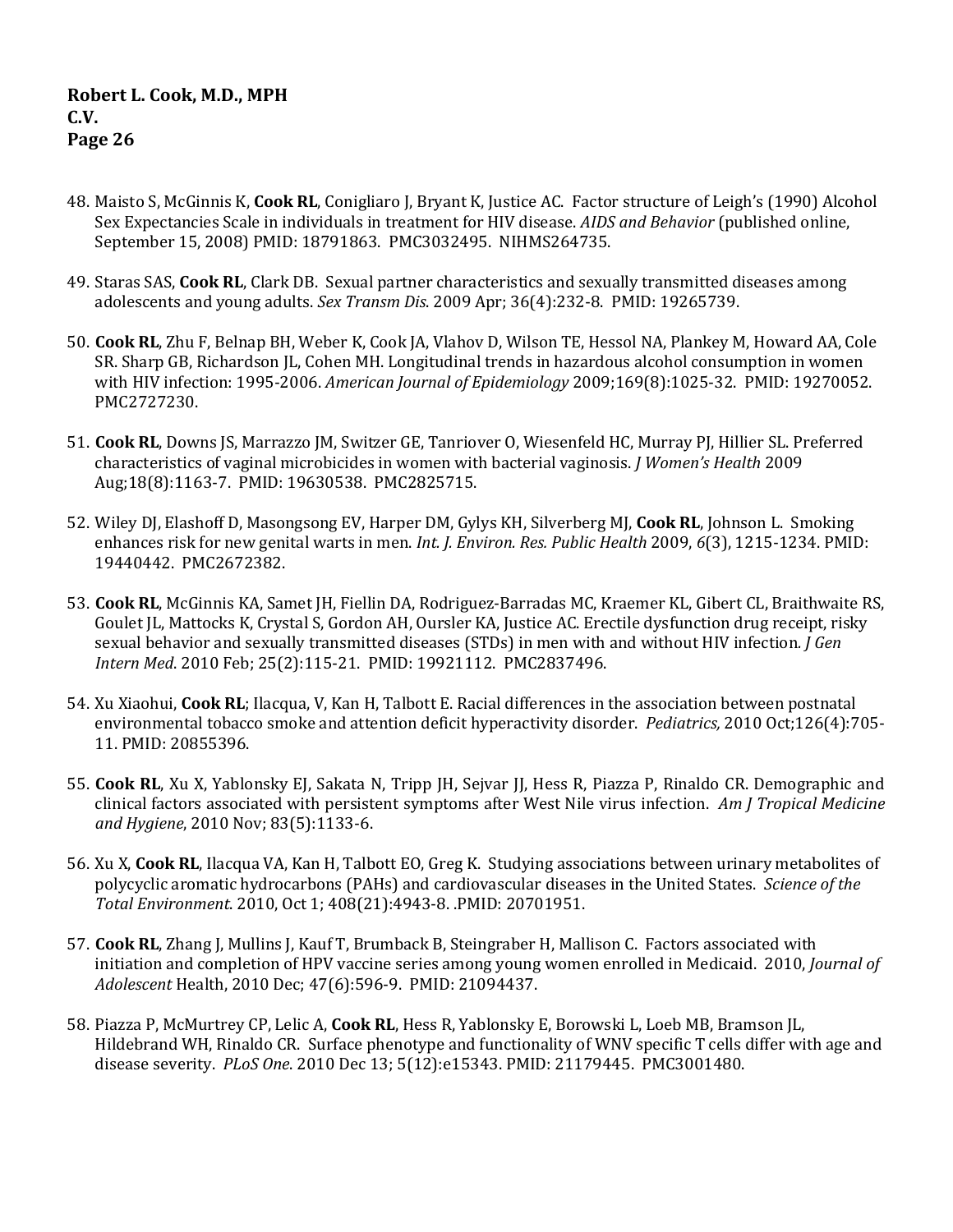- 59. \*Mullins J**, Cook RL,** Yablonsky E, Hess R, Rinaldo CR, Piazza P.Influenza like illness among university students: Symptom severity and duration due to influenza virus infection compared to other etiologies. *Am J College Health* 2011, 59(04), 246 - 251. PMID: 21308583.
- 60. Staras SAS, Tobler AL, Maldonado-Molina MM, **Cook RL**. Riskier sexual partners contribute to the increased rate of sexually transmitted diseases among youth with substance use disorders. *Sexually Transmitted Diseases*, 2011. May; 38(5):413-8. PMID: 21139514.
- 61. Korthuis PT, Berkenblit GV, Sullivan LE, Cofrancesco J, **Cook RL**, Bass M, Bashook PG, Edison M, Asch SM, Sosman JM. General internists' beliefs, behaviors, and perceived barriers to routine HIV screening in primary care. *AIDS Education and Prevention* 2011; 23(3 Suppl): 70–83. PMID: 21689038. PMC3196638. HIHMS295322.
- 62. \*Bass M, Korthuis PT, Cofrancesco J, Berkenblit GV, Sullivan LE, Asch SM, Bashook PG, Edison M, Sosman JM, **Cook RL**. Provider and practice characteristics associated with use of rapid HIV testing by general internists. *J Gen Intern Med* 2011, 26(11):1258-64. PMID: 21710314. PMC3208478.
- 63. \*Hu X, Primack BA, Barnett TE, **Cook RL.** College students and use of K2: an emerging drug of abuse in young persons. *Substance Abuse Treatment Prevention and Policy* 2011, Jul 11; 6:16. PMID: 21745369. PMC3142218.
- 64. Buhi ER, **Cook RL**, Marhefka SL, Blunt HD, Wheldon C, Oberne AB, Mullins JC, Dagne GA. Does the Internet represent a sexual health risk environment for young people? *Sex Transm Dis*, 2012, 39(1), 55-58. PMID: 22183848.
- 65. Akrim, M, Lemrabet S, Elharti E, Gray R, Tardy JC, **Cook, RL**, Salemi M, Andre P, El Aouad R. HIV-1 Molecular epidemiology in Morocco from the sentinel surveillance survey data 2004-2005. *AIDS Res Ther* 2012, Feb 14;9(1):5. PMID 22333070. PMC3308925.
- 66. Berkenblit GV, Sosman JM, Bass M, Cofrancesco J Jr, Sullivan LE, **Cook RL**, Edison M, Bashook PG, Korthius PT. Factors affecting clinician educator encouragement of routine HIV testing among trainees. *J Gen Intern Med*. 2012 Jul; 27(7):839-44 PMID: 22302354. PMC3378731.
- 67. Harman JS, Rost KM, Harle CA, **Cook RL**. Association of electronic medical record availability and depression treatment during primary care office visits by older patients*. J Gen Intern Med* 2012; Aug; 27 (8):962-7. PMID: 22311334. PMC3403139.
- 68. **Cook RL**, Zhu F, Belnap BH, Weber, KM, Cole SR, Vlahov D, Cook JA, Hessol NA, Wilson TE, Plankey M, Howard, AA, Sharp GB, Richardson JL, Cohen MH. Long-term trajectories of alcohol consumption in adult women with and without HIV infection. AIDS and Behavior 2013, 17(5), 1705-1712. Initially published online July 27, 2012. PMID: 22836592. PMC3534826. NIHMS396916.
- 69. Nuzzo E, Shensa A, Kin KH, Fine MJ, Barnett T, **Cook R**, Primack BA. Associations between hookah tobacco smoking knowledge and hookah smoking behavior among US college students. *Health Education Research* 2013 Feb;28(1):92-100. PMID: 22987864. PMC3549589.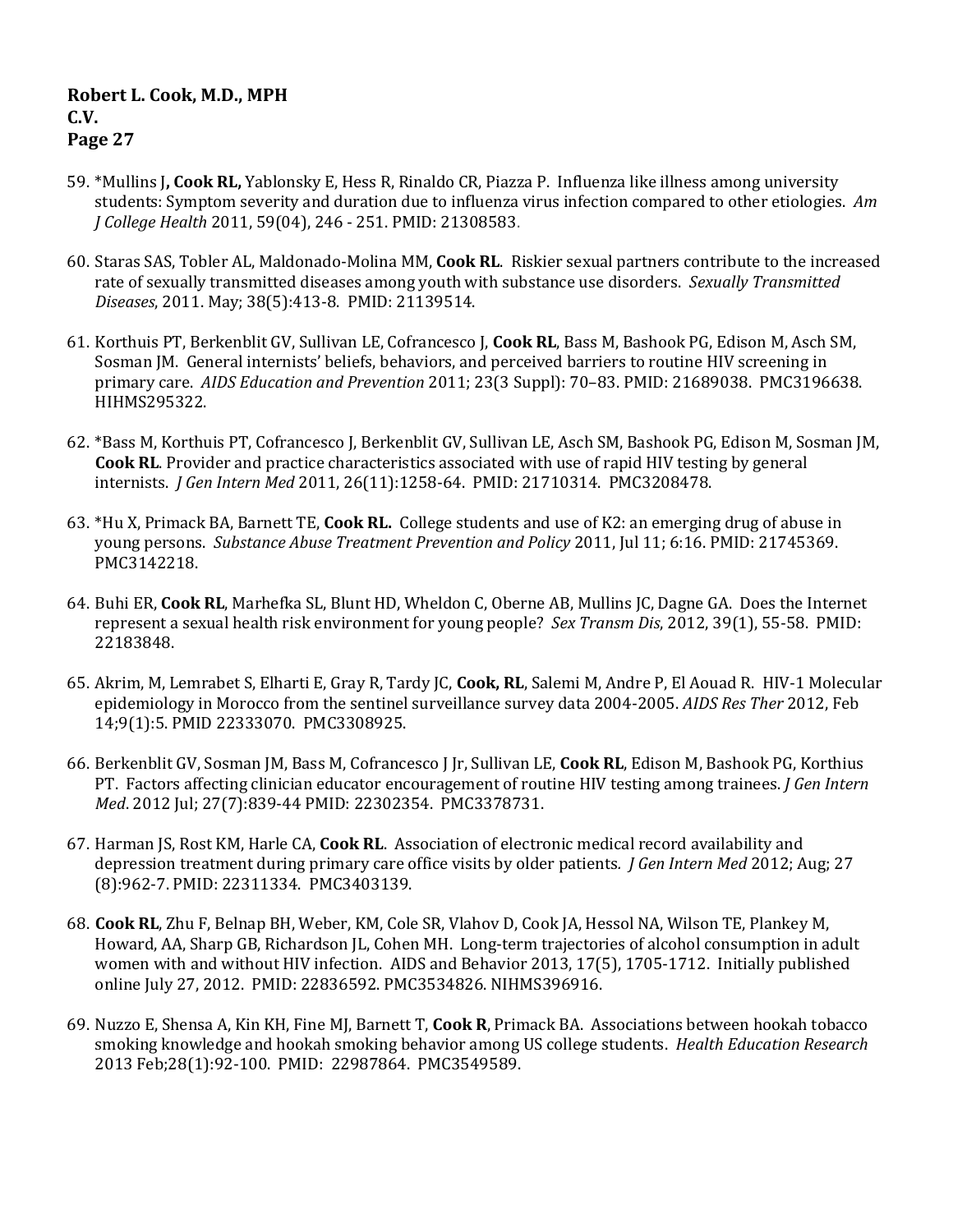- 70. Radke E, Grattan L, **Cook RL**, Smith T, Anderson D, Morris J. Ciguatera incidence in the US Virgin Islands has not increased over a 30-year time period despite rising seawater temperatures. *American Journal of Tropical Medicine & Hygiene* 2013 May;88(5):908-13. PMID: 23400575. PMC3752756.
- 71. [Prosperi M,](http://www.ncbi.nlm.nih.gov/pubmed?term=Prosperi%20M%5BAuthor%5D&cauthor=true&cauthor_uid=23712667) [Veras N,](http://www.ncbi.nlm.nih.gov/pubmed?term=Veras%20N%5BAuthor%5D&cauthor=true&cauthor_uid=23712667) [Azarian T,](http://www.ncbi.nlm.nih.gov/pubmed?term=Azarian%20T%5BAuthor%5D&cauthor=true&cauthor_uid=23712667) [Rathore M,](http://www.ncbi.nlm.nih.gov/pubmed?term=Rathore%20M%5BAuthor%5D&cauthor=true&cauthor_uid=23712667) [Nolan D,](http://www.ncbi.nlm.nih.gov/pubmed?term=Nolan%20D%5BAuthor%5D&cauthor=true&cauthor_uid=23712667) [Rand K,](http://www.ncbi.nlm.nih.gov/pubmed?term=Rand%20K%5BAuthor%5D&cauthor=true&cauthor_uid=23712667) **[Cook RL](http://www.ncbi.nlm.nih.gov/pubmed?term=Cook%20RL%5BAuthor%5D&cauthor=true&cauthor_uid=23712667)**[, Johnson J,](http://www.ncbi.nlm.nih.gov/pubmed?term=Johnson%20J%5BAuthor%5D&cauthor=true&cauthor_uid=23712667) [Morris JG Jr,](http://www.ncbi.nlm.nih.gov/pubmed?term=Morris%20JG%20Jr%5BAuthor%5D&cauthor=true&cauthor_uid=23712667) [Salemi M.](http://www.ncbi.nlm.nih.gov/pubmed?term=Salemi%20M%5BAuthor%5D&cauthor=true&cauthor_uid=23712667) Molecular epidemiology of community-associated methicillin-resistant *Staphylococcus aureus* in the genomic era: a cross-sectional study. *Scientific Reports* 2013 May 28;3:1902. PMID:23712667. PMC3664956.
- 72. Barnett TE, Shensa A, Kim KH, **Cook RL**, Nuzzo E, Primack BA. The predictive utility of attitudes toward hookah tobacco smoking. *Am J Health Behavior.* 2013 Jul;37(4):433-9. doi: 10.5993/AJHB.37.4.1. PMID: 23985224.
- 73. Peasah S, McKay N, Harman J, Al-Amin M, **Cook RL**. Medicare non-payment of hospital-acquired infections: Patient outcomes three years post implementation. *Medicare & Medicaid Research Review*. 2013 September 25; 3(3). PMID 24753974.
- 74. \*Malek AM, Chang JC, Clark DB, **Cook RL**. Delay in seeking care for sexually transmitted diseases in young men and women attending a public STD clinic. *Open AIDS J.* 2013 Jun 14;7:7-13. doi: 10.2174/1874613620130614002. eCollection 2013. PMID: 24078858. PMCID: PMC3785038.
- 75. Xu X, Hu H, Dailey AB, Kearney G, Talbott EO, **Cook RL**. Potential health impacts of heavy metals on HIVinfected population in USA. *PLoS ONE* 2013 Sep 2;8(9):e74288. Doi: 10.1371/journal.pone.0074288. eCollection 2013. PMCID: PMC3759466. PMID: 24023932.
- 76. Míguez-Burbano M, Espinoza L**, Cook RL**, Vargas M, Bueno D, Lewis JE, Ashtana D. (2013) Alcohol, brain derived neurotrophic factor and obesity among people living with HIV. *J AIDS Clin Res* 4: 245. doi: 10.4172/2155-6113.1000245. PMID:25089225, published online September 20, 2013.
- 77. Sidani JE, Shensa A, Barnett T, **Cook RL**, Primack BA. Knowledge, attitudes, and normative beliefs as predictors of hookah smoking initiation: a longitudinal study of university students. Nicotine Tob Res. 2014 Jun;16(6):647-54. doi: 10.1093/ntr/ntt201. Epub 2013 Dec 9. PMID: 24323574.
- 78. Mohandas R, Casey MJ, **Cook RL**, Lamb KE, Wen X, Segal MS. Racial and socioeconomic disparities in the allocation of expanded criteria donor kidneys. *[Clin J Am Soc Nephrol](http://www.ncbi.nlm.nih.gov/pubmed/24115196)*. 2013 Dec;8(12):2158-64. doi: 10.2215/CJN.01430213. Epub 2013 Oct 10.
- 79. \*Hu X, Dodd VJ, Oliverio JC, **Cook RL**. Utilization of information and communication technology (ICT) among sexually transmitted disease clinics attendees with coexisting drinking problems. *BMC Research Notes* 2014, Mar 26;7:178. doi: 10.1186/1756-0500-7-178. [http://www.biomedcentral.com/content/pdf/1756-0500-](http://www.biomedcentral.com/content/pdf/1756-0500-7-178.pdf) [7-178.pdf.](http://www.biomedcentral.com/content/pdf/1756-0500-7-178.pdf) PMID: 24670037.
- 80. **Cook RL**, Thompson EL, Friary J, Hosford J, Barkley P, Dodd VJ, Abrahamsen M, Ajinkya S, Obesso PD, Rashid MH, Giuliano AR. Sexual behaviors and other risk factors for oral Human Papillomavirus (HPV) infections in young women. S*exually Transmitted Diseases*, 2014 Aug;41(8):486-92. Doi: 10.1097/OLQ.. PMID: 25013976.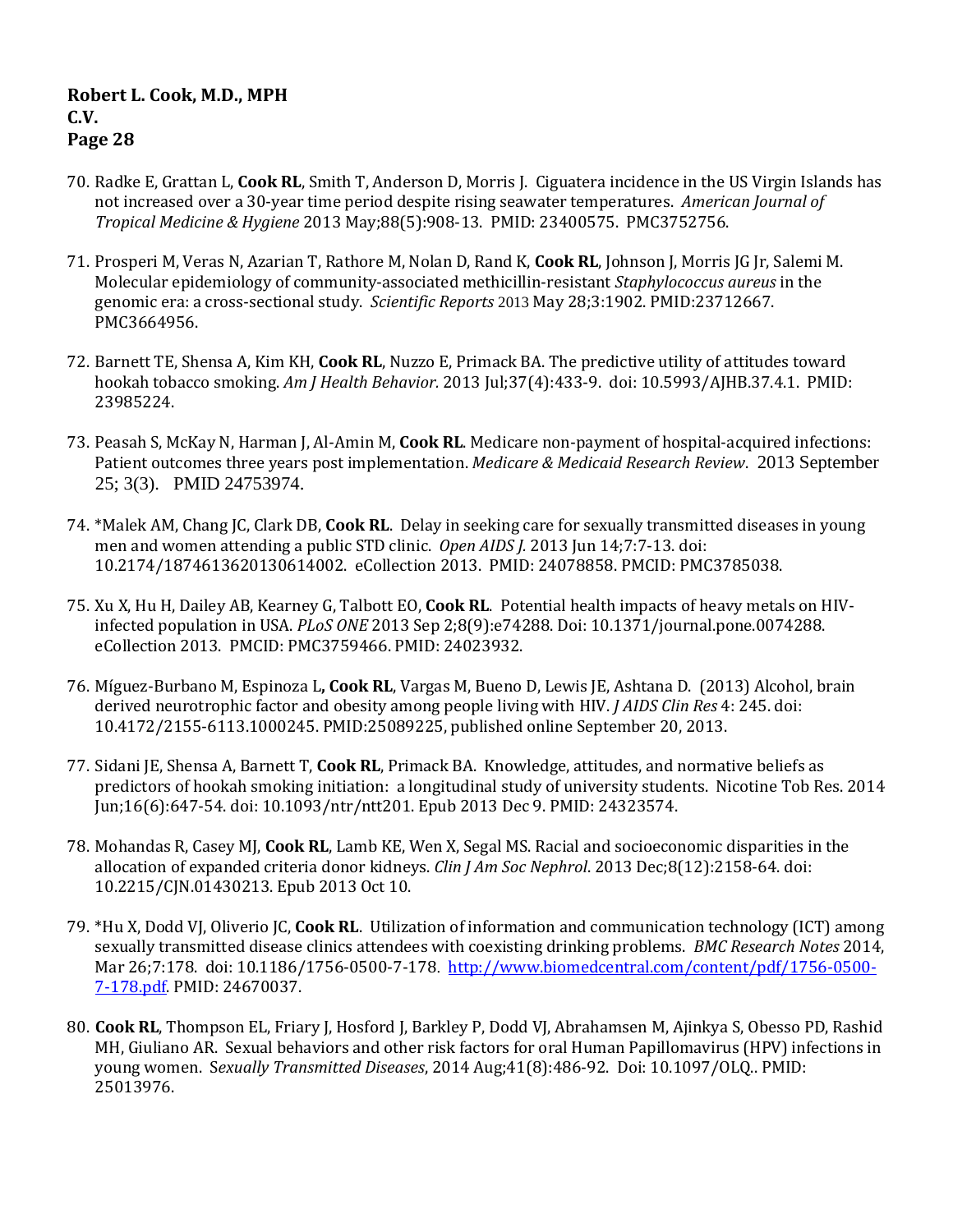- 81. Sundaram, S, Harman, JS, & **Cook, RL.** Maternal morbidities and postpartum depression: an analysis using the 2007 and 2008 Pregnancy Risk Assessment Monitoring System (PRAMS). *Women's Health Issues* 2014 Jul-Aug;24(4):e381-8. Doi:10.1016/j.whi.2014.05.001. PMID: 24981397.
- 82. Miguez-Burbano MJ, Espinoza L, Whitehead NE, Bryant VE, Vargas M, **Cook RL**, Quiros C, Lewis JE, Deshratan A. [Brain derived neurotrophic factor and cognitive status: The delicate balance among people](http://www.ncbi.nlm.nih.gov/pubmed/25053366)  [living with HIV, with and without alcohol abuse.](http://www.ncbi.nlm.nih.gov/pubmed/25053366) Curr HIV Res. 2014;12(4):254-64. PMID: 25053366
- 83. Míguez-Burbano MJ, Quiros C, Lewis JE, Espinoza L, **Cook R**, Trainor AB, Richardson E, Asthana D. Gender differences in the association of hazardous alcohol use with hypertension in an urban cohort of people living with HIV in South Florida. PLoS One. 2014 Dec 9;9(12):e113122. doi: 10.1371/journal.pone.0113122. eCollection 2014. PubMed PMID: 25490037; PubMed Central PMCID: PMC4260789.
- 84. Harle CA, **Cook RL**, Kinsell HS, Harman JS. Opioid Prescribing by physicians with and without electronic health records. *J Med Syst*. 2014 Nov;38(11):138. Epub 2014 Oct 10.PMID:25300237.
- 85. Bryant VE, Whitehead NE, Burrell LE, Dotson V, **Cook RL**, Cohen RA. Depression and apathy among people living with HIV: substance use and cognitive performance differences and the implications for treatment of HIV Associated Neurocognitive Disorders. *AIDS Behav*. 2015 Aug;19(8):1430-7. doi: 10.1007/s10461-014- 0970-1. PMID:25533921.
- 86. \*Okafor C, Hu X, **Cook RL**. Racial/ethnic disparities in HPV vaccine uptake among a sample of college women. *Journal of Racial and Ethnic Health Disparities*, 2015 Sep;2(3):311-6. doi: 10.1007/s40615-014- 0074-7. Epub 2014 Dec 4.PMID:26863461.
- 87. Marshall BDL, Operario D, Bryant KJ, **Cook RL**, Edelman EJ, Gaither JR, Gordon AJ, Kahler CW, Maisto SA, McGinnis KA, van den Berg JJ, Zaller ND, Justice AC, Fiellin DA. Drinking trajectories among HIV-infected men who have sex with men: A cohort study of United States veterans. *Drug and Alcohol Dependence* 2015 Mar 1;148:69-76. doi: 10.1016/j. PMID: 25596785.
- 88. [Delcher C,](http://www.ncbi.nlm.nih.gov/pubmed/?term=Delcher%20C%5BAuthor%5D&cauthor=true&cauthor_uid=25746236) [Wagenaar AC,](http://www.ncbi.nlm.nih.gov/pubmed/?term=Wagenaar%20AC%5BAuthor%5D&cauthor=true&cauthor_uid=25746236) [Goldberger BA,](http://www.ncbi.nlm.nih.gov/pubmed/?term=Goldberger%20BA%5BAuthor%5D&cauthor=true&cauthor_uid=25746236) **[Cook RL](http://www.ncbi.nlm.nih.gov/pubmed/?term=Cook%20RL%5BAuthor%5D&cauthor=true&cauthor_uid=25746236)**, [Maldonado-Molina MM.](http://www.ncbi.nlm.nih.gov/pubmed/?term=Maldonado-Molina%20MM%5BAuthor%5D&cauthor=true&cauthor_uid=25746236) Abrupt decline in oxycodonecaused mortality after implementation of Florida's Prescription Drug Monitoring Program. *[Drug Alcohol](http://www.ncbi.nlm.nih.gov/pubmed/25746236)  [Depend](http://www.ncbi.nlm.nih.gov/pubmed/25746236)*. 2015 May 1;150:63-8. doi: 10.1016/j. PMID:25746236.
- 89. Harle CA, Bauer SE, Hoang HQ, **Cook RL**, Hurley RW, Fillingim RB. Decision support for chronic pain care: How do primary care physicians decide when to prescribe opioids? A qualitative study. *BMC Family Practice*, 2015 Apr 14;16:48. doi: 10.1186/s12875-015-0264-3. PMID: 25884340.
- *90.* \*Azarian T, **Cook RL**, Johnson JA, Guzman N, McCarter YS, Gomez N, Rathore MH, Morris JG, Jr., Salemi M. Whole-genome sequencing for outbreak investigations of methicillin-resistant *Staphylococcus aureus* in the neonatal intensive care unit: Time for routine practice? *Infection Control & Hospital Epidemiology*, 2015 Jul;36(7):777-85. doi: 10.1017/ice.2015.73. Epub 2015 May 8. PMID:25998499.
- 91. \*Kelso N, Sheps D, **Cook RL**. The association between alcohol use and cardiovascular disease among people living with HIV: A systematic review. *American Journal of Drug and Alcohol Abuse,* 2015. Aug 18:1-10 PMID: 26286352.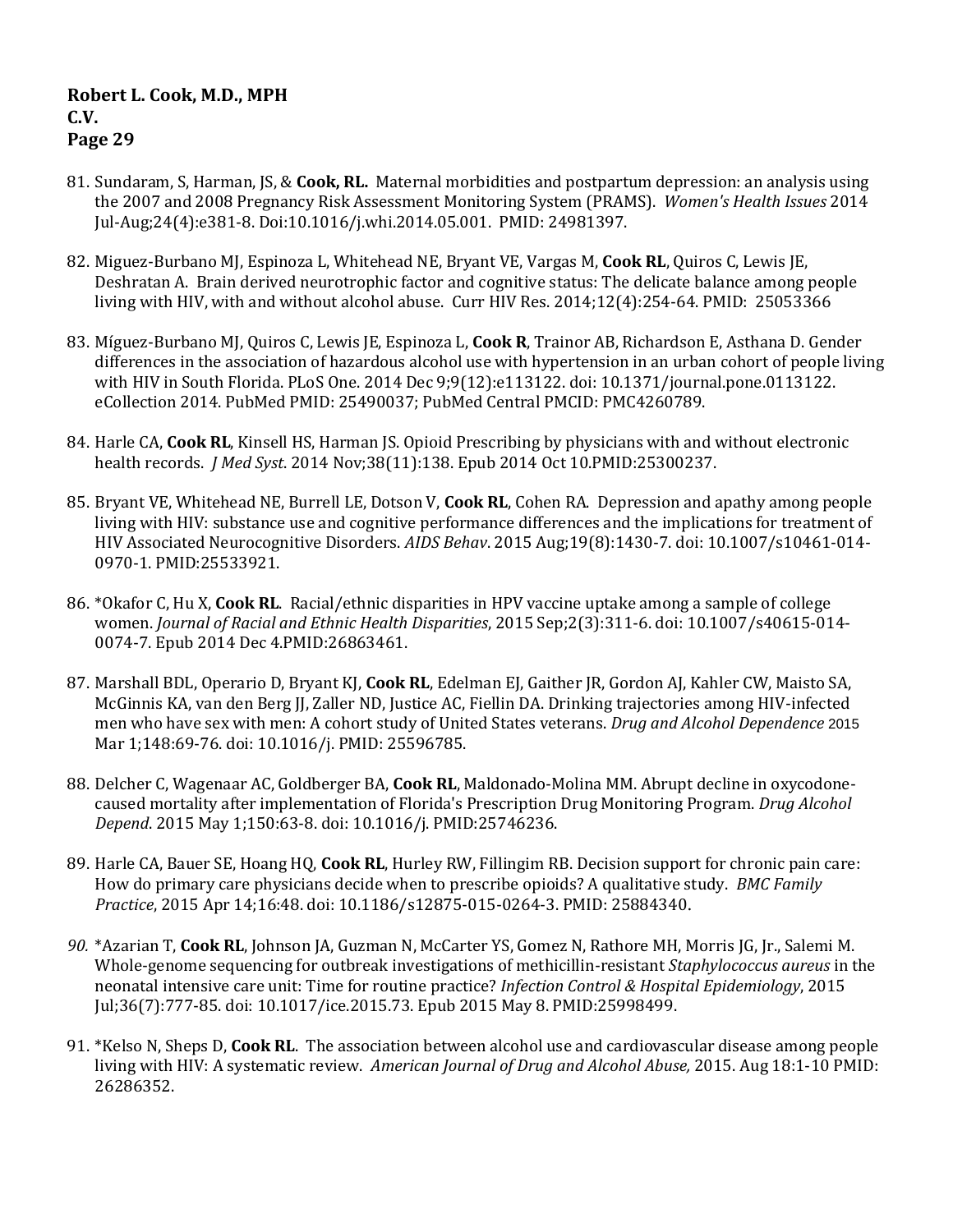- 92. \*Hu X, Chen X, **Cook RL**, Chen D-G, Okafor C. Modeling drinking behavior progression in youth with crosssectional data: solving an under-identified probabilistic discrete event system. *Curr HIV Research.*  2016;14(2):93-100. PMID: 26511344.
- 93. **Cook RL**, Kelso NE, Brumback BA, Chen X. Analytic strategies to evaluate the association of time-varying exposures to HIV-related outcomes: Alcohol consumption as an example. *Curr HIV Res*. 2016;14(2):85- 92.PubMed PMID: 26511345.
- 94. \*Akhtar-Khaleel W, **Cook RL**, Shoptaw S, Surkan P, Stall R, Toplin L, Plankey M. Trends and predictors of cigarette smoking among HIV seropositive and seronegative men: The Multicenter AIDS Cohort Study. *AIDS and Behavior,* 2016 Mar;20(3):622-32. doi: 10.1007/s10461-015-1099-6. PMID: 26093780.
- 95. Schwebke JR, Lee JY, Lensing S, Philip SS, Wiesenfeld W, Sena AC, Trainor N, Acevado N, Saylor L, Rompalo AM, **Cook RL**. Home screening for bacterial vaginosis (BV) to prevent sexually transmitted diseases. *Clin Infect Dis* 2016 Mar 1;62(5):531-6. doi: 10.1093/cid/civ975. Epub 2015 Nov 26. PMID:26611782.
- 96. \*Akhtar-Khaleel WZ, **Cook RL**, Shoptaw S, Surkan PJ, Teplin LA, Stall R, Beyth RJ, Manini T, Plankey M. Longterm cigarette smoking trajectories among HIV-seropositive and seronegative MSM in The Multicenter AIDS Cohort Study. *AIDS Behav*. 2016 Aug; 20(8): 1713-21 PMID:26922718
- 97. Justice AC, McGinnis KA, Tate JP, Braithwaite RS, Bryant KJ, **Cook RL**, Edelman J, Fiellin LE, Freiberg MS, Gordon AH, Kraemer KL, Marshall BDL, Williams EC, Fiellin DA. Risk of mortality and physiologic injury evident with lower alcohol exposure among HIV infected compared with uninfected men. *Drug Alcohol Depend*. 2016 Apr 1; 161:95-103. doi: 10.1016/j.drugalcdep.2016.01.017. PMID:26861883.
- 98. McGinnis KA, Fiellin DA, Tate JP, **Cook RL**, Braithwaite RS, Bryant KJ, Edelman EJ, Gordon AJ, Kraemer KL, Maisto S, Justice AC. Number of drinks to "Feel a Buzz" varies by HIV status and viral load in men. *AIDS Behav*. 2016 Mar;20(3):504-11. doi: 10.1007/s10461-015-1053-7.PMID:26936030.
- 99. Harman J, Harle C, Mills J, **Cook RL**. Electronic health record availability and anxiety treatment in office based practices. *Psychiatr Serv.* 2016 Oct 1;67(10):1152-1155. PMID: 27133721.
- 100. \*Hu X, Harman J, Winterstein AG, Zhong Y, Wheeler AL, Taylor TN, Plankey M, Rubtsova A, Cropsey K, Cohen MH, Adimora AA, Milam J, Adedmeji A, **Cook RL**. Utilization of alcohol treatment among HIV-positive women with hazardous drinking. *J Subst Abuse Treat*. 2016 May; 64:55-61. doi: 10.1016/j.jsat.2016.01.011. PMID:26961420
- 101. **Cook RL**, Cook CL, Karki M, Weber KM, Thoma KA, Loy CM, Goparaju L, Rahim-Williams B. Reasons for drinking and perceived consequences of alcohol consumption among women living with HIV. *BMC Public Health,* 2016 Mar 15;16(1):263. doi: 10.1186/s12889-016-2928-x.PMID: 26975297.
- 102. \*Okafor CN, Zhou Z, Burrell LE, Kelson NE, Whitehead NE, Harman JS, Cook CL, **Cook RL**. Marijuana use and viral suppression in persons receiving medical care for HIV-Infection in Florida. *Am J Drug Alcohol Abuse*. 2016 Jul 11:1-8. PMID:27398989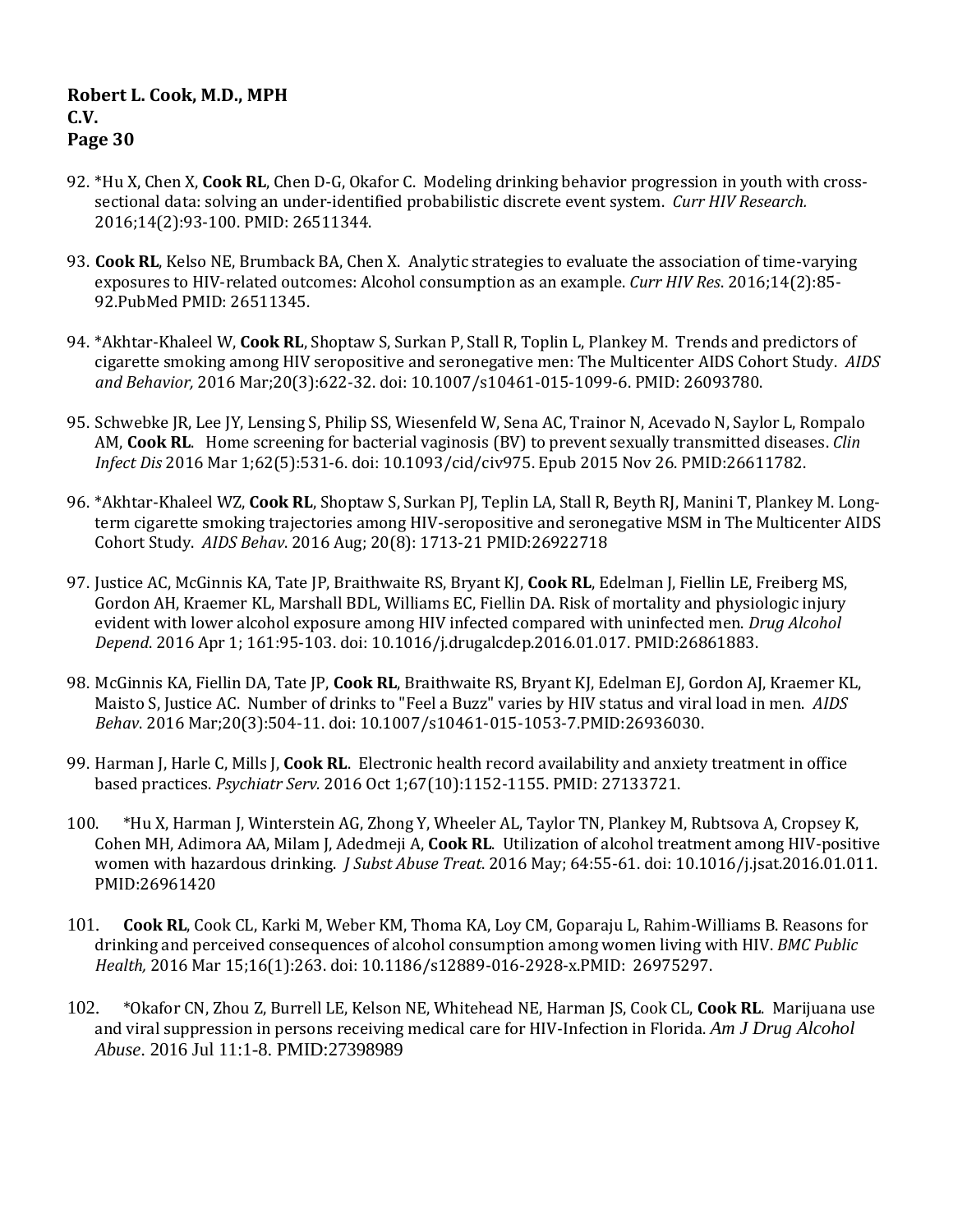- 103. \*Okafor CN, **Cook RL**, Chen X, Surkan P, Becker J, Shoptaw S, Martin E, Plankey M. Trajectories of marijuana use among HIV-seropositive and HIV-seronegative MSM in the Multicenter AIDS Cohort Study (MACS), 1984-2014. AIDS Behav. 2016 Jun 3. [Epub ahead of print] PMID:27260179.
- 104. \*Okafor C, Kelso NE, Bryant V, Burrell LE II, Miguez MJ, Gongvatana A, Tashima K, de la Monte S, **Cook RL**, Cohen RA. Body mass index, inflammatory biomarkers and neurocognitive impairment in HIV-iInfected persons. *Psychol Health Med*. 2016 Jun 20:1-14. [Epub ahead of print] PMID: 27319430.
- 105. \*Kelso NE, Okafor CN, Zhou Z, Canidate SS, Harman JJ, Cook CL, **Cook RL**. Complementary and alternative medicine use for HIV management in the state of Florida: Medical Monitoring Project. *J Altern Complement Med*. 2016 Sep 15. [Epub ahead of print]. PMID:27631385.
- 106. Azarian T, Maraqa N, **Cook RL**, Johnson JA, Bailey C, Wheeler S, Nolan D, Rathoer MH, Morris JG, Salemi M. Genomic epidemiology of methicillin-resistant *Staphylococcus aureus* in a neonatal intensive care unit. *PLoS One*. 2016 Oct 12;11(10):e0164397. doi: 10.1371/journal.pone.0164397. PMID: 27732618
- 107. Sharpe JD, Hopkins RS, **Cook RL**, Striley C. Evaluating Google, Twitter, and Wikipedia as tools for influenza surveillance using Bayesian change point analysis: a comparative analysis. In press 2016, *JMIR Public Health and Surveillance*.
- 108. Helian S, Brumback BA, **Cook RL**. Sparse canonical correlation analysis between phosphatidylethanol (PEth) and self-reported alcohol consumption. Accpted, 2016 *Communications in Statistics, Simulation and Computation*.
- 109. \*Okafor CN, Chen X, Surkan P, Becker J, Shoptaw S, Martin E, Plankey M, **Cook RL**. Trends in the prevalence and predictors of marijuana use in HIV-seropositive and seronegative men in the Multicenter AIDS Cohort Study (MACS), 1984-2013. In press (2016), *The American Journal of Drug and Alcohol Abuse.*
- 110. \*Akhtar-Khaleel WZ, **Cook RL**, Shoptaw S, Surkan PJ, Teplin LA, Stall R, Beyth RJ, Manini T, Price CE, Sactor N, Plankey M. Association of midlife smoking status with processing speed and mental flexibility among HIV-seropositive and HIV-seronegative older men: The Multicenter AIDS Cohort Study. Accepted, 2016. *Journal of NeuroVirology*.

### *Currently under review or revision (2016):*

Kinsel H, Harle C, **Cook RL**, Duncan P, Harman J. Florida's pill mill law and prescription drug overdose ED visits and inpatient hospitalizations. Under review, *American Journal of Public Health*.

Kinsel H, Harle C, **Cook RL**, Harman J. Electronic Health Record Functionalities and Diabetes Care in Primary Care Practices. Under review, *Journal of Evaluation in Clinical Practice*

**Cook RL**, Hu X, Weber KM, Mai D, Thoma K, Brumback B, Karki M, Bryant K, Rathore M, Young M, Cohen M. Acceptability and feasibility of a randomized clinical trial of oral naltrexone vs. placebo for women with HIV infection: Design challenges and pilot study results. U*nder review, Journal of Substance Abuse Treatment.*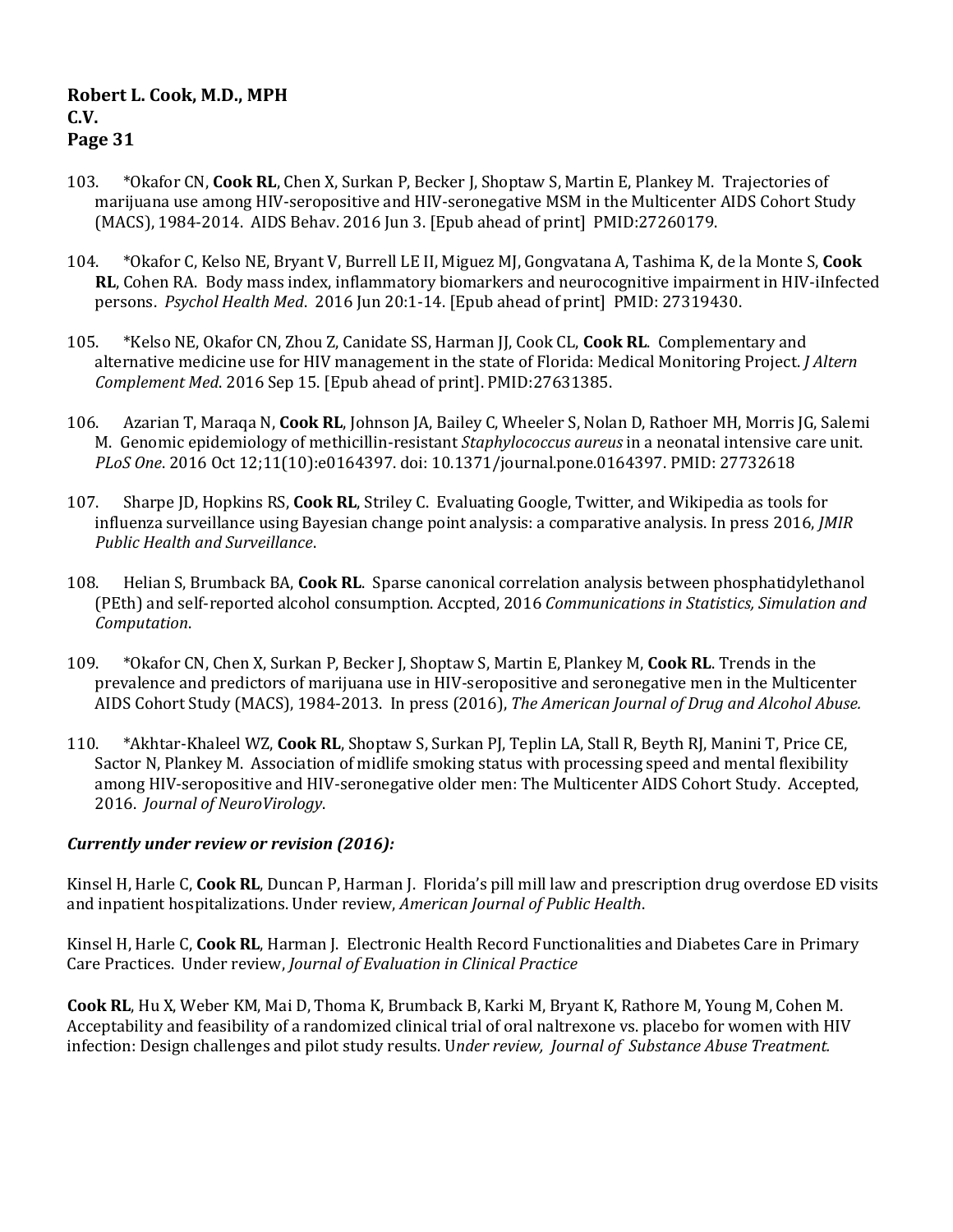\*Canidate, S, Cook CL, Carnaby G, **Cook RL**. A systematic review of naltrexone for attenuating alcohol consumption in women with alcohol use disorders (AUD). In revision, *Alcoholism Clinical and Experimental Research.* 

## **b. Reviews, Invited Articles, Book Chapters, Correspondence**

- 1. **Cook RL**, St. George K, Lassak M, Rinaldo CR. Reply [to letter to editor by Roger Baxter, "Screening for *Chlamydia trachomatis* Infection in college women with a polymerase chain reaction assay" (letter). *Clinical Infectious Diseases*. 2000; 30(2):406-7.
- 2. **Cook RL.** Comment on: A clinical practice improvement intervention increased chlamydial screening rates in sexually-active adolescent girls. *Evidence-based Obstetrics and Gynecology*. 2003; 5:122-123.
- 3. **Cook RL**, Berkenblit G. Routine HIV testing hits the primary care clinic (invited editorial). *J Gen Intern Med*. 2009 Dec;24(12):1338-40.
- 4. **Cook RL**. Quality of care for pelvic inflammatory disease: Room for improvement (invited editorial*). Sex Transm Dis* 2011; 38(4):306-7.88.
- 5. Delcher C, Wagenaar AC, Goldberger BA, **Cook RL**, Maldonado-Molina MM. RE: Opioid overdose deaths and Florida's crackdown on pill mills. (letter), American Journal of Public Health 2016 Jun;106(6):e10-1. doi: 10.2105/AJPH.2016.303104. PMID: 27153025.

# **c. Abstracts and Presentations at Major Scientific Meetings (past 5 years)**

- 1. Hu X, Dodd V, Oliverio J, **Cook RL**. Substance Use and Patients' Access to Digital Technologies in Public STD Clinics. Poster presented at annual "Pubic Health Day Research Presentations", Spring 2010. Xingdi Hu was one of 5 students selected as recipients of a "best research poster" award!
- 2. Ashfaq U, **Cook RL**, Chimegawe T, Hu X. Resident satisfaction and dissatisfaction with outpatient continuity clinics. Poster presentation at the annual meeting of the Society of General Internal Medicine, Minneapolis, 2010.
- 3. **Cook RL**, Hu X, Dodd V, Oliverio J. Digital technology use and interest in digital health interventions among persons attending public health STD clinics. Poster presentation at the annual meeting of the Society of General Internal Medicine, Minneapolis, 2010.
- 4. Korthuis PT, Berkenblit GV, Sullivan LE, Cofrancesco J, **Cook RL**, Bass M, Bashook PG, Edison M, Asch SM, Sosman JM. General Internists' Beliefs and Behaviors Regarding Routine HIV Screening in Primary Care. Poster presentation at the annual meeting of the Society of General Internal Medicine, Minneapolis, 2010.
- 5. Blunt H, Buhi, ER., Marhefka S, Oberne A., Wheldon C., & **Cook RL**. (2010, November). Tell me about yourself: Communication and sexual satisfaction in college students. Society for the Scientific Study of Sexuality, 53rd Annual Meeting. Las Vegas, NV. (Accepted as oral presentation)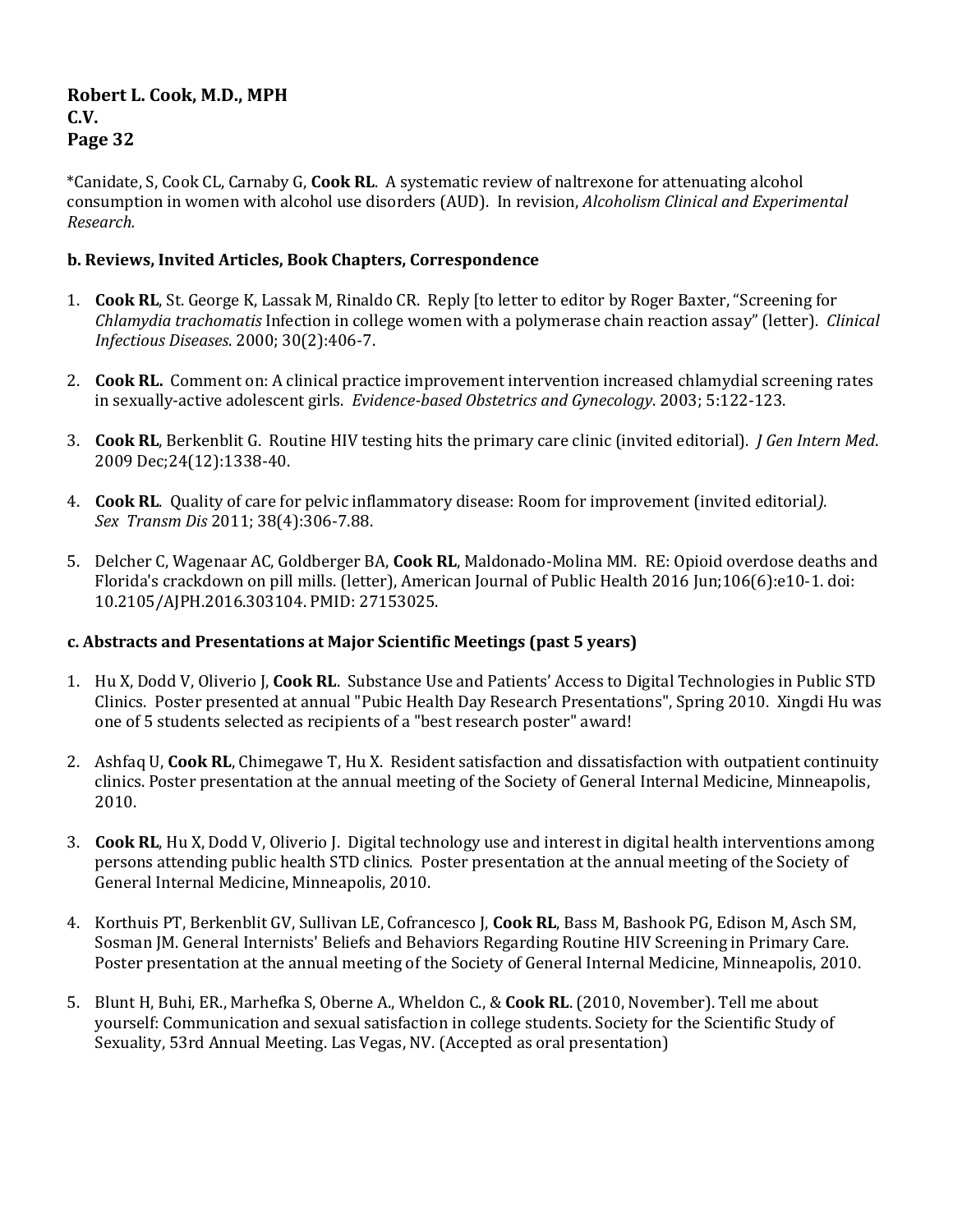- 6. Buhi, E R, Marhefka S., **Cook RL**, Blunt H D & Oberne AB. (2010, February). Sexual health behaviors of college students who have met sex partners online: Implications for STI prevention. Poster presentation, 10th Annual Scientific Meeting of the American Academy of Health Behavior. Clearwater Beach, FL.
- 7. Rahim-Williams B, Karki M, Weber K, Cohen M, Goparaju L, and **Cook RL.** Why women drink: health beliefs, health behaviors, and alcohol consumption among HIV-infected women. Presented at the Annual meeting for the Society of Applied Anthropology, Seattle, April 2011.
- 8. Berkenblit GV, Korthius PT, Bass M, Gebrekristos H, Cofrancesco Jr J, Sullivan LE, **Cook RL**, Bashook PG, Edison M, Sosman JM. Decisions of clinician educators to encourage routine HIV screening among trainees. Poster presentation, Annual meeting of the Society of General Internal Medicine, Phoenix, May 2011.
- 9. Hu X, Primack BA, Barnett TE, **Cook RL**. College students and use of K2/spice: An emerging drug of abuse in young persons. Poster presentation, North American Epidemiology Congress, Montreal, June 2011.
- 10. **Cook RL,** Ajinkya S, Burbano X, Miguez MJ. Are alcohol consumption patterns and Hispanic ethnicity associated with cardiovascular risk markers in persons with HIV infection? Oral presentation, 2011 National Hispanic Science Network on Drug Abuse (NHSN) Annual Scientific Meeting, August 2011, Coral Gables, FL.
- 11. **Cook RL**, Zhu F, Belnap BH, Weber KM, Cole SR, Vlahov D, Cook JA, Hessol NA, Wilson TE, Plankey M, Howard AA, Sharp GB, Richardson JL, Cohen MH. Long-term alcohol consumption trajectories in adult women with and without HIV infection. Oral presentation, Annual meeting of the American Public Health Association (APHA), Washington DC, 2011.
- 12. Dodd V, **Cook RL**, Oliverio J, Hu,X. Acceptability and feasibility of ICT tools for health information assessment and delivery in clinic settings. Accepted for presentation at the 12th Annual American Academy of Health Behavior Meeting, Austin, Texas. March 18-21, 2012.
- 13. **Cook RL**, Miguez MJ, Burbano X, Lewis J, Desai S. Florida Consortium for HIV/AIDS and Alcohol-Related Research Trials: Focus on women, immunology, and treatment interventions. Poster presentation, Annual Meeting of the Research Society on Alcoholism, San Francisco, July 2012.
- 14. Sundaram S., Harman JS, & **Cook RL**. Maternal morbidities and postpartum depression: An analysis using the 2007 and 2008 Pregnancy Risk Assessment Monitoring System (PRAMS). Poster presentation, Academy Health 2012 (June 24-26, 2012) in Orlando, FL.
- 15. **Cook RL**, Ajinkya S, Manion E, Drucker J, Barkley P, Dodd V, Obesso P, Abrahamsen M, Giuliano A. Prevalence of and predictors of oral HPV infections in college women. Oral presentation, Annual meeting of the American Public Health Association (APHA), San Francisco, 2012.
- 16. Thoma KA, Thomas GL, Usitalo AM, Ravi MS, **Cook RL**, Rathore MH. Pharmacotherapy for Hazardous Drinking in HIV-Infected Women: The University of Florida Center for HIV/AIDS Research, Education and Service's (UF Cares) Experience.
- 17. Harle CA, Harman JS, Kinsell HS, **Cook RL**. The Relationship between Electronic Health Record Use and Opioid Prescribing in U.S. Primary Care Office Visits. Session: Return on Investment of Health Information Technology. Oral presentation, Academy Health 2013 Annual Research Meeting (ARM), Baltimore, 2013.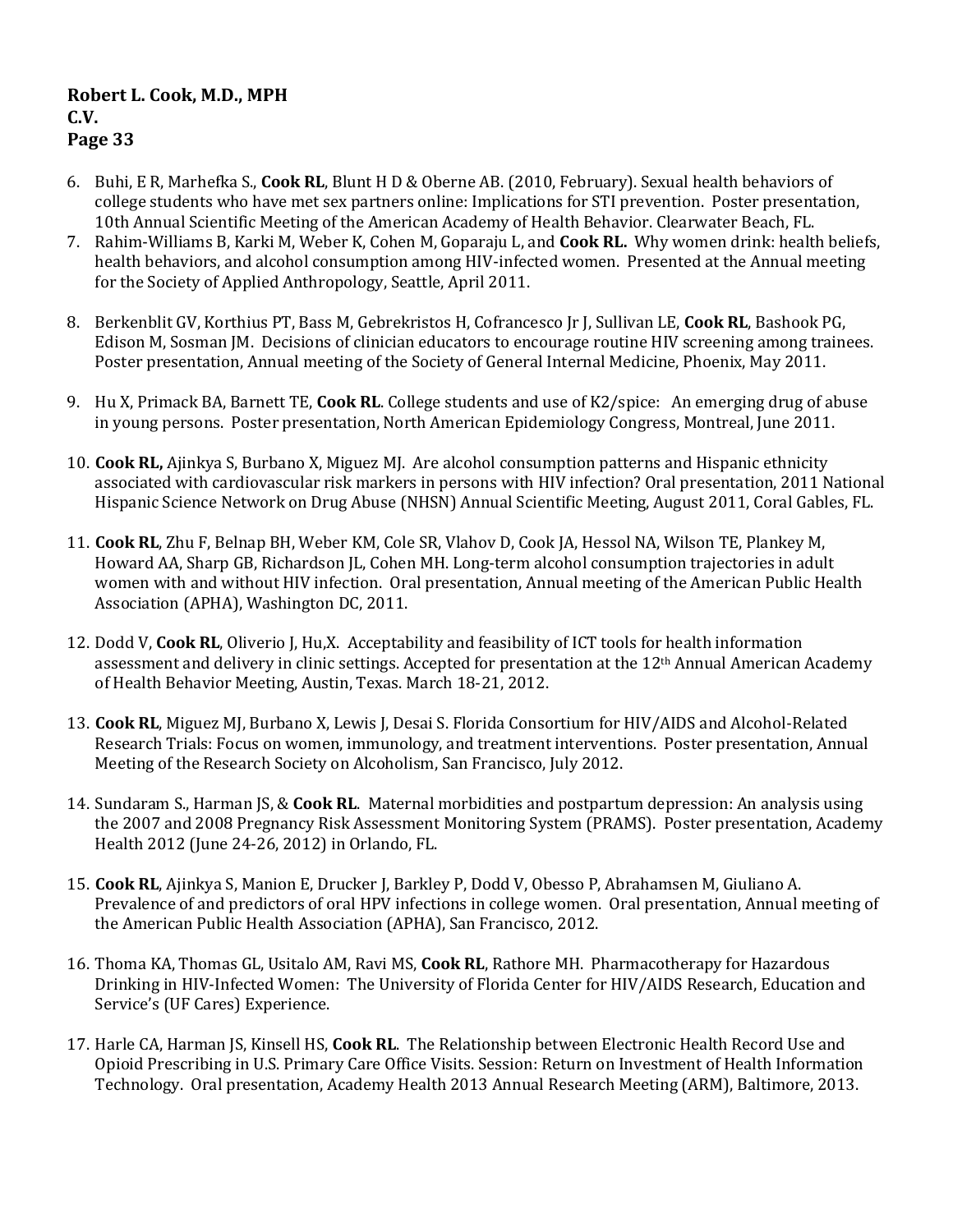- 18. Kelso N, Friary J, Okafor C, Barkley P, **Cook RL**. The Association between Different Types of Oral Sexual Behaviors and Oral HPV in College Women: Are All Sexual Behaviors Equal? Poster Presentation: UF Shands Cancer Center Research Day, March 2013. Awarded: \$1,000 stipend.
- 19. Kelso N, Friary J, Okafor C, Barkley P, **Cook RL**. Factors Associated with Condom Use among Sexually Active College Women. Poster Presentation: College of Public Health and Health Professions Research Day, April 2013.
- 20. Okafor C, Kelso N, Friary J, Barkley P, **Cook RL**. Racial/Ethnic Differences in Initiating and Completing the HPV Vaccine Series Among College Women. Poster Presentation: College of Public Health and Health Professions Research Day, April 2013. Awarded: Top Abstract Award.
- 21. Isakov K, **Cook RL**, Friary JA. Phosphatidylethanol (PEth): An alcohol biomarker for alcohol consumption in hazardous drinkers. Poster presentation: Florida Undergraduate Research Conference, University of Florida, February 2013.
- 22. Hu X, Karki M, Cohen M, Young M, Weber KM, Thoma K, Thomas G, Rathore M, Mai D, **Cook RL**. A Pilot Study of Pharmacotherapy (Naltrexone) For Hazardous Drinking Among Women Infected with HIV. Presentation: 2013 International Society of Pharmacoeconomics and Outcome Research (ISPOR), New Orleans, LA, May 2013.
- 23. Azarian T, **Cook RL**, Johnson J, Salemi M. Molecular Epidemiological Investigation of an Outbreak of Methicillin-resistant *Staphylococcus aureus* in a Neonatal Intensive Care Unit. Presentation: APHA, Boston, MA, November 2013.
- 24. Okafor C, Kelso N, Friary J, Barkley P, **Cook RL**. Racial and Age Disparities in HPV Vaccine Uptake in College Women. Poster Presentation: APHA, Boston, MA, November 2013.
- 25. Abbott S, Trainor A, Hu X, **Cook RL**. Youth Perception: Correlation of Sexual Risk Behaviors and Alcohol or Marijuana Use. Poster Presentation: 2014 SHARC Conference. Florida International University. Miami, Fl. January 29, 2014. Poster Presentation: 2014 PHHP Research Day. University of Florida. Gainesville, Fl. May 9, 2014.
- 26. Bryant V, Whitehead NE, Burrell LE, Hearn LE, **Cook RL**, Cohen RA. Depression, apathy and history of alcohol dependence: Possible prognostic indicators for HAND? Poster Presentation: 2014 SHARC Conference. Florida International University. Miami, Fl. January 29, 2014.
- 27. Hook A, Cook CL, **Cook RL**. Identifying Barriers to Mental Health Care among HIV Patients in a Developing Cohort. Poster Presentation: 2014 SHARC Conference. Florida International University. Miami, Fl. January 29, 2014.
- 28. Mills JC, Escobar-Viera CG, Harman J, **Cook RL**. Association between Population Characteristics and Unmet Mental Health, Alcohol or Substance Abuse Treatment Needs. Poster Presentation: 2014 SHARC Conference. Florida International University. Miami, Fl. January 29, 2014. Poster Presentation: 2014 CHAART Conference, Washington D.C. May 14, 2014.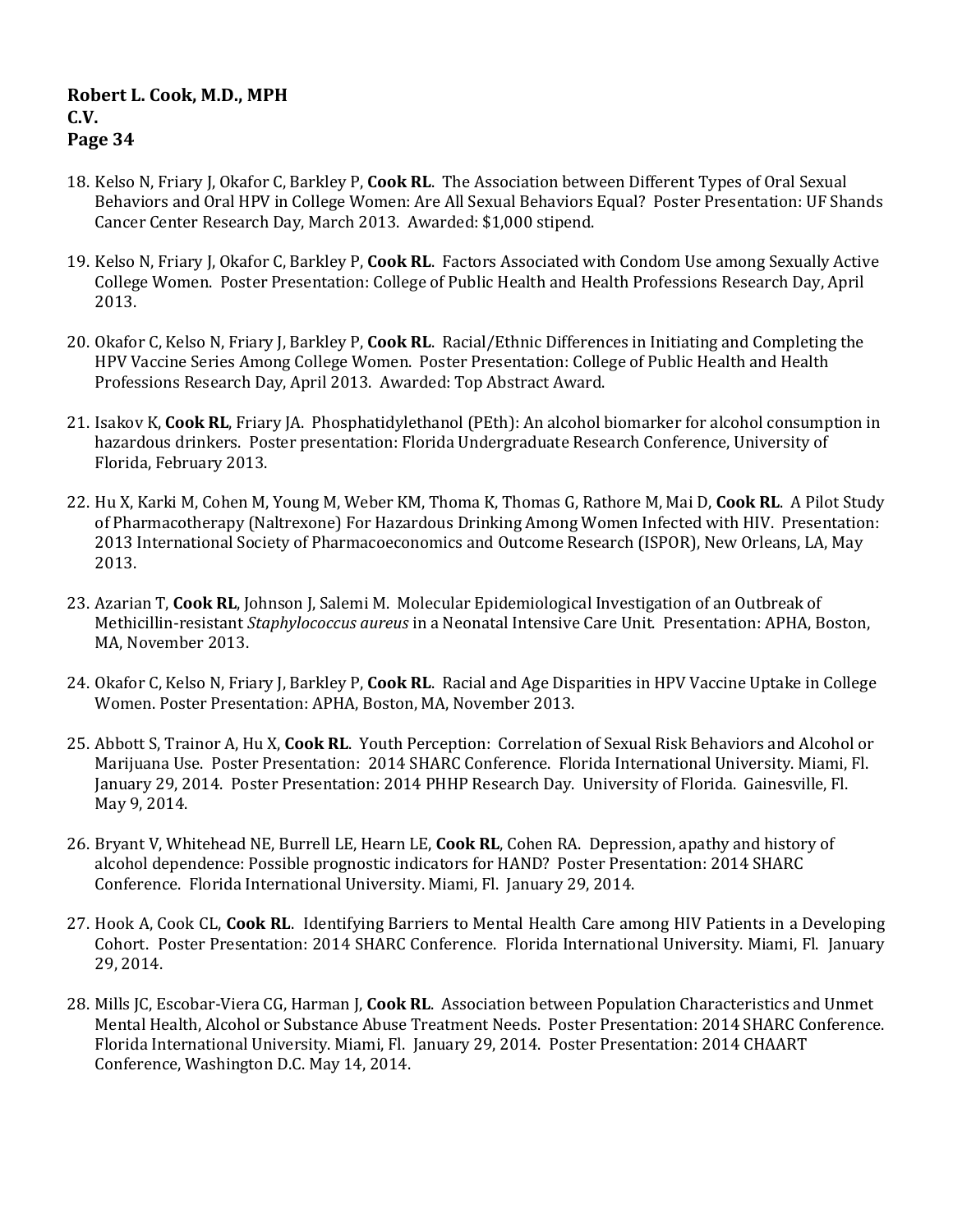- 29. Okafor C, Loy C, **Cook RL**, Cohen R. Is Body Mass Index (BMI) associated with neurocognitive impairment (NCI) in persons living with HIV (PLWH)? Poster Presentation: 2014 SHARC Conference. Florida International University. Miami, Fl. January 29, 2014.
- 30. Peters L, Cook CL, Mills J, **Cook RL**. Differences in Depression between Older and Younger People Living with HIV. Poster Presentation: 2014 SHARC Conference. Florida International University. Miami, Fl. January 29, 2014.
- 31. Hu X, Cook C, Harman J, **Cook RL**. Drinking patterns and health care utilization among persons living with HIV. Poster Presentation: 2014 SHARC Conference. Florida International University. Miami, Fl. January 29, 2014. Poster Presentation: 2014 CHAART Conference, Washington D.C. May 14, 2014.
- 32. Subero EJ, Trainor A, **Cook RL**. Diversity among People Living with HIV: Achieving a Representative Sample. Poster Presentation: College of Public Health and Health Professions Diversity Day. Gainesville, Fl. March 19, 2014.
- 33. Wallace JA, Hu X, **Cook RL**. Prevalence of depression and its association with emergency room visits among patients with HIV in a developing Florida cohort. Poster presentation: College of Medicine Research Day, University of Florida. Gainesville, Fl. May 7, 2014. 1st Place Lawrence M. Goodman Research Award.
- 34. **Cook RL**, Hu X, Wizzard T, Quiros C, Trainor A, Miguez MJ. Correlation between PEth Biomarker and Self-Reported Drinking: Preliminary Findings from the WHAT-IF? Clinical Trial. Poster Presentation: 2014 CHAART Conference, Washington D.C. May 14, 2014.
- 35. Burrell II LE, Stubbs L, Bryant VE, Diggins A, Whitehead NE, **Cook RL**, Centers for Disease Control and Prevention (2015). STIs and Disclosure of Same-Sex Attraction: Implications for Prevention as Treatment. Poster presentation at the National AIDS Education and Service for Minorities (NAESM) Leadership Meeting. Atlanta, Georgia. January 2015.
- 36. Bryant VE, Porges EC, Woods AJ, **Cook RL**, Kahler CW, Monti PM, Cohen RA. The Effect of Current Alcohol Consumption on Cognitive Impairment Varies as a Function of HIV Status and Age. 2015 Southern HIV and Alcohol Research Consortim (SHARC) Conference. Gainesville, FL. January 28-29, 2015.
- 37. Burrell LE, Whitehead N, Bryant V, Mannes Z, **Cook RL**. Disclosure of Same-Sex Sexual Attraction: Associations with STIs and Risky Sexual Behavior. 2015 Southern HIV and Alcohol Research Consortim (SHARC) Conference. Gainesville, FL. January 28-29, 2015.
- 38. Canidate SS, Cook CL, **Cook RL**, Carnaby GD. A Systematic Review of Natltrexone for Women with Alcohol Use Disorders. 2015 Southern HIV and Alcohol Research Consortim (SHARC) Conference. Gainesville, FL. January 28-29, 2015.
- 39. Dunne EM, **Cook RL**, Whitehead NE. Misuse of Prescription Drugs Associated with Binge Drinking, Poor Medication Adherence, and Mental Health Diagnoses Among Those Living with HIV. 2015 Southern HIV and Alcohol Research Consortim (SHARC) Conference. Gainesville, FL. January 28-29, 2015.
- 40. Jin J, **Cook RL**, Hu X. Recent Trends in Youth Substance Use in Florida: 2004-2013. 2015 Southern HIV and Alcohol Research Consortim (SHARC) Conference. Gainesville, FL. January 28-29, 2015.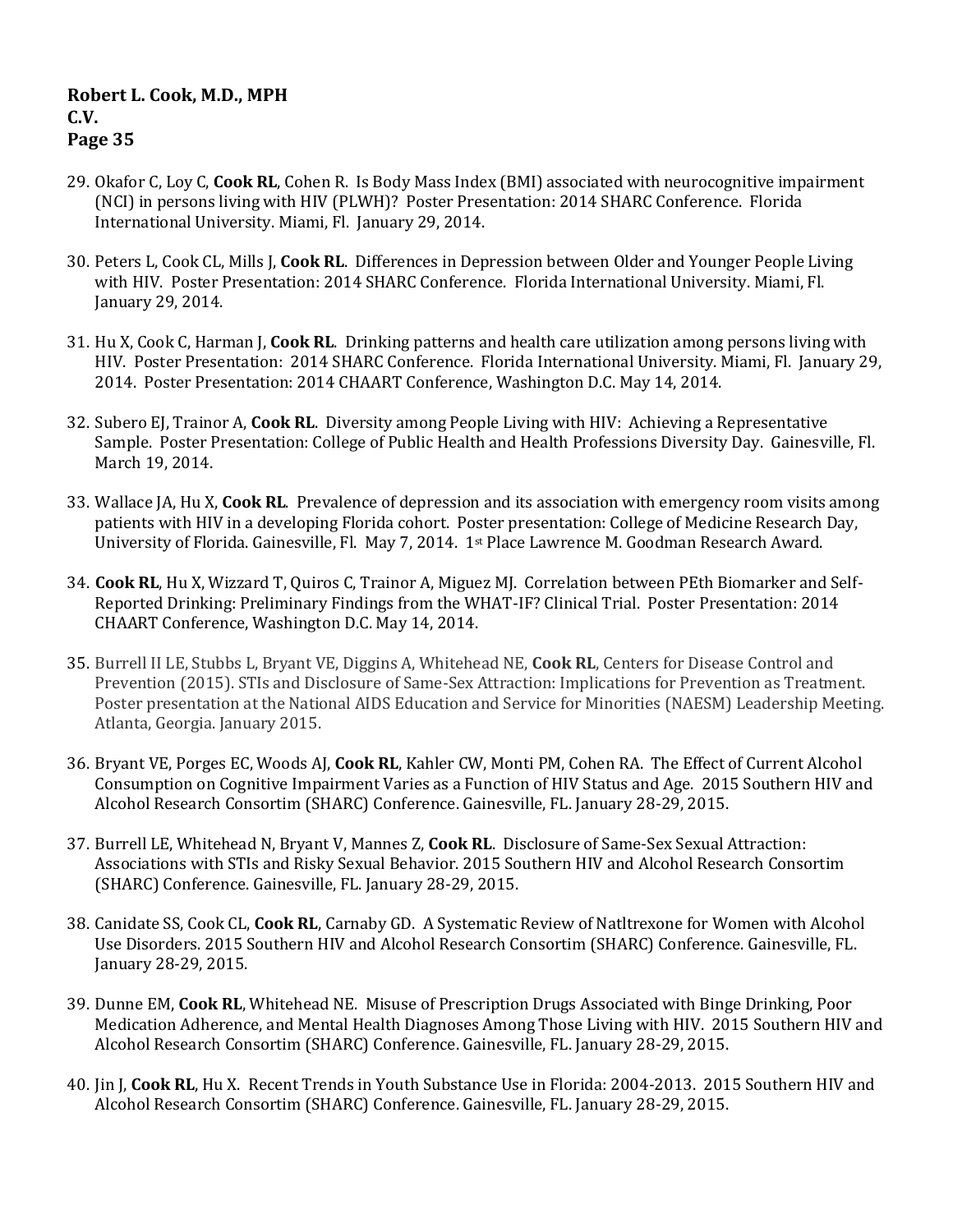- 41. Kelso NE, Okafor C, Miguez MJ, **Cook RL**. The Influence of Alcohol Consumption on Metabolic Risk Among Women with HIV-infection Who Drink. 2015 Southern HIV and Alcohol Research Consortim (SHARC) Conference. Gainesville, FL. January 28-29, 2015.
- 42. Mills J, Kinsell H, Harman JS, Cook CL, **Cook RL**. Depression, Alcoholism and HIV: Prevalence and Impact on HIV-Related Hospitalizations. 2015 Southern HIV and Alcohol Research Consortim (SHARC) Conference. Gainesville, FL. January 28-29, 2015.
- 43. Okafor C, Kelso N, Harman JS, Cook CL, **Cook RL**. The Relationship Between Complementary and Alternative Medicine (CAM) Use and Immunologic Parameters Among Persons Living with HIV/AIDS (PLWHA) in Florida. 2015 Southern HIV and Alcohol Research Consortim (SHARC) Conference. Gainesville, FL. January 28-29, 2015.
- 44. Rahim-Williams B, Hu X, Miguez MJ, Cook RL. The Weight of Pain and Alcohol Consumption Among Women Living with HIV. 2015 Southern HIV and Alcohol Research Consortim (SHARC) Conference. Gainesville, FL. January 28-29, 2015.
- 45. Stubbs L, Maldonado-Molina MM, Whitehead NE, **Cook RL**, Harman JS, Cook C. Risk Factors Associated with Unmet Service Needs Among HIV-Positive Individuals in the Florida Medical Monitoring Project. 2015 Southern HIV and Alcohol Research Consortim (SHARC) Conference. Gainesville, FL. January 28-29, 2015.
- 46. Okafor CN, Zhou Z, **Cook RL**. Marijuana use and antiretroviral therapy adherence among persons living with HIV in Florida. Poster presentation at the College of Public Health and Health Professions Research Day, University of Florida. Gainesville, FL. April 8, 2015.
- 47. HuX, **Cook RL**. Impact of Hazardous Drinking and Alcohol Treatment Use on Survival of People with HIV Infection: a Simulation Model. Poster presentation at the ISPOR 20<sup>th</sup> Annual International Meeting. Philadelphia, PA. May 16-20.
- 48. **Cook RL**, Zhou Z, Okafor E, Cook C, Burrell L, Whitehead NE, Harman JE. Marijuana use and undetectable HIV viral load in persons living with HIV (PLWH) in Florida. Abstract for College on Problems of Drug Dependence (CPDD). Phoenix, AZ. June 14-17, 2015.
- 49. **Cook RL**, Hu X, Weber KM, Mai D, Karki M, Thomas K, Brumback B. Pharmacotherapy for Hazardous Drinking in Women with HIV: A Pilot Randomized Clinical Trial. Poster presentation at the 2015 Research Society on Alcoholism. San Antonio, TX. June 22, 2015. Abstract published in Alcohol Clin Exp Research 2015 Jun 1 (Vol. 39, pp. 77A-77A).
- 50. Kelso NE, Sheps DS, **Cook RL**. The association between alcohol consumption and cardiovascular disease among people living with HIV: A systematic review. Poster presentation at the 2015 Research Society on Alcoholism. San Antonio, TX. June 22, 2015.
- 51. Hahn J, **Cook, R**., Saitz, R., Cheng, D., Muyindike, W., Hu, X., Brumback, B., Ventura, A., Lloyd-Travaglini, C., Winter, M. and Emenyonu, N. PeTH (Phosphatidylethanol) versus self-report: a comparison for assessing alcohol use in research studies of heterogeneous HIV-infected populations. Poster presentation at 2015 Research Society on Alcoholism. San Antonio, TX. June 22, 2015.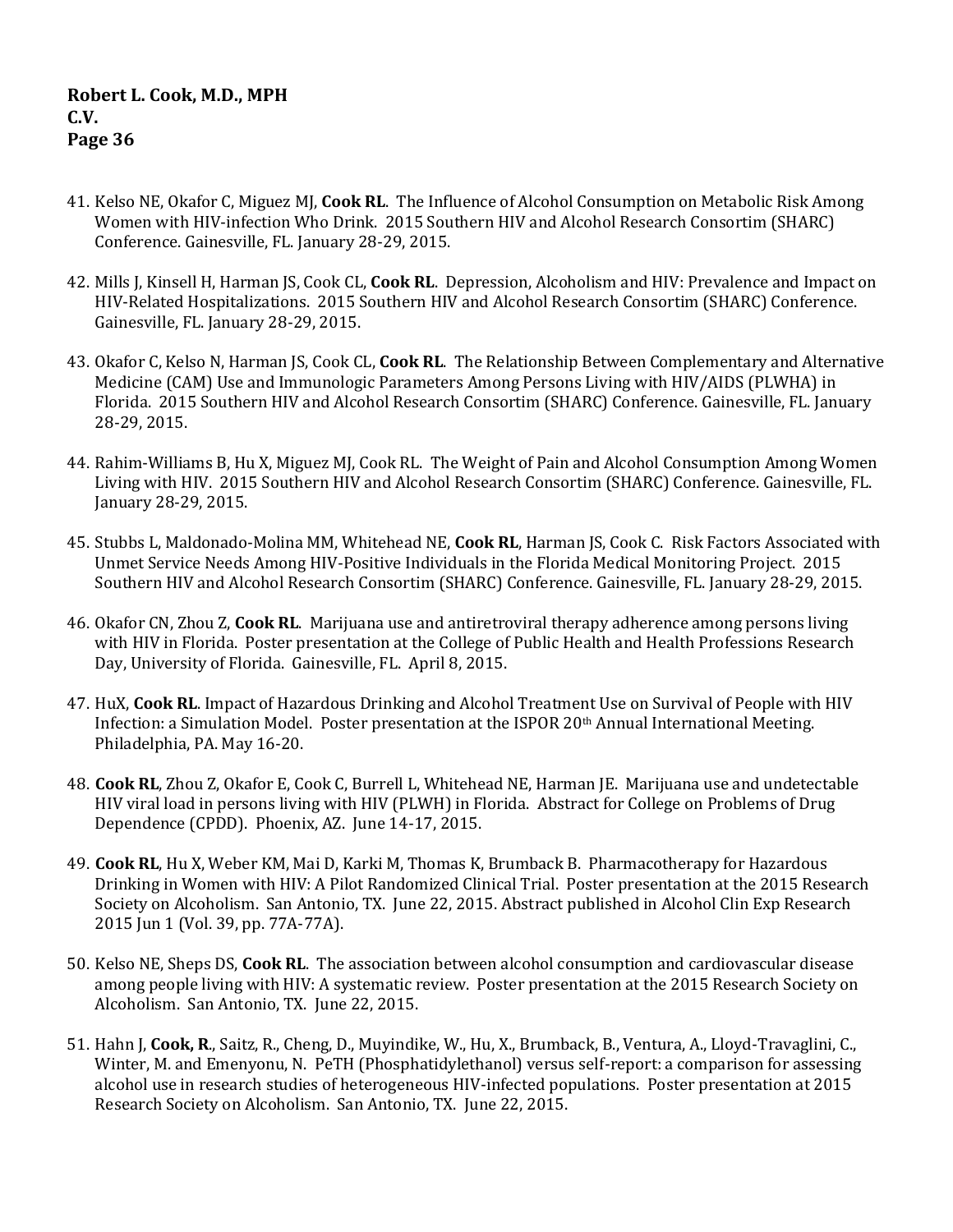- 52. **Cook RL**, Zhou Z, Harman J, Kelso N, Miguez MJ. Challenges when assessing potential causes of racial disparities in HIV from existing data sources. Abstract for invited session at the 2015 combined session of the Research Society on Alcoholism and the National Hispanic Science Network meeting. San Antonio, TX. June 24, 2015.
- 53. **Cook RL**, Zhou Z, Whitehead N, Cook C, Brumback B, Janelle J, Somboonwit C, Carter W, Martinez Y, Poschman K, Bryant K. Substance use, mental health symptoms, and HIV viral suppression in the new Florida Cohort. Poster presentation at the 2015 National HIV Prevention Conference (CDC). Atlanta, GA. December 8, 2015.
- 54. Rahim-Williams B. Kelso NE. Brumback B. Bryant K. **Cook RL**. Alcohol and Medication Use as Pain Treatment among Women living with HIV (WLHIV). Abstract accepted at 35th Annual Scientific Meeting of the American Pain Society. May 11-14, 2016. Funding support from U01 AA020797.
- 55. Ayala DV, Ibanez GE, **Cook RL**, Cook C, See J, Morano J, Zhou Z. Linkage to Care and HIV-Positive Individuals with an Incarceration History: The Florida Cohort Study. Poster presentation at the 2016 Annual SHARC Conference. Miami, FL. May 17-18, 2016. 1st Prize.
- 56. Bryant V, Woods AJ, Porges EW, **Cook RL**, Kahler CW, Tashima K, Cohen RA. Frontal Neural Correlates of Working Memory Decline in Hazardous Drinkers Living with HIV. Poster presentation at the 2016 Annual SHARC Conference. Miami, FL. May 17-18, 2016. 2<sup>nd</sup> Prize.
- 57. Canidate S, Cook CL, **Cook RL**. A Qualitative Assessment of HIV-Positive Women's Experiences in a Randomized Clinical Trial to Reduce Drinking. Poster presentation at the 2016 Annual SHARC Conference. Miami, FL. May 17-18, 2016.
- 58. Kamara M, Hart M, **Cook RL**, Lee S, Abbott S. Mobile Apps for Alcohol Use Disorder. Poster presentation at the 2016 Annual SHARC Conference. Miami, FL. May 17-18, 2016.
- 59. Kelso NE, **Cook RL**, Okafor C, Abraham A, Bolen R, Plankey M. Predictors of Changes in Depressive Symptoms among Persons Living with HIV. 2016 Annual SHARC Conference. Miami, FL. May 17-18, 2016.
- 60. Sharpe JD, Cook RL. Mobile Technology Use among Persons Living with HIV who Consume Alcohol. Poster presentation at the 2016 Annual SHARC Conference. Miami, FL. May 17-18, 2016.
- 61. **Cook RL**. Can phosphatidylethanol (PeTH) be used as a biomarker to study the relationship of alcohol consumption to clinical outcomes? Invited talk, "neuroHIV and Alcohol Abuse" – national meeting sponsored by NIAAA. Miami, Fl, May 2016.
- 62. **Cook RL**. Zhou Z. Kelso N. Whitehead N. Cook C. Harman J. Bryant K. Poschman K. Grigg B. Does hazardous drinking contribute to gender and racial disparities in healthcare engagement and viral load suppression among persons living with HIV? Oral Presentation. 2016 Epidemiology Congress of the Americas. Miami, FL. June 21-24, 2016.